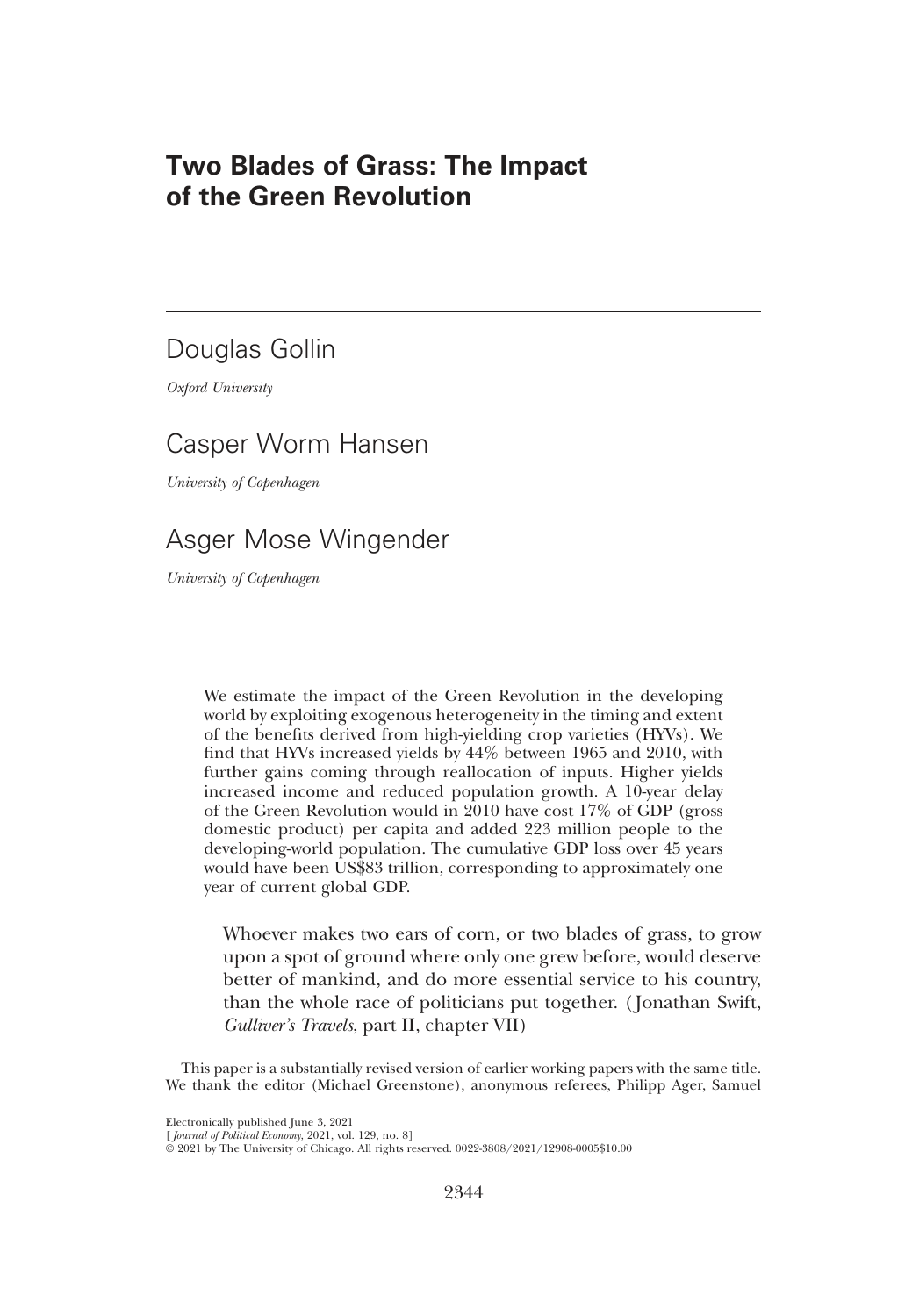# I. Introduction

How important is agricultural productivity growth in development? Early views of development assumed that most of the impetus for development and economic growth would necessarily come from the industrial sector, which was thought to offer the potential for rapid rates of productivity growth. In contrast, the agricultural sector in most developing countries was seen as backward and stagnant, with limited potential for growth (e.g., Rosenstein-Rodan 1943, Lewis 1951, and Nurkse 1953, echoed more recently in Matsuyama 1992). In recent years, agriculture's potential significance has been a theme in a renewed literature on structural transformation and economic growth. A new literature has offered theoretical models in which agricultural productivity growth is important for subsequent industrialization and in which agricultural productivity differences play a role in explaining cross-country disparities in income.<sup>1</sup> However, it has proved difficult to assess empirically the overall importance of agriculture's contributions to growth, and a lively policy debate remains on whether (and when, where, and how) governments should focus their development efforts on agriculture.

This paper contributes to the debate by studying how the Green Revolution affected economies in the developing world. The Green Revolution is arguably the most important episode of agricultural innovation in modern history and is best understood as an increase in agricultural productivity based on the application of modern crop-breeding techniques to the agricultural challenges of the developing world (Evenson and Gollin 2003a). New crop varieties were developed initially for rice, wheat, and maize; subsequently, scientists extended the Green Revolution technologies to a number of other crops. The increase in food production was

Bazzi, Derek Byerlee, Felipe Valencia Caicedo, Carl-Johan Dalgaard, Stefan Dercon, Dave Donaldson, Cheryl Doss, James Fenske, Nicola Gennaioli, Walker Hanlon, Peter Sandholt Jensen, Nicolai Kaarsen, Tim Kelley, Nathan Nunn, James Stevenson, Uwe Sunde, Tom Walker, and David N. Weil. We are also grateful for useful comments and suggestions from seminar participants at the University of Copenhagen, McGill University, the Paris School of Economics, the International Monetary Fund Research Department, the 7th Annual Workshop on Growth, History and Development at the University of Southern Denmark, the 2016 annual European Economic Association meeting in Geneva, the 2017 annual American Economic Association meeting in Chicago, the National Bureau of Economic Research conference on Trade and Agriculture, the Centre for Economic Policy Research conference Accounting for the Wealth of Nations: History and Theory, and the Brown University conference Deep Determinants of Economic Development. Early drafts of this paper were written while Gollin was serving on the Standing Panel on Impact Assessment (SPIA) of the CGIAR (formerly the Consultative Group on International Agricultural Research). Gollin's views do not represent those of SPIA or the CGIAR. Data are provided as supplementary material online.

<sup>1</sup> See, e.g., Gollin, Parente, and Rogerson (2002, 2007), Córdoba and Ripoll (2009), Restuccia, Yang, and Zhu (2008), and Vollrath (2011).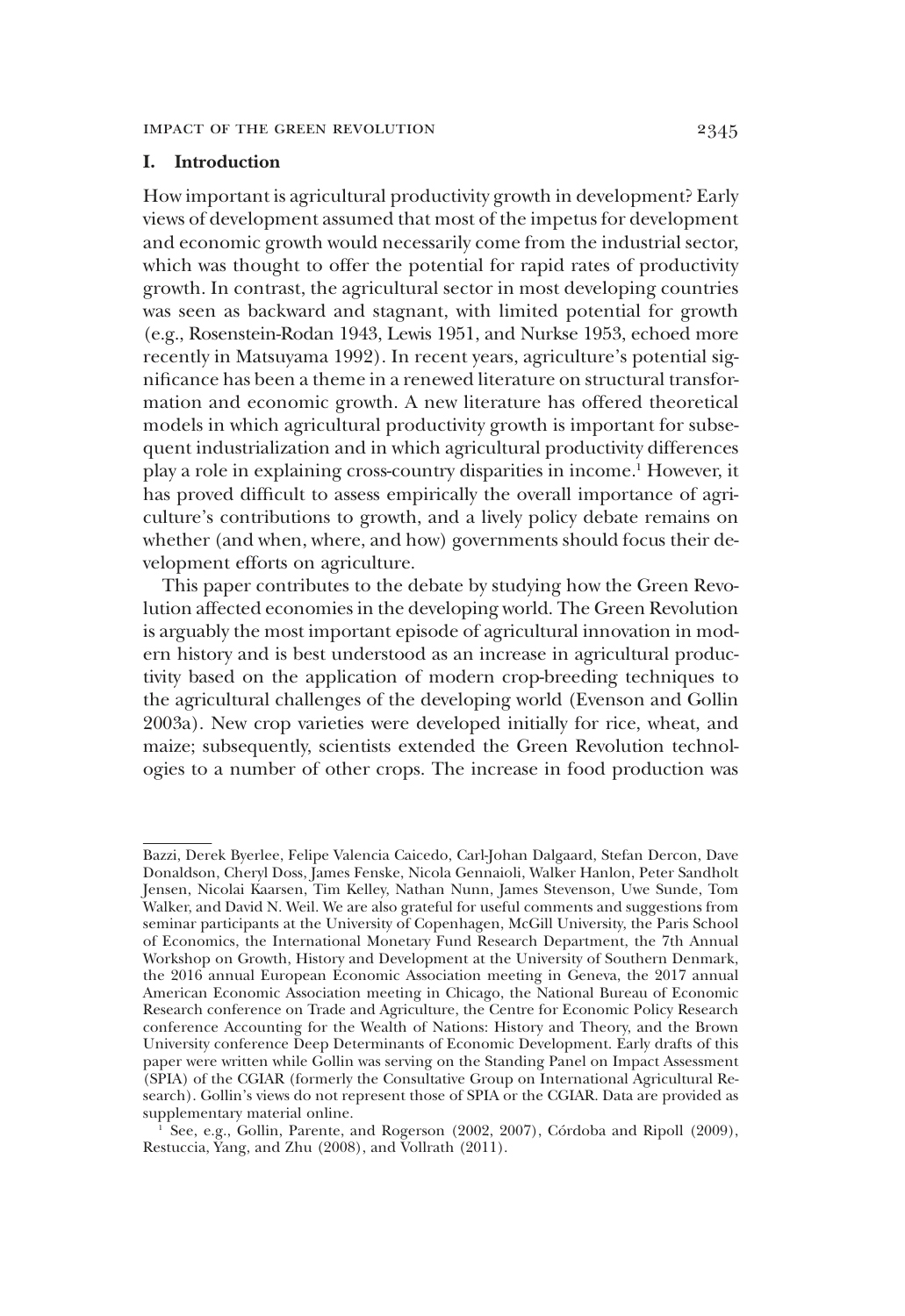massive and nearly immediate in the irrigated rice-growing areas of Asia and the wheat-growing heartlands of Asia and Latin America. Other parts of the developing world received little benefit, however, from these early efforts—for reasons that are discussed in detail below.

How much did the Green Revolution matter? Did the advances in agricultural productivity generate large and long-lasting economic benefits? Answering this question poses obvious challenges for causal identification. Because growth in one sector of an economy will inevitably link to growth in other sectors, it is hard to find compelling evidence at the national level for the causal impacts of agricultural productivity growth. Using variation in productivity within countries, at a narrower geographic scale, several papers have made use of quasi-natural experiments (e.g., Hornbeck and Keskin 2014 and Bustos, Caprettini, and Ponticelli 2016) or structural estimation (e.g., Foster and Rosenzweig 2004, 2007) to look at the crosssectoral impacts of changes in agricultural productivity. However, these local effects can be difficult to extrapolate to full general equilibrium impacts on aggregate economies. In poor countries with large fractions of their workers in agriculture, the main mechanisms of structural transformation are not played out within local labor markets. Instead, they often involve large-scale movements of people across locations—from rural areas to cities or from one region to another. Studies that emphasize the local movements of people will miss these broader and more secular changes.

Informed by a theoretical model, we estimate the impact of the Green Revolution on national economies in two steps. First, we leverage variation in the global diffusion of HYVs (high-yield varieties) in a staggeredadoption design to estimate the impact on crop yields. For each crop, we are able to use historical records on the breeding and release of HYVs to identify a specific release date at which the new Green Revolution technology became available to the developing world. Given these release dates, we compare yields of crops for which HYVs became available to yields of crops that did not benefit (or had not yet benefited) from comparable varietal improvement research. In a sample of 90 developing countries, we find that HYVs increased annual yield growth of some crops by as much as 1.3 percentage points, and we demonstrate that this difference-in-difference result is not driven by preexisting trends in crop yields. Wheat and rice experienced the highest yield increases; other important crops, such as cassava and sorghum, were less affected by the Green Revolution—both because HYVs became available at a later date and because HYVs had only a modest impact on yields. We use this variation in the second step of our analysis, in which we estimate how the Green Revolution affected economic growth, demography, and development more broadly. By combining our crop-specific estimates of the impact of HYVs with country-specific shares of each crop in total agricultural production before the Green Revolution, we construct a measure of the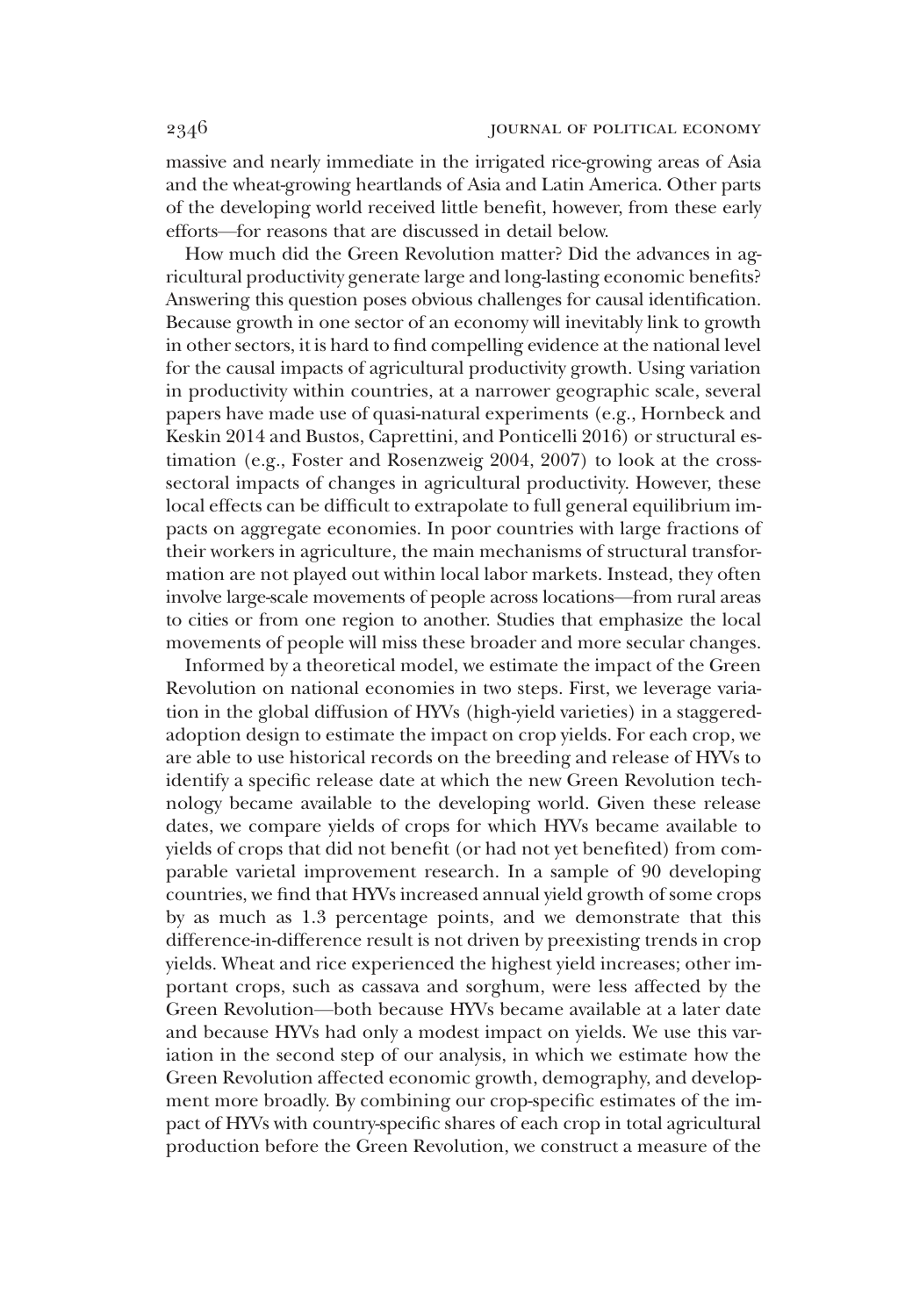exogenous impact of HYVs on aggregate yields (for fixed allocations of land and labor). The resulting variable is similar to a shift-share (or Bartik) instrument. But contrary to most applications of shift-share research designs, which rely on observed aggregate trends to draw inference at the disaggregated level, our design uses the exogenous yield trends that we estimated in the first part of our analysis. This allows causal inference not just at the country level but also at the developing-world level, making it possible to quantify the global effects of the Green Revolution.

Our shift-share variable indicates that HYVs increased yields of food crops by 44% between 1965 and 2010. The total effect on yields is even higher because of substitution toward crops for which HYVs were available and because of reallocation of land and labor. Beyond agriculture, our baseline estimates show strong, positive, and robust impacts of the Green Revolution on different measures of economic development. Most striking is the impact on GDP (gross domestic product) per capita. Our estimates imply that delaying the Green Revolution for 10 years would have reduced GDP per capita in 2010 by US\$1,273 (adjusted for PPP [purchasing power parity]), or 17%, across our full sample of countries. The dollar amount is large, in part because some of the countries grew relatively rich during the period we study: the comparable loss in today's least developed countries is US\$392. By 2010, the cumulative global loss of GDP of delaying the Green Revolution 10 years would have been about US\$83 trillion—roughly a year of present-day global GDP. Needless to say, this surpasses the amount of resources that went into developing HYVs by several orders of magnitude. The income loss would have been much greater had the Green Revolution never happened, perhaps reducing GDP per capita in the developing world to 50% of its current level, if our estimates are taken at face value—although we stress that this number is subject to considerable uncertainty and depends on a somewhat implausible counterfactual. Despite these reservations, the results of this paper clearly place the Green Revolution among the most important economic events in the twentieth century.

We find no evidence that the gains from increased agricultural productivity were offset by any Malthusian effects; the increased availability of food does not appear to have been eroded by population increases. Instead, we find a negative effect of the Green Revolution on fertility. Our estimates suggest that the world would have contained more than 200 million additional people in 2010 if the onset of the Green Revolution had been delayed for 10 years. Lower population growth increased the relative size of the working-age population, leading to a demographic dividend that accounts for roughly one-fifth of our estimated effect on GDP per capita. Our paper also sheds light on a concern, often expressed in the literature, that agricultural productivity improvements would pull additional land into agriculture at the expense of forests and other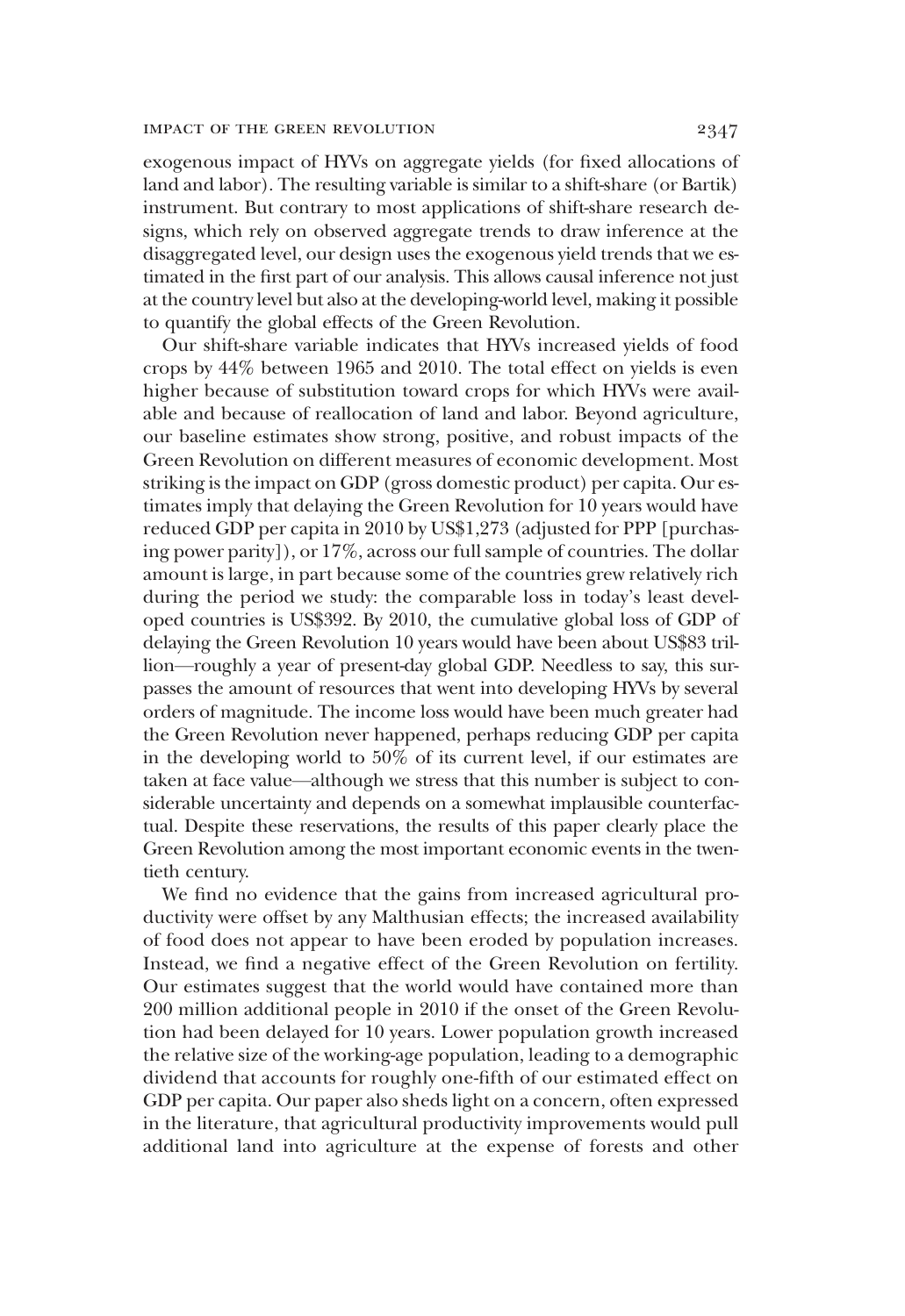environmentally valuable land uses. We find evidence to the contrary: in keeping with the "Borlaug hypothesis," the Green Revolution tended to reduce the amount of land devoted to agriculture.<sup>2</sup>

A large literature considers the social, economic, and environmental impacts of the Green Revolution; it would be too ambitious to review this literature here. Recent surveys in the economics literature include Renkow and Byerlee (2010) and Pingali (2012).<sup>3</sup> Our paper addresses some of the same macro-scale questions that have previously been considered using models of varying structures and with differing assumptions; see, for example, Evenson and Rosegrant (2003) and Perez and Rosegrant (2015). A recent survey of these models can be found in Godfray and Robinson (2015). In contrast to these approaches, our analysis is based on econometric evidence and is in some respects closer to papers that combine spatial variation in geography with the arrival of new technologies whose impacts depend on geography, such as the potato (Nunn and Qian 2011), GM (genetically modified) crops (Bustos, Caprettini, and Ponticelli 2016), and fracking (Bartik et al. 2019). Our paper is perhaps closest to a small set of recent papers that similarly combine spatial variation with time variation to study the Green Revolution—specifically, works by Moscona (2019), Bharadwaj et al. (2020), and von der Goltz et al. (2020).

#### II. Origins of the Green Revolution

Although formal programs of scientific research on crop improvement in developing countries can be traced back into the nineteenth century, the timing of the initial Green Revolution and its subsequent patterns of diffusion were largely exogenous to individual countries. The argument we make is based on three claims. The first is that the initial Green Revolution technology was almost entirely developed in a set of international institutions that revolutionized crop breeding through large-scale crossing based on a then-modern understanding of genetics; these institutions also had access to a wide range of genetic material, having assembled large collections of traditional crop varieties that had not previously

<sup>2</sup> Norman Borlaug (1914–2009) was a wheat scientist closely associated with the early years of the Green Revolution. Borlaug won the Nobel Peace Prize in 1970 for his work in developing and promoting the Green Revolution, most notably through his efforts in wheat breeding. Borlaug argued forcefully that improved varieties and higher agricultural productivity would lead to reduced pressure on land resources, as higher production would be achieved through intensification rather than extensive expansion of agricultural area. This argument was dubbed the "Borlaug hypothesis" by Angelsen and Kaimowitz (2001, 3).

This paper is also related to an even larger literature that considers the impact of agricultural science on economic and social outcomes at a more geographically limited scale. This literature is surveyed by Maredia and Byerlee (2000); more recent contributions include Thirtle, Lin, and Piesse (2003), Pingali and Kelley (2007), Dalrymple (2008), Raitzer and Kelley (2008), Rusike et al. (2010), and Costinot and Donaldson (2011).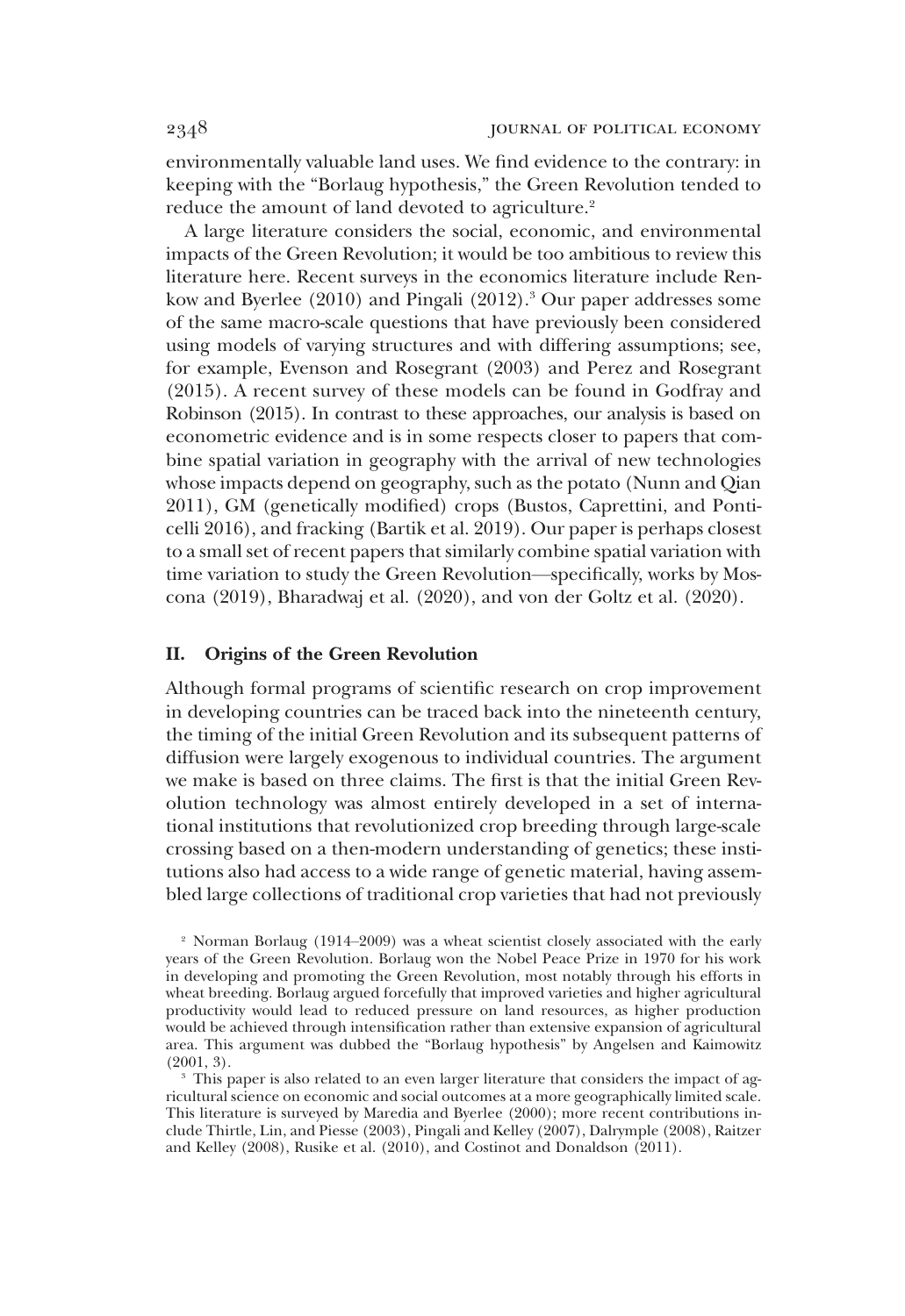been available to breeders. Our second claim is that the timing of the initial research was driven by a mixture of humanitarian and geopolitical concerns. In this sense, it was not driven by an assessment of the subsequent growth prospects of any particular country or set of countries. (If anything, the focus was on countries that seemed at risk of famine and political crisis.) The third is that the HYVs produced through Green Revolution research were made widely available in countries producing those crops. Because these technologies were developed in public sector institutions and made available in the public domain, and because HYV seeds were essentially self-replicating, the diffusion of the technology was not significantly limited or mediated by proprietary control or even by the capabilities of governments. Many of the Green Revolution HYVs diffused through farmer-to-farmer sales or sharing of seeds. This also meant that research targeted particular agronomic and phenotypic problems thought to have widespread relevance, rather than focusing on specific countries or on the most profitable market segments. Together, these three claims support the proposition that the differential impact of agricultural research on developing economies reflected factors substantially exogenous to those countries.

#### *A. The Institutional Basis for the Green Revolution*

Although many developing countries had some indigenous and colonial programs of crop improvement, it is a reasonable generalization to say that few developing countries had large or systematic programs of crop improvement before 1950. Colonial programs of agricultural research tended to focus on nonfood crops, such as sugar, that provided raw materials for industry or were consumed in the colonial heartland. Food crops tended to receive a low priority. To the extent that there were active programs of research on food crops, as in India, in the first half of the twentieth century, they tended to focus on identifying vigorous strains of existing varieties rather than developing new lines. Early Green Revolution technologies were closely linked to an institutional innovation in agricultural research that created a new set of plant-breeding institutions. In particular, the HYVs were closely associated with the creation of new internationally funded research centers (IARCs) and the large-scale mobilization of scientific resources. Because of this, the origins of the Green Revolution can be dated fairly precisely.<sup>4</sup>

<sup>4</sup> It is true that plant breeding took place before the Green Revolution within many national programs. But before the Green Revolution, varietal improvement in most national programs was heavily based on selection from existing varieties, rather than through "crossing" (or hybridization). To the extent that crossing took place, it was carried out on a small scale. For instance, the entire Indian national program in rice research appears to have been making no more than a few dozen crosses per year around 1960; by contrast, in the early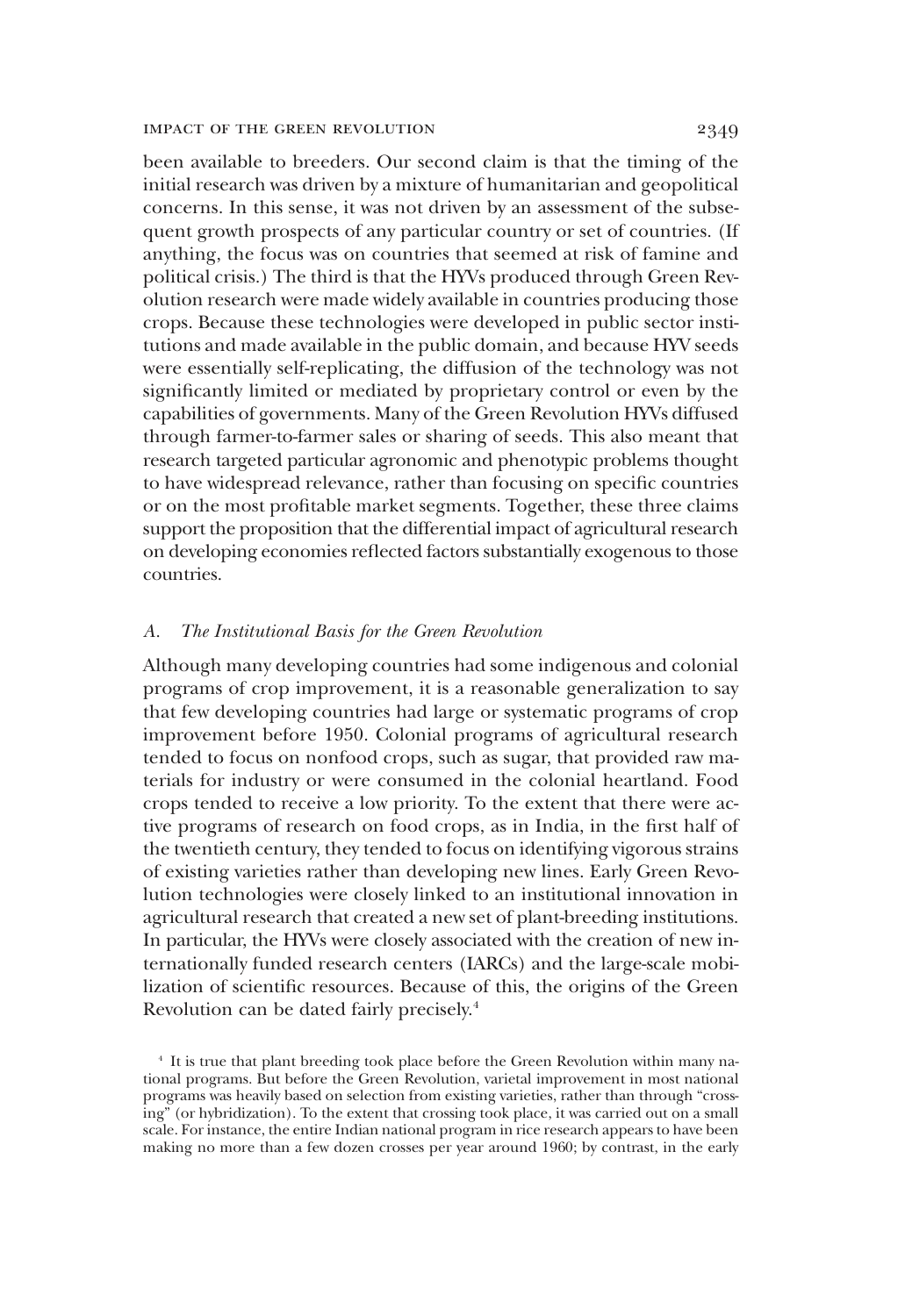The earliest large-scale programs of international research took place in rice, wheat, and maize—the world's most important food crops. Following some early exploratory work in the 1940s and 1950s, the first of the Green Revolution institutions was created in 1960, in the form of the International Rice Research Institute (IRRI), located near Los Baños in the Philippines. In 1967, a sister institution was born: the International Center for Maize and Wheat Improvement (CIMMYT), with headquarters near Texcoco, Mexico. These two research centers were funded by a group of aid donors, including the Ford and Rockefeller Foundations, as well as a number of national aid agencies. CIMMYT grew out of an ongoing program of wheat research that the Rockefeller Foundation had been funding in Mexico since the late 1940s.<sup>5</sup> The history of the early Green Revolution has been documented in a number of sources, for example, Dalrymple (1974, 1985, 1986) and Barker, Herdt, and Rose (1985). Breeding efforts at these institutions were subsequently extended to other crops and other research centers, as discussed below.

In both rice and wheat, these early efforts reflected an emerging view that rich countries had both obligations and opportunities to encourage development in the newly independent countries of Africa and Asia, in the wake of the Second World War. This view coincided with geostrategic concerns triggered by the Cold War. The threat of agrarian revolutions in Asia and Latin America seemed to call for efforts to promote rural development (for a detailed discussion, see Perkins 1997). It was presumably not a coincidence that the United States, being pulled steadily into a war in Indochina and fearing a domino effect, chose to support investments in rice research or that it would support a wheat research program that was based in Mexico.

Against this backdrop, rice breeding began at IRRI in late 1962. Within the first weeks of breeding effort, scientists made a cross (designated IR8) that gave rise, after several years of further selection, to what would eventually prove to be the first "megavariety" of rice. The other initial research center, CIMMYT, began distributing HYVs of wheat and maize even before it was formally founded. In the wake of the successes of IRRI and CIMMYT, two additional centers were created in 1967: the International Institute for Tropical Agriculture (IITA) in Ibadan, Nigeria, and the International Center for Tropical Agriculture (CIAT) in Cali, Colombia. These institutions were assigned mandates for additional crops and

years of the International Rice Research Institute, breeders averaged over 2,500 crosses per year.

<sup>5</sup> IRRI, too, had a modest precursor program, a small breeding effort initiated under the auspices of the United Nations (UN) Food and Agriculture Organization (FAO) in the 1940s and 1950s. It is safe to say, however, that there was no large-scale or systematic effort to breed new rice varieties for the developing world before 1960.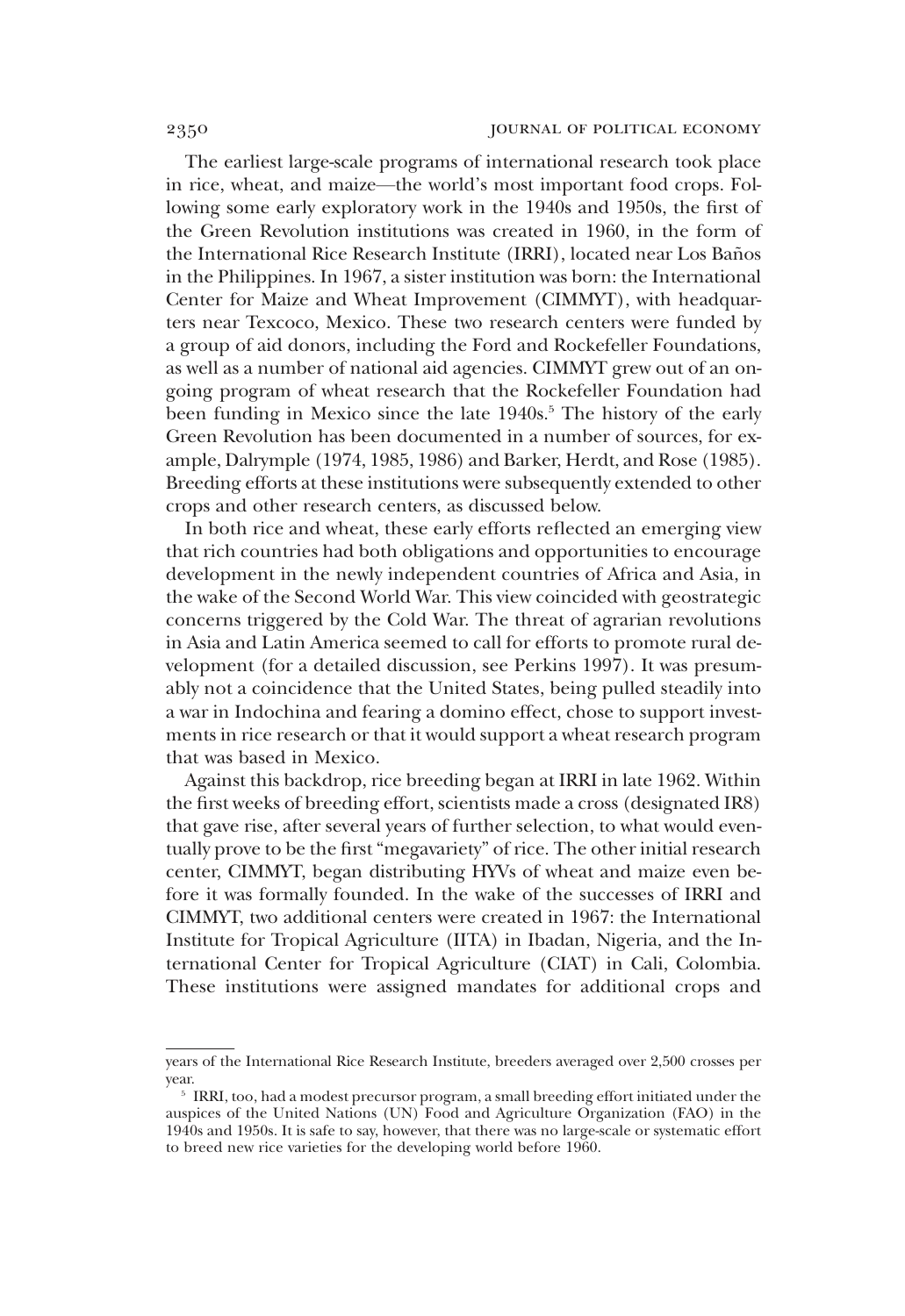different agroecologies; the subsequent rolling out of additional centers provides a valuable tool for identification in our analysis.<sup>6</sup>

To a degree, adaptive breeding—the effort to tailor HYVs to specific agroecological niches and to address problems of local importance—has been carried out by national governments through agricultural research systems, university-based research programs, and other local research. A concern for our identification strategy is that this effort may thereby reflect institutional capacity, raising the possibility that the diffusion curves for different countries are related to general institutional factors that might lead to growth through other channels. But what is clear is that even for the most advanced developing countries, adaptive breeding has continued, even to the present day, to rely heavily on research emerging from the CGIAR. Many or most HYV crops in the developing world continue to use genetic material that can be traced to the CGIAR, as documented by Evenson and Gollin (2003b) for the period through the 1990s. Morerecent studies describe the continuing importance of international research for the diffusion of HYVs in sub-Saharan Africa (Walker and Alwang 2015) and South Asia (Pandey, Velasco, and Yamano 2015).

## *B. Timing of the Green Revolution across Crops*

The start of the Green Revolution can be dated quite precisely. As noted above, the first high-yielding rice varieties were crossed in 1962 at IRRI, and after several generations of selection, they were initially released in 1965 to national research programs in rice-growing countries around the world. For wheat, it is similarly possible to identify a zero date for the Green Revolution: the first successful crosses from the Rockefeller wheat program took place in the 1950s, but they were not released to farmers in other developing countries until 1965. Maize followed soon after. For each crop, we can identify with reasonable precision the date at which the research institution first released a variety based on breeding work that took place within the institution. Table 1, compiled on the basis of historical records of varietal releases and other analysis of breeding data, shows the release dates of HYVs for different crops; detailed documentation is in table A1; tables A1–A13 are available online.

The public nature of the international agricultural research centers means that the HYVs they helped produce were made freely available, so the dates identified in table 1 reflect the year in which any developing

<sup>&</sup>lt;sup>6</sup> There are now 15 such institutions that carry out agricultural research on subjects ranging from aquaculture to livestock science to water management. These centers operate collectively as an entity known as CGIAR (formerly known as the Consultative Group on International Agricultural Research), with an annual budget approaching \$1 billion. Its research is funded by national and multilateral development agencies, nongovernmental organizations, private philanthropies, and other donors.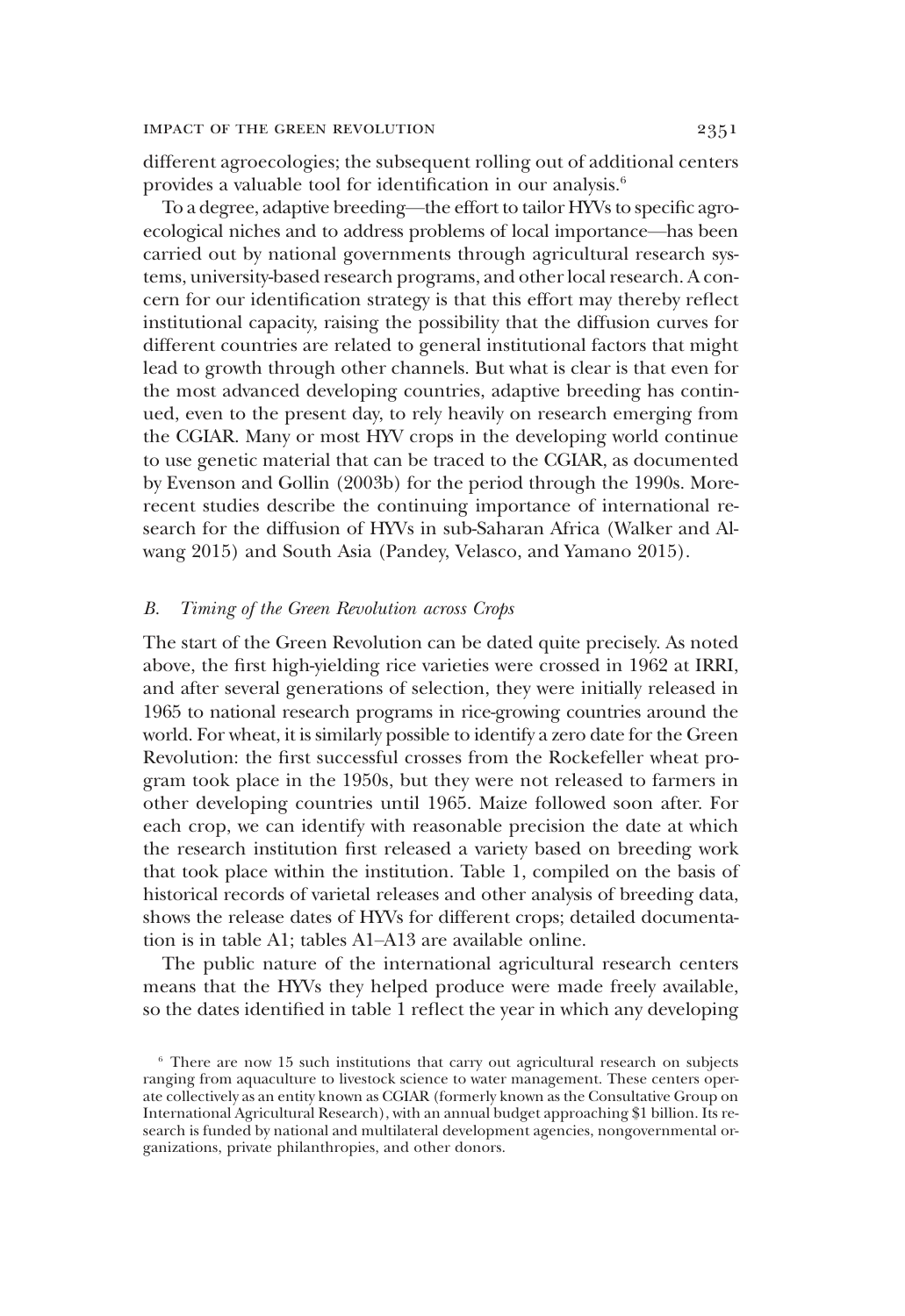| Crop                | Crop<br>Type        | <b>IARC</b> Research<br>Center<br>(Host Country) | Center<br>Founding | Initial<br>Crop<br>Mandate | First<br>Released<br>Material | Year<br>Used in<br>Analysis |
|---------------------|---------------------|--------------------------------------------------|--------------------|----------------------------|-------------------------------|-----------------------------|
| Barley              | Cereals             | ICARDA (Syria)                                   | 1977               | 1977                       | 1979                          | 1979                        |
| Maize               | Cereals             | CIMMYT (Mexico)                                  | 1963               | 1963                       | 1966                          | 1966                        |
| Millet              | Cereals             | ICRISAT (India)                                  | 1972               | 1972                       | 1982                          | 1982                        |
| Rice                | Cereals             | IRRI (Philippines)                               | 1960               | 1960                       | 1966                          | 1966                        |
| Sorghum             | Cereals             | ICRISAT (India)                                  | 1972               | 1972                       | 1983                          | 1983                        |
| Wheat               | Cereals             | CIMMYT (Mexico)                                  | 1963               | 1963                       | 1965                          | 1965                        |
| Plantain            | Fruit               | IITA (Nigeria)                                   | 1967               | 1972                       | 2002                          | $\cdots$                    |
| Soybean             | Pulses              | IITA (Nigeria)                                   | 1967               | Unclear                    | 1979                          | $\cdots$                    |
| Yam                 | Roots and<br>tubers | IITA (Nigeria)                                   | 1967               | 1970                       | 1990                          | 1990                        |
| Dry beans           | Pulses              | CIAT (Colombia)                                  | 1970               | 1973                       | 1979                          | 1979                        |
| Cassava             | Roots and<br>tubers | CIAT (Colombia)                                  | 1970               | 1973                       | 1984                          | 1984                        |
| Potato              | tubers              | Roots and CIP (Peru)                             | 1971               | 1971                       | 1990                          | $\cdots$                    |
| <b>Sweet Potato</b> | Roots and<br>tubers | $CIP$ (Peru)                                     | 1971               | 1988                       | Mid-<br>1980s                 | 1999                        |
| Groundnut           | Pulses              | ICRISAT (India)                                  | 1972               | 1974                       | 1985                          | 1985                        |
| Pigeon pea          | Pulses              | IITA (Nigeria)                                   | 1967               | 1972                       | 2002                          | 2002                        |
| Chickpea            | Pulses              | ICARDA (Syria)                                   | 1977               | 1977                       | 1984                          | 1984                        |
| Faba bean           | Pulses              | ICARDA (Syria)                                   | 1977               | 1977                       | 1986                          | 1986                        |
| Lentils             | Pulses              | ICARDA (Syria)                                   | 1977               | 1977                       | 1980                          | 1980                        |
| Cowpea              | Pulses              | IITA (Nigeria)                                   | 1967               | 1970                       | 1974                          | 1974                        |

TABLE 1 Release Year of First HYV by Crop

NOTE.—By crop, the year in which the first HYV was released, along with the IARC from which it originated. Our empirical analysis does not include potatoes, soybeans, and plantain, for reasons explained in n. 15. CIP = Centro Internacional de la Papa (International Potato Center);  $ICARDA = International Center for Agriculture Research in the Dry Areas;$  $ICRISAT = International Crops Research Institute for the Semi-Arid Tropics. For further$ details, see table A1.

country could potentially have adopted HYVs of a given crop. Wheat is an exception to this rule and precisely for this reason provides an instructive example. Wheat breeding in Mexico initially focused on disease resistance—in particular, resistance to wheat leaf rust, a pathogen that significantly reduces yields. The first rust-resistant variety was released in 1948, and further improved varieties followed in the 1950s. Work on semidwarfism began in the mid 1950s and culminated with the release of the first truly high-yielding varieties in Mexico.<sup>7</sup> On the basis of the success of these varieties, Norman Borlaug, the lead scientist at the Mexican research center, brought seeds of the initial semidwarf wheats to India in 1963. In 1965,

<sup>7</sup> Semidwarf varieties of rice and wheat were central to the Green Revolution. Because they were shorter and had stiffer straws, they converted greater fractions of plant energy to grain and less to producing stalks and leaves. They also provided sturdier structural support for heavy grain production, which meant, in turn, that they produced well under high doses of fertilizer—whereas traditional (taller) varieties of rice and wheat had a tendency to topple (or "lodge") when fertilized intensively.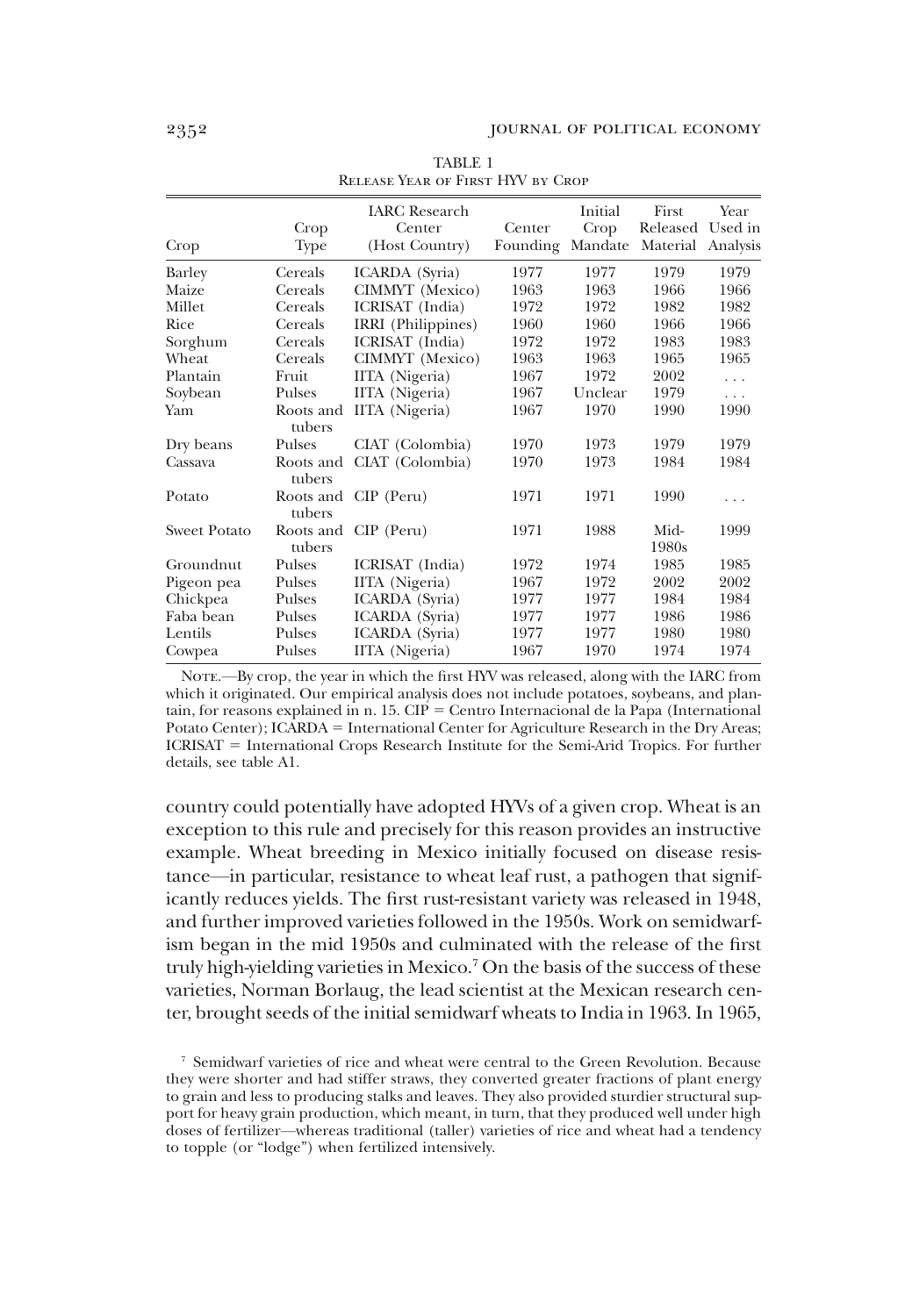two semidwarf varieties originating from the Mexican program were released in India; more or less concurrently, semidwarf varieties were released in Pakistan. By 1970, nearly 10 million ha of HYV wheat had been planted in Bangladesh, India, Nepal, and Pakistan; by 1977–78, the area planted with HYVs had doubled and accounted for approximately twothirds of the wheat area in those countries (Dalrymple 1985). This differential timing of the arrival of HYVs of wheat in Mexico and India is clearly visible in figure 1, which shows that wheat yields start to increase in Mexico in the 1950s and in India and other developing countries in the late 1960s.

The Mexican case is unique in the sense that the first HYVs were developed in a research program that did not yet have standing as an international institution. As a result, the diffusion of the wheat semidwarf varieties took place within Mexico slightly before the varieties became available in other countries. For all our other crops, HYVs developed at the international research centers became available to all countries at effectively the same moment—either upon a formal initial release from the international center or through the inclusion of the material in "nurseries" of promising experimental material that were shared with researchers across the developing world. The timing and magnitude of the Green Revolution is not the same in all countries, however, because HYVs of



FIG. 1.—Wheat yields in Mexico, India, and the average country in the developing world (i.e., our baseline sample). The solid vertical line indicates the release date of the first HYV in Mexico. HYVs did not become available in other countries until the agricultural year 1965/66, when wheat HYVs were released in India and a number of other countries in Asia (dashed vertical line).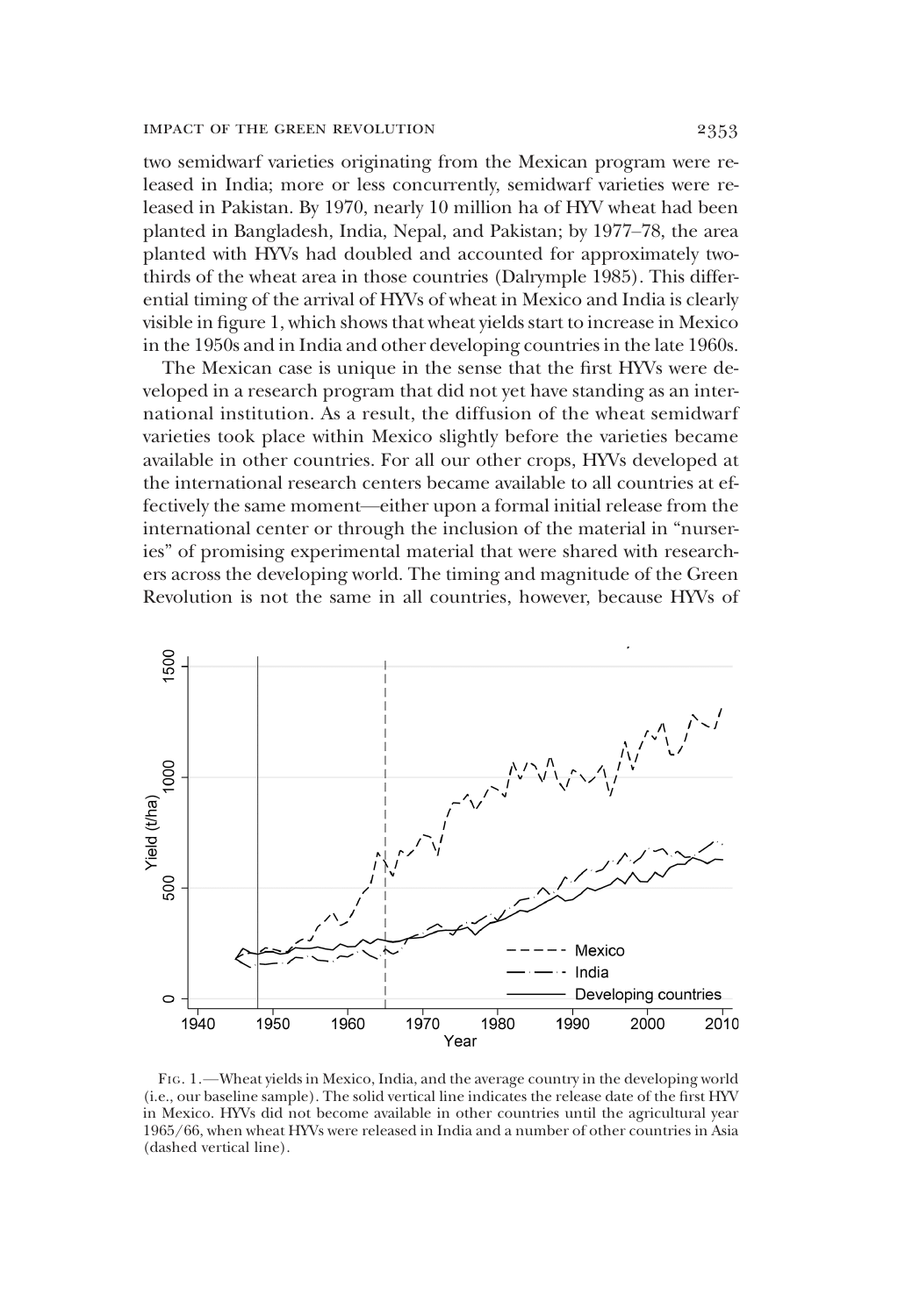different crops became available at different times. The earliest releases of HYVs were in the three most important cereal crops (rice, wheat, and maize), whereas other cereal crops (barley, sorghum, and millet) saw little in the way of HYV development until the 1980s. High-yielding varieties of cowpeas (also known as black-eyed peas) were first released in the mid-1970s, but most other beans and legumes (lentils, chickpeas, etc.) did not see successful HYVs until the early 1980s. Successful HYVs for most root crops did not arrive until even later.

There are a number of plausible interpretations for the variation in timing of the Green Revolution across crops. To a large extent, the early successes in rice, wheat, and maize reflected the fact that advanced research institutions in developed countries had been working on these crops for decades before the beginning of the Green Revolution. Breeders could begin with elite lines from North America, Europe, and Japan. Moreover, they had a good understanding of the extent of genetic diversity and the sources of useful genes. The situation was different for tropical root crops (e.g., cassava and sweet potato) and for minor crops in rich countries, such as millet and sorghum. The development of HYVs of these crops required far more prior research. These differing initial stocks of knowledge and improved genetic materials create another source of exogenous variation in the timing and extent of the Green Revolution. In practice, this meant that countries that were heavily dependent on rice or wheat agriculture received an earlier—and potentially stronger—boost from the Green Revolution than those that relied on root crops or on other cereal grains, such as barley, sorghum, and millet.

# III. Motivating Theory

To motivate our empirical analysis, this section provides a simple theoretical framework that connects HYV adoption at the farm level to reallocation within the agricultural sector and subsequently to economy-wide outcomes.<sup>8</sup> Consider a country with *N* regions of fixed size  $\bar{X}_k$ ,  $k =$ 1, 2, ..., *N*. Regions are not necessarily geographically distinct, but they may refer to different ecologies in the same area (e.g., hills and valleys). At time *t*, a share of land within each region,  $s_{kt} \in [0, 1]$ , is used for crop production; the rest is left fallow. Let  $X_{kt} = s_{kt} \overline{X}_k$  denote cropped area in region *k*. To simplify, assume that regions have distinct agroecologies such that region *k* can grow only a single crop *k*. Land within each region is divided into infinitesimally small plots, indexed by  $i \in [0, \bar{X}_k]$ , that are heterogeneous in terms of soil quality. Let  $a_{ikt}$  denote soil productivity of plot *i* in region *k* at time *t*, and let plots be indexed according to their

<sup>&</sup>lt;sup>8</sup> We report only the key equations, but the intermediate steps are provided in app. B; apps. A–I are available online.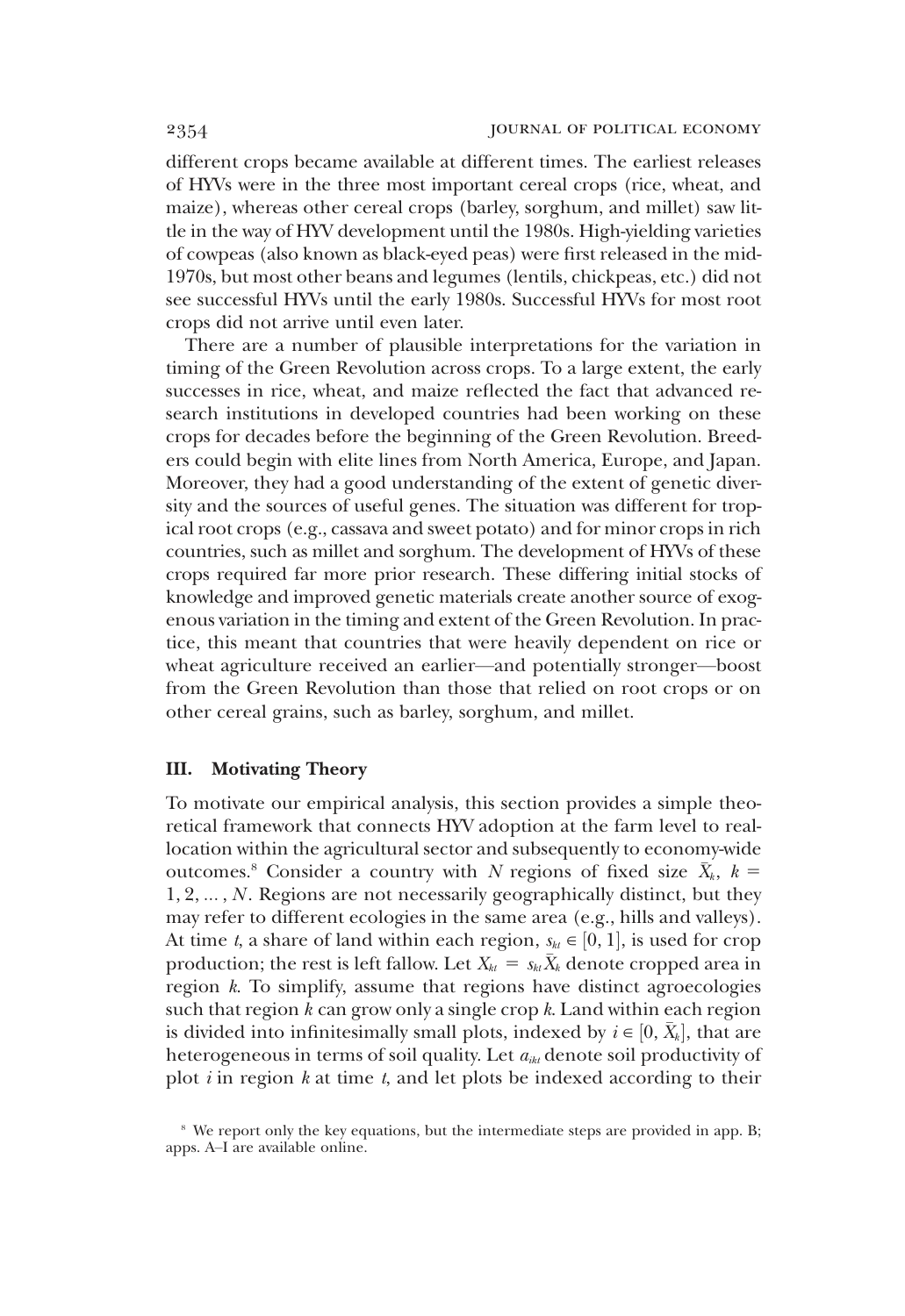productivity levels such that  $a_{ikt}$  is decreasing in *i*. The productivity parameter  $a_{ik}$  is time varying because it depends on the available technology, climate change, and so on. We assume that the most productive soils are planted first, in a Ricardian sense, meaning that crops are grown in region *k* on all plots  $i \leq X_{kt}$  and that all plots  $i > X_{kt}$  are left fallow. Moreover, let  $a_{ik}$ be distributed smoothly and differentiably across plots in such a way that the average productivity of cropland within a region is given by

$$
\frac{1}{X_{kt}}\int_0^{X_{kt}} a_{ikt} dt = a_{kt} s_{kt}^{-\delta}, \quad 0 < \delta < 1,
$$
 (1)

where  $a_{kt}$  is a region-specific (and by implication crop-specific) productivity parameter to be specified below. The term  $s_{kt}^{-\delta}$  captures that average soil productivity declines with the share of land devoted to the single crop, irrespective of region size.

Let the unit of production in agriculture be a family farm. Each family owns one plot of land and supplies one unit of labor, which is the only other input in production besides land. The mass of farms in region *k* is consequently equal to the quantity of farm labor in region *k*, which we denote  $L_{k}$ . These assumptions, along with equation (1), imply that aggregate agricultural output in region *k* is a Cobb-Douglas function of total land and labor:<sup>9</sup>

$$
Y_{\mathcal{A}_{kl}} = a_{kl} \bar{X}_k^{\delta} L_{kl}^{1-\delta}.
$$
 (2)

Total land  $\bar{X}_k$  is fixed, and there are diminishing returns to labor in the aggregate production function because additional farmers pull less fertile land into agricultural use. The average yield in region *k*, equal to the average yield of crop *k*, is consequently declining in the share of land in the region devoted to agriculture,  $s_{kt}$ , so that

$$
yield_{\substack{kt}} = \frac{Y_{\Delta kt}}{X_{\substack{kt}}} = a_{\substack{kt}} s_{\substack{kt}}^{-\delta}.
$$
\n(3)

To highlight the effect of HYVs, assume that the crop-specific (and regionspecific) productivity parameter  $a_{kt}$  can be decomposed as  $a_{kt} = a_{kt}^{\text{HVV}} \overline{a}_{k} z_{t} u_{kt}$ , where  $a_{kt}^{\text{HIV}} = 1$  if no HYVs are available and  $a_{kt}^{\text{HIV}} > 1$  if HYVs are grown. The magnitude of  $a_{\scriptscriptstyle kl}^{\rm HV}$  depends on how much the available varieties improve yields and on the uptake of HYVs. The parameter  $\bar{a}_k$  is a cropspecific time-invariant productivity level,  $z_t$  is a country-wide productivity trend, and  $u_{kt}$  is an idiosyncratic productivity shock to crop  $k$  with mean 1. We can consequently write

<sup>9</sup> This is an application of Houthakker (1955), who demonstrated that Leontief production functions at the establishment level and Pareto-distributed productivity levels imply that the aggregate production function is Cobb-Douglas. See eq. (A2) for the intermediate steps needed to derive this equation.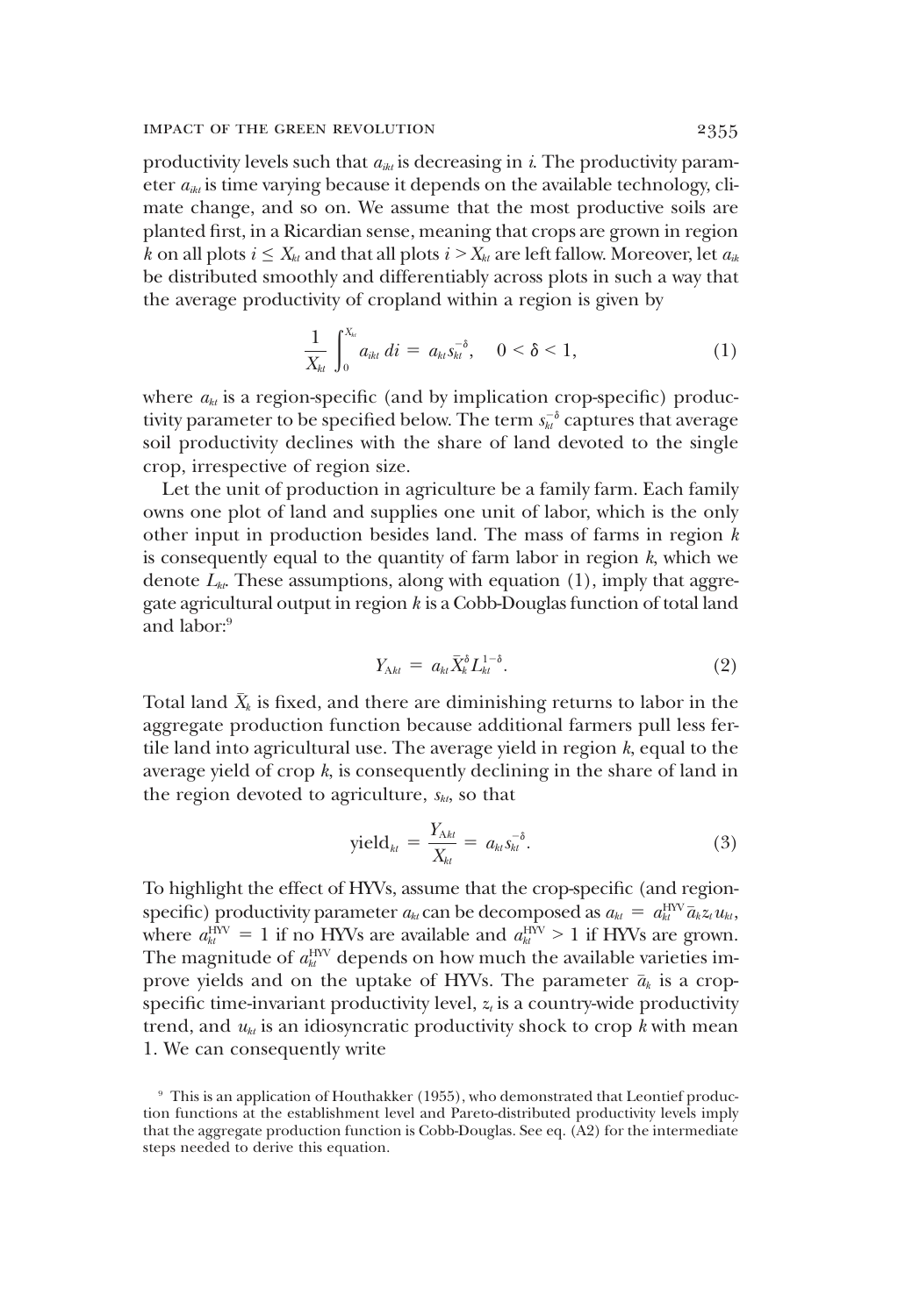$$
\ln \mathrm{yield}_{_{kl}} = \ln a_{_{kl}}^{\mathrm{HV}} - \delta \ln s_{_{kl}} + \ln \bar{a}_{_k} + \ln z_{_t} + \ln u_{_{kl}}.\tag{4}
$$

In our empirical analysis, we estimate  $\ln a_{kt}^{\text{HV}}$  from a regression analogue to this equation.

We now turn to the aggregate implications of introducing HYVs. To simplify notation, we abstract from factors other than HYVs affecting yields by setting  $\ln z_t = \ln u_{kt} = 0$ . Let  $t = 0$  be the period preceding the Green Revolution. The direct contribution of HYVs to aggregate yields, keeping allocations of land and labor constant at their pre–Green Revolution levels, is

$$
GR_{t} = \sum_{k=1}^{N} a_{kt}^{\text{HYV}} \frac{Y_{\text{A}k0}}{Y_{\text{A}0}}, \qquad (5)
$$

where  $Y_{\text{A}k0}/Y_{\text{A}0}$  is the share of crop *k* in aggregate crop production before the Green Revolution. In our empirical analysis, we use equation (5) and our estimates of ln  $a_{kt}^{\text{HW}}$  to construct an empirical counterpart of  $GR_{\nu}$ which allows us to identify country-level effects of the Green Revolution. A GR*<sup>t</sup>* value of 1.5 implies that HYVs, everything else being equal, have increased aggregate yields by 50%. Everything is not equal, however, as the Green Revolution also affected allocations of land and labor. Let period 0 be the last period preceding the Green Revolution. Changes in aggregate yields between period 0 and any period *t* after the Green Revolution can, under the assumption of free mobility of labor across regions, be written as

$$
\Delta \ln \text{yield}_t = \ln \text{GR}_t + \ln \Phi_t - \delta \Delta \ln X_t, \tag{6}
$$

where  $\Phi_t \equiv (\Sigma_{k=1}^N (a_{kt}^{\text{HVV}} \overline{a}_k)^{1/\delta} \overline{X}_k)^{\delta} / (\Sigma_{k=1}^N a_{kt}^{\text{HVV}} \overline{a}_k^{1/\delta} \overline{X}_k)$ . This equation shows that the effect on aggregate yields from the introduction of HYVs can be decomposed into a direct contribution to the yields of individual crops (ln GR*t*), a productivity gain from reallocation of cropland toward regions growing HYVs (ln  $\Phi_t$ ), and changes to the extent of cropland ( $\delta \Delta \ln X_t$ ), which affect yields because of decreasing returns to scale. The first two effects are unambiguously positive, whereas the last may contribute positively or negatively, depending on how the Green Revolution affected land use at the extensive margin.

In relatively open economies, higher yields would unambiguously lead to increased specialization in agriculture and consequently increased land use. In relatively closed economies, however, the effect will depend on demand elasticities for food. As a simple model, assume that demand is perfectly inelastic, with individuals consuming a subsistence level of food, denoted  $\bar{c}_A$ , necessary for survival. Beyond that subsistence level, no more food is demanded. Assume, moreover, that the entire population is in the labor force and that food cannot be stored between periods.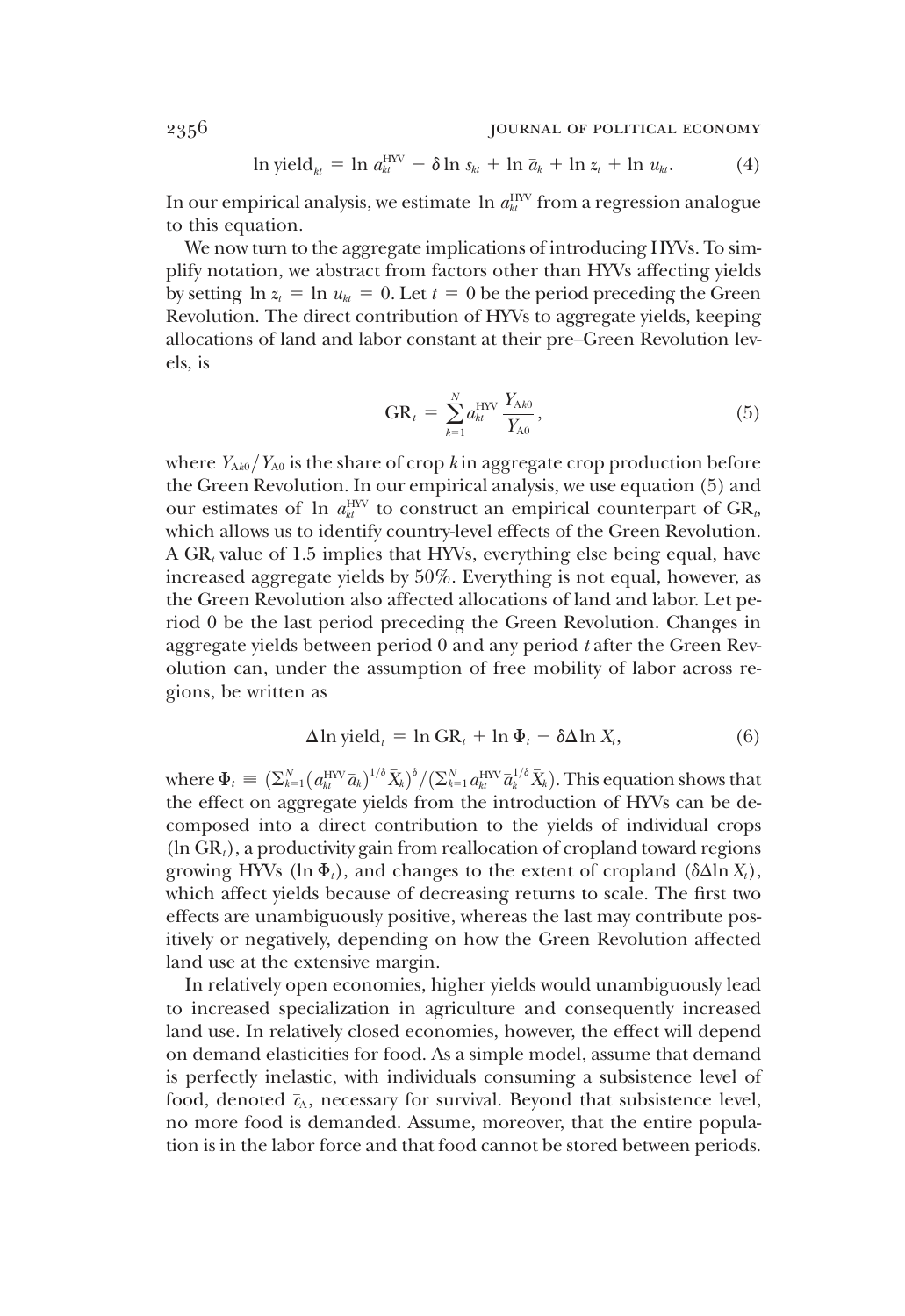In a closed economy, total demand for food,  $\bar{c}_A L_t$ , must equal total supply, given by yield<sub> $\ell$ </sub>  $\times$   $X_{\ell}$ . This equilibrium condition allows us to write yield growth as

$$
\Delta \ln \text{yield}_t = \frac{1}{1-\delta} \ln \text{GR}_t + \frac{1}{1-\delta} \ln \Phi_t - \frac{\delta}{1-\delta} \Delta \ln L_t, \tag{7}
$$

which shows why demography is important when evaluating the effect of the Green Revolution. A shock to agricultural productivity will immediately increase yields, but whether the increase can be sustained in the long run depends on the demographic response. If higher yields increase population growth, then  $\Delta \ln L_t$  would increase as *t* increases, putting downward pressure on yields until they are back at their initial level. We do not model fertility and mortality explicitly here, but the literature suggests that a Malthusian effect is far from certain. Higher incomes may, for instance, make parents substitute child quantity for child quality, leading to lower fertility and better education outcomes, as in Becker, Murphy, and Tamura (1990) and Galor and Weil (2000).

Our discussion has so far dealt only with the agricultural sector. To see what the Green Revolution means for the aggregate economy, suppose now that in addition to agriculture, the economy has a manufacturing sector producing output  $\tilde{Y}_{Mt} = mL_{Mt}$ , where *m* is a constant productivity term. Labor must be employed in either of the two sectors, meaning that  $L_{\text{A}t} + L_{\text{M}t} = L_t$ . GDP per capita can consequently be written as

$$
y_t = \frac{Y_t}{L_t} = \frac{Y_A}{L} + \frac{Y_M}{L} = \bar{c}_A + p_t m \frac{L_{Mt}}{L_t},
$$
 (8)

where  $p_{\iota}$  is the relative price of manufactured goods. This equation shows that structural transformation will necessarily accompany any increase in GDP per capita, and our assumptions mean that structural transformation ultimately is driven by yields (because  $\Delta \ln (L_{\text{A}t}/L_t) = -\Delta \ln \text{yield}_t$ ). For the purpose of our empirical application, it is convenient to focus on growth in GDP per capita (in constant prices), which can be approximated as

$$
\Delta \ln y_t \approx \frac{p_0 m}{y_0} \frac{L_{A0}}{L_0} \Delta \ln \text{yield}_t. \tag{9}
$$

A shock to yields is moderated not only by the size of the labor force initially employed in agriculture but also by the term  $p_0 m/y_0$ , which measures how much more productive workers are in manufacturing than in other sectors. If the manufacturing sector is more productive than agriculture, as is typical in low-income economies (Gollin, Lagakos, and Waugh 2014), then  $p_0 m/y_0 > 1$ , and reallocation of labor to manufacturing would increase GDP. Equation (9) consequently shows that reallocation of labor to manufacturing might amplify yield growth to such an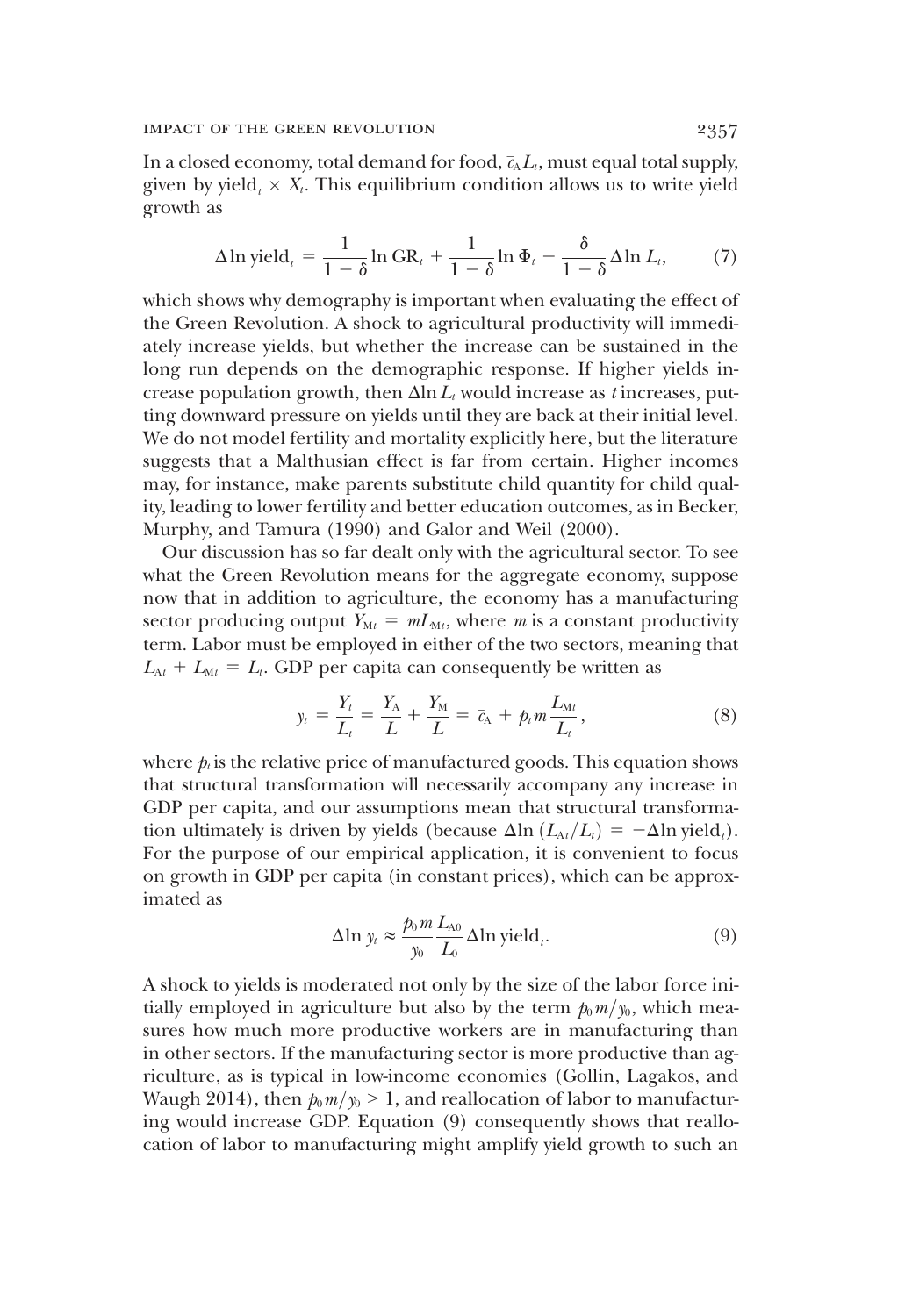extent that the effect on GDP per capita is larger than the isolated effect in agriculture.

# IV. Research Design

Our empirical analysis follows the same steps as the theoretical framework. We first estimate the effects of the Green Revolution on the relative yields of individual crops and then proceed to study country-level outcomes. Our empirical strategy in both cases relies on the release dates of HYVs, reported in table 1; as noted above, we argue that these release dates are exogenous to individual countries. At the crop level, we use the different release dates and the staggered adoption (or rollout) of treatment to estimate the effect of HYV releases on the yields of affected crops, relative to unaffected crops.<sup>10</sup> Our crop-level estimates of yield gains from HYVs, combined with initial production shares of different crops, allow us to construct an empirical counterpart of  $GR<sub>b</sub>$  as given in equation (5). The resulting variable is equivalent to a shift-share (Bartik) instrument, which we use for the purpose of identification at the aggregate level (although in reduced form). Many shift-share strategies rely on shift variables that are endogenous at the aggregate level but are assumed to be exogenous to local conditions. The aggregate endogeneity of the shift variable hinders causal inference beyond the local effects. By contrast, we use an exogenous shift variable obtained from our causal crop-level estimates. This allows us to use our estimates to calculate the total contribution of HYVs to economic growth in developing countries.

## *A. Crop-Level Framework*

We estimate the effect of HYVs on crop yields using annual data at the country-crop level. We start by estimating the following event-study version of equation (4):

$$
\ln \text{yield}_{\text{kit}} = \sum_{k} \sum_{j \in T_k} \beta_{kj} \cdot \mathbf{1}_{\text{kt}}^{\text{t} = \tau_k + j} + \delta \ln \text{harea}_{\text{kit}} + \mu_{ik} + \mu_{il} + \varepsilon_{\text{kit}}, \quad (10)
$$

where *k* indexes crop, *i* indexes country, and *t* indexes time. The two terms  $\mu_{ik}$  and  $\mu_{it}$  denote, respectively, country-by-crop fixed effects and country-by-year fixed effects, meaning that only within-country time variation in relative yields remains. The country-by-year fixed effects control

<sup>&</sup>lt;sup>10</sup> Staggered-adoption (rollout) designs have been used to study trade (Autor 2003), health and development (Duflo et al. 2015; Alsan and Goldin 2019), human capital (Acemoglu and Angrist 2000), and natural resource extraction (Bartik et al. 2019). Shift-share instruments have likewise been applied in many settings, including immigration (Card 2001), trade (Autor 2003), health and economic growth (Acemoglu and Johnson 2007), and banking (Greenstone, Mas, and Nguyen 2020).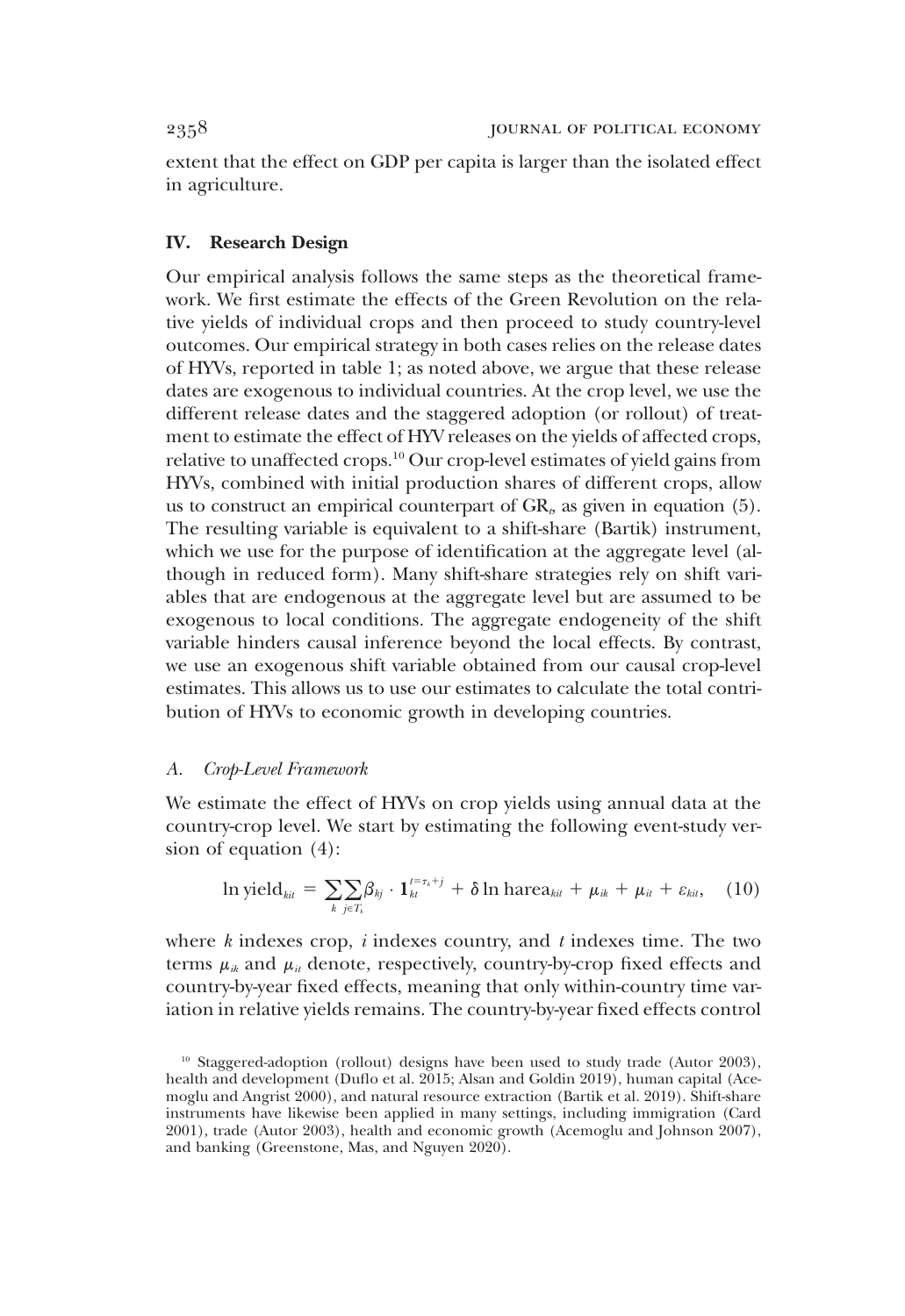for all country-specific time variation affecting all crops, including weather shocks and trends toward intensification and mechanization of the agricultural sector.

We expect the introduction of HYVs of crop *k* to increase their yields relative to other crops in a given country. To capture this effect in the regression, we include as explanatory variable an indicator function  $\mathbf{1}_{kt}^{t=\tau_{k}+j}$ that takes a value of one *j* years after the global release year of the first HYV of crop *k*, which we denote  $\tau_k$ . As mentioned in section II,  $\tau_k$  varies across crops, providing us with exogenous time variation. The baseline regression includes pure-control crops for which no HYVs were introduced and for which the indicator takes the value zero for the entire period. The error term,  $\varepsilon_{kin}$ , captures country-specific trends in relative yields, so the coefficient  $\beta_{ki}$  measures by how much the relative yield of crop *k* in the average country has changed *j* years after the introduction of HYVs relative to a benchmark year. A natural benchmark is the year before introduction of HYVs, so we define  $T_k = \{-10, ..., -2, 0, 1, ..., 2010 - \tau_k\}$ . If HYVs provided the only global shock to relative crop yields at the specified release dates and our identifying assumptions are otherwise correct, then the estimated  $\beta_{kj}$  would be the empirical counterpart of  $\ln a_{kt}^{\text{HV}}$  in the theoretical framework outlined in section III (see also app. C). This provides us with the testable hypothesis that  $\beta_{kj} > 0$  after the release of the first HYV of crop *k* (i.e., for  $j \ge 0$ ) and  $\beta_{kj} = 0$  before (i.e., for  $j \le 0$ ). We control for harvested area, ln harea<sub>kit</sub>, to map the estimating equation into our theoretical framework. We thereby take into account that higher yields of crop *k* will lead its production to expand into less suitable areas, meaning that the estimated  $\beta_{kj}$  should be interpreted as the effect on relative yields for a fixed allocation of land.<sup>11</sup> Equation (10) also allows for differential effects of HYVs across crops, a reasonable assumption, given botanical differences and differences in research intensity. However, for expositional reasons, we also estimate a version of the event study in which we estimate the average effect of HYVs across all treated crops by imposing  $\beta_k = \beta$  and a version in which we estimate separate average effects for different crop types (i.e., cereals, pulses, and roots and tubers).

In addition to our event studies, we estimate the effect of HYVs on crop yields using a difference-in-difference strategy with staggered variation in the timing of treatment coming from the HYV release dates. Our difference-in-difference estimating equation is

$$
\ln \text{yield}_{\text{kit}} = \sum_{k} \alpha_k \cdot \mathbf{1}_{\text{ht}}^{\text{HNV}} \cdot t + \delta \ln \text{harea}_{\text{kit}} + \mu_{\text{ki}} + \mu_{\text{it}} + \varepsilon_{\text{kit}}, \quad (11)
$$

<sup>&</sup>lt;sup>11</sup> Harvested area is obviously an endogenous control, but excluding it from the regression has quantitatively unimportant effects on our baseline estimates.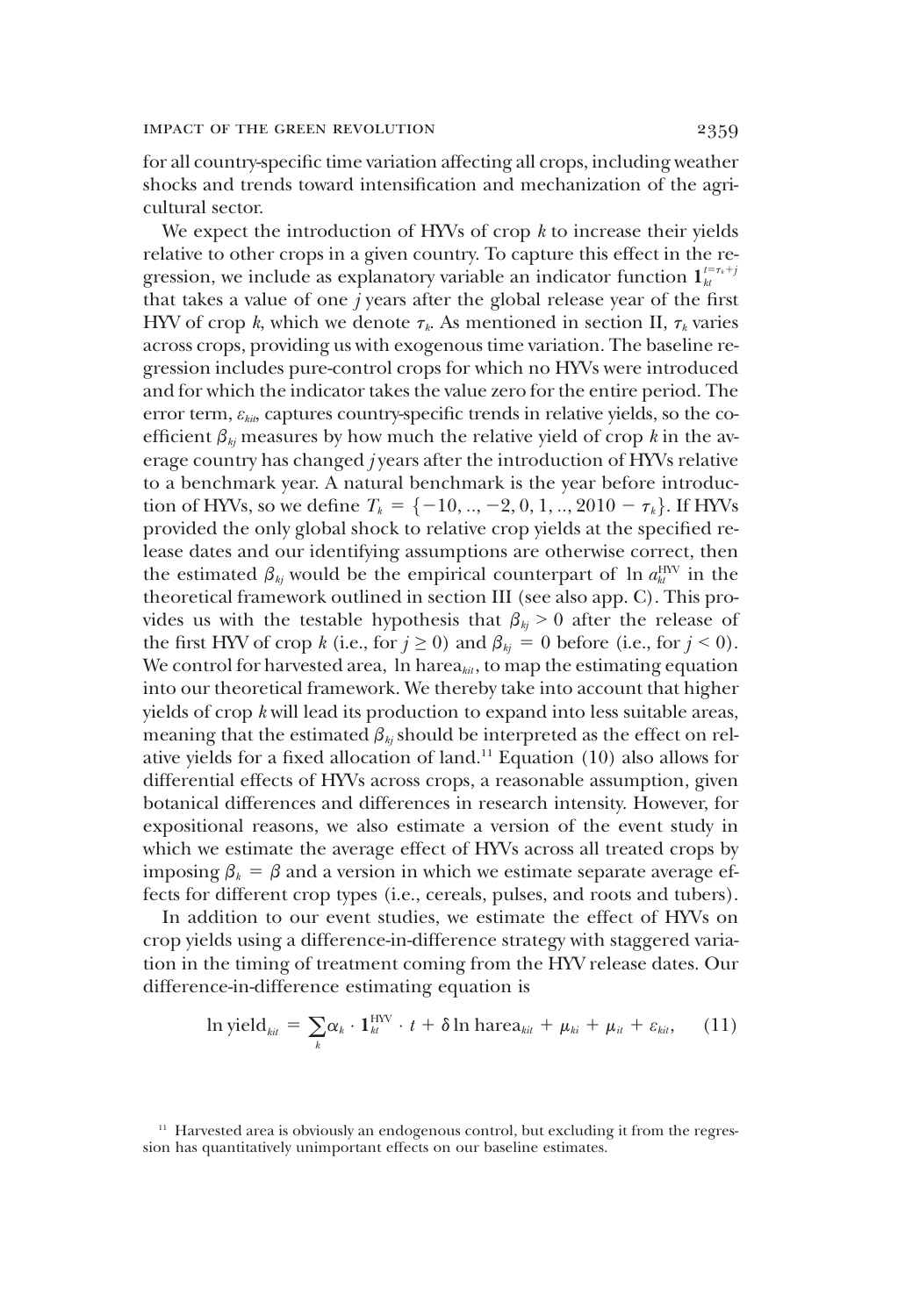where  $\mathbf{1}_{\mathit{ht}}^{\text{HW}}$  is an indicator equal to one in years after the release of the first HYV of a crop *k*. For pure-control crops,  $\mathbf{1}_{\mathit{kt}}^{\text{HW}}$  is zero throughout the sample period. Because the indicator is interacted with a linear year trend, we assume a trend break rather than a mean shift in yields of a crop after the first HYV release. This assumption is not taken for granted: trend breaks are clearly visible in our event studies below. A priori, however, we would also expect to see such a pattern. Adoption of HYVs happens gradually, and aggregate yields follow a trend closely linked to the adoption rate, even if adoption of HYVs at the farm level causes an immediate jump in yield levels.<sup>12</sup> Moreover, breeding did not stop with the first HYV released for a given crop, and newer vintages of HYVs often perform better in terms of yields, disease resistance, and drought tolerance. How quickly yields increase after the first release of a HYV variety of crop  $k$  is captured by the coefficient  $\alpha_k$ . As with the event studies, we estimate versions of equation (11) where we impose common trends of treated crops, that is,  $\alpha_k = \alpha$ , and common trends within crop groups, that is,  $\alpha_k = \alpha_k$  where  $\kappa =$  (cereals, pulses, roots and tubers).

The main identifying assumption of our difference-in-difference strategy is that if HYVs of crop *k* had not been released, yields of crop *k* would have followed the same trend as yields of crops with no HYV releases. While this counterfactual is unobservable, it is supported by our event studies, which show that yields of crop *k* followed the same trend as yields of other crops before the first HYV of crop *k* was released.

#### *B. Country-Level Framework*

From our crop-level estimates,  $\hat{\alpha}_k$ , we obtain an empirical counterpart of equation (5),

$$
\widehat{\text{GR}}_{it} = \sum_{k=1}^{N} \exp(\hat{\alpha}_k \mathbf{1}_{kt}^{\text{HW}} t) \frac{Y_{\text{A}it0}}{Y_{\text{A}i0}}, \tag{12}
$$

where the observed pre–Green Revolution production shares,  $Y_{\text{A40}}/Y_{\text{A0}}$ , are measured in constant prices and averaged over 1961–64 to reduce noise from, for example, weather shocks. As above, the indicator  $\mathbf{1}_{kt}^{\text{HVV}}$  is zero the entire period for crops of which HYVs have not been developed. The log of  $GR_{it}$  is analogous to a shift-share instrument for log yields. Because  $\ln \overline{GR}_{it}$ , by construction, is zero before the onset of the Green Revolution, we can interpret  $\ln \text{GR}_{it}$  in any year after that as the (approximate) predicted exogenous growth contribution of HYVs to aggregate yields under the assumption of fixed allocations of land and labor. For shorthand, we therefore refer to  $\ln \overline{\text{GR}}_u$  as "predicted GR yields." To

 $12$  A seminal paper by Griliches (1957) documents this process in the case of hybrid maize in the United States. For evidence of the gradual adoption of HYVs, see fig. A6*F*.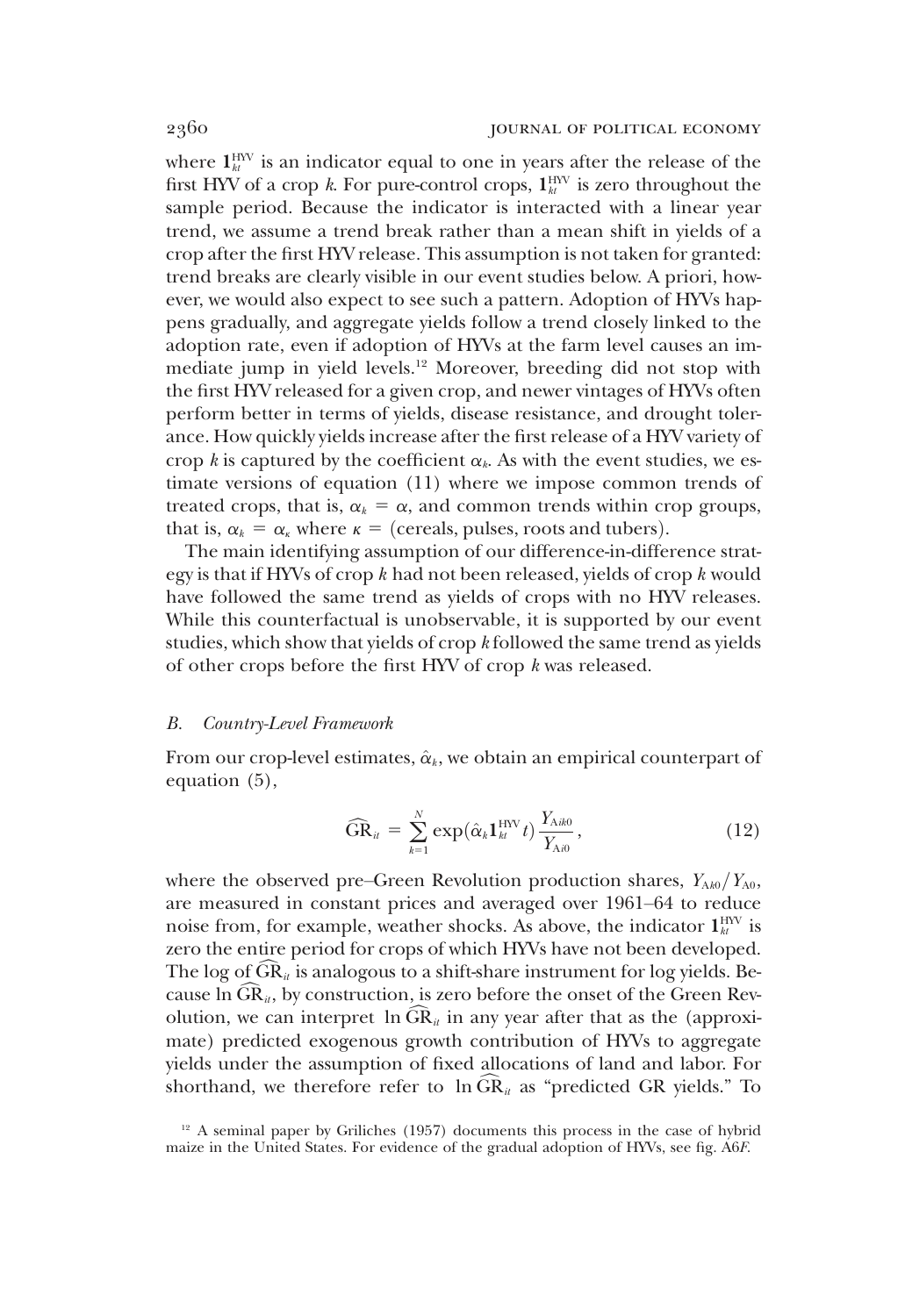estimate the general equilibrium effect on aggregate yields (no longer keeping allocations of land and labor fixed) and other agricultural outcomes, we run regressions of the form

$$
\ln y_{ii} = \lambda \ln \widehat{\text{GR}}_{ii} + \mathbf{X}_{ii}\rho + \mu_i + \mu_t + \varepsilon_{ii}, \qquad (13)
$$

where  $y_i$  is the outcome of interest in country *i* at year *t*,  $X_i$  is a vector of control variables,  $\mu_i$  and  $\mu_i$  are country and year fixed effects, respectively, and  $\varepsilon_{ii}$  is an error term. Under the model in section III, we should expect the coefficient  $\lambda$  to be a composite of the direct effect of HYVs for fixed allocations of land and labor, the effect of reallocation of these inputs, and a demographic response to higher yields (see eq. [7]). We bootstrap the standard errors in the regression to take into account that the predicted vector of GR yields is a generated regressor. Specifically, we use a version of the wild-cluster restricted bootstrap procedure proposed by Cameron, Gelbach, and Miller (2008), adapted to our setting.<sup>13</sup>

We also estimate the effect of the Green Revolution on economy-wide outcomes such as GDP per capita and population size. Equation (9) in our theoretical framework shows that we should expect yields to have larger effects on GDP per capita in countries with high initial agricultural employment shares, and it seems reasonable to assume that the same is true for other economy-wide variables. Our baseline estimates of the economy-wide effects of the Green Revolution are consequently obtained from the following regression:

$$
\ln y_{ii} = \lambda (\ln \widehat{\text{GR}}_{ii}) \times \frac{L_{Ai0}}{L_{i0}} + \mathbf{X}_{ii} \rho + \mu_i + \mu_t + \varepsilon_{ii}, \qquad (14)
$$

where  $L_{Ai0}/L_{i0}$  is the observed initial employment share in agriculture and the remaining variables are as defined above. Because our main explanatory variable now is an interaction, we include in the control set  $\mathbf{X}_{it}$ the initial agricultural employment share fully interacted with year fixed effects. Again, we adjust the standard errors to take the generated regressor into account.

Our theoretical framework also predicts that the magnitude of the yield effect on GDP per capita will depend on the productivity level in nonagriculture relative to the aggregate productivity level  $(p_0 m/y_0)$  in

<sup>&</sup>lt;sup>13</sup> Our implementation of the bootstrap resembles the procedure for 2SLS (two-stage least squares) regressions with clustered standard errors described by Roodman et al. (2019). What is different in our setting is that our baseline regressions are reduced form, rather than 2SLS, and that our reduced-form generated regressor is aggregated from firststep estimates using eq. (12). We report bootstrapped standard errors based on 1,000 replications. Both Cameron, Gelbach, and Miller (2008) and Roodman et al. (2019) recommend inference based on bootstrapped *p*-values, which in some cases has slightly better asymptotic properties than inference based on bootstrapped standard errors, but the two methods result in indistinguishable levels of statistical significance in our application.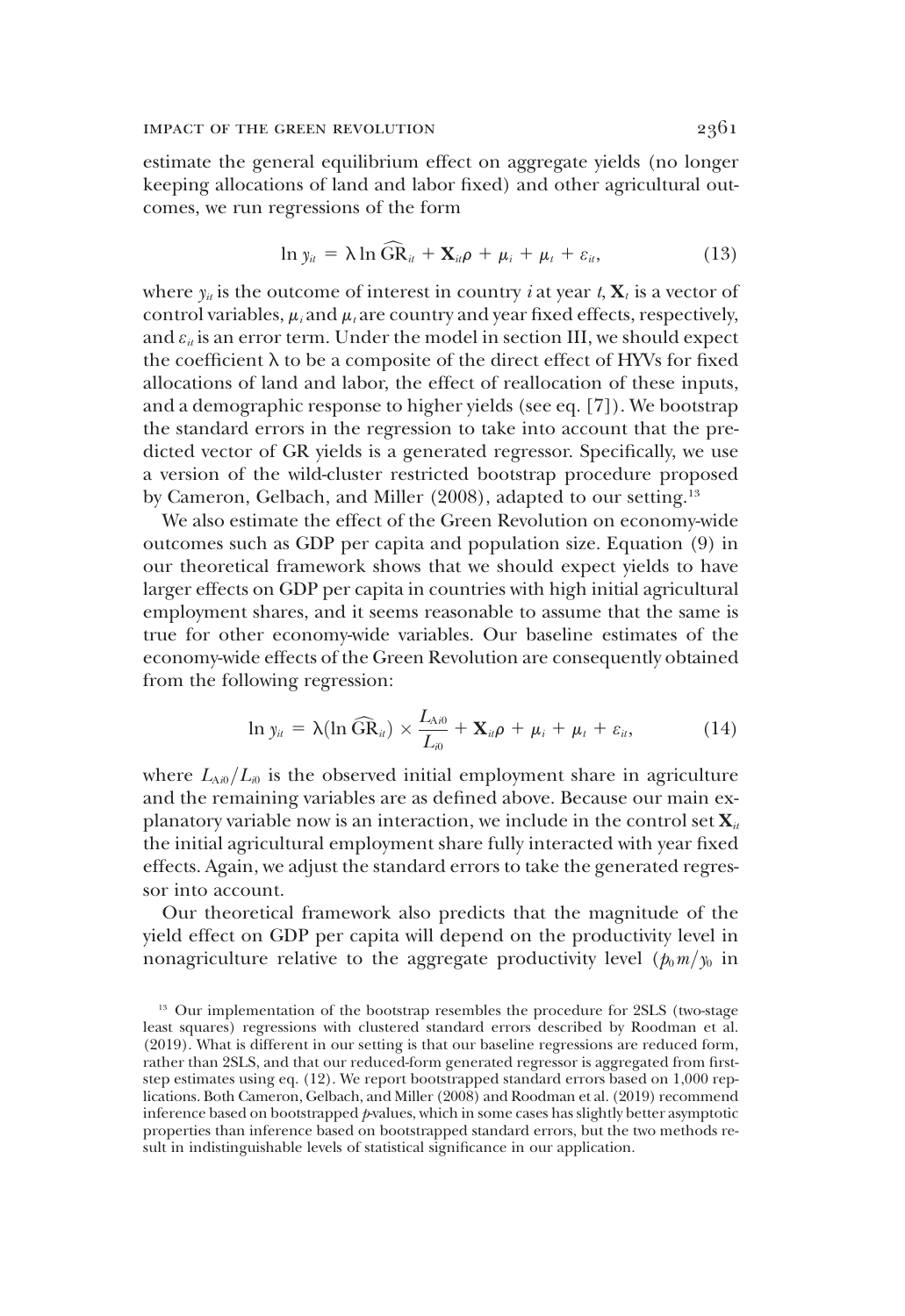the model). We do not observe this quantity in our data, but treatment heterogeneity in this dimension will to some extent be reflected in our estimated  $\lambda$ . One reason is that a lower agricultural employment share will give nonagricultural productivity a greater weight in aggregate productivity and thereby push  $p_0 m/y_0$  toward unity. Another reason is, as shown by Gollin, Lagakos, and Waugh (2014), among others, that the agricultural productivity gap is declining in the level of development, which is reasonably well approximated by the agricultural employment share.

Equation (12) demonstrates that our identifying variation comes from the mix of crops that countries were producing before the Green Revolution. Another way of specifying this variation is, as Goldsmith-Pinkham, Sorkin, and Swift (2020) argue in their discussion of shift-share instruments, to use the initial production shares  $Y_{\text{Aik0}}/Y_{\text{Ai0}}$  as separate instruments. The relevance of each instrument is essentially our estimated effect of HYVs on crop yields, that is,  $\hat{\alpha}_k$ , making our identification strategy equivalent to a difference-in-difference strategy with a continuous treatment intensity measured by  $Y_{Aik0}/Y_{Ai0}$ . We can use this equivalence to test whether our outcome variables in countries highly exposed to HYVs followed the same trend as in other countries before the Green Revolution. Absence of such pretrends would lend credibility to our main identifying assumption that countries exposed to HYVs would have followed the same trajectory as countries less exposed to HYVs if the Green Revolution had not happened. To make this idea operational in an event study, we exploit that HYVs of maize, rice, and wheat were released almost simultaneously in the mid-1960s, whereas HYVs of other crops started to emerge only around 1980. We can therefore investigate what happened to countries initially specialized in maize, rice, and wheat around the onset of the Green Revolution. For this analysis, we use the event-study equation

$$
\ln y_{ii} = \sum_{j=1950}^{2010} \gamma_j \Omega_i \times I^j_t + \mathbf{X}_{ii} \rho + \mu_i + \mu_t + \varepsilon_{ii}, \qquad (15)
$$

where  $\Omega_i$  is the sum of the initial production shares of wheat, rice, and maize. Because Q*<sup>i</sup>* is observed, we do not need to bootstrap standard errors in the event studies. We interact  $\Omega_i$  with a full set of year fixed effects  $(I_i^j)$ , where the omitted year of comparison is 1964. It would support our empirical approach if we find no evidence of trends in the outcomes related to Q*<sup>i</sup>* before the onset of the Green Revolution in 1965. And if HYVs affected country-wide outcomes, we should see countries growing wheat, rice, and maize diverge from other countries starting from 1965 and at least up to the 1980s, when HYVs of other crops started to diffuse. From that point onward, the relative performance of countries growing the early HYV crops depends on the effect of HYVs on their yields compared to late HYV crops; that is, on the parameters  $\alpha_k$ .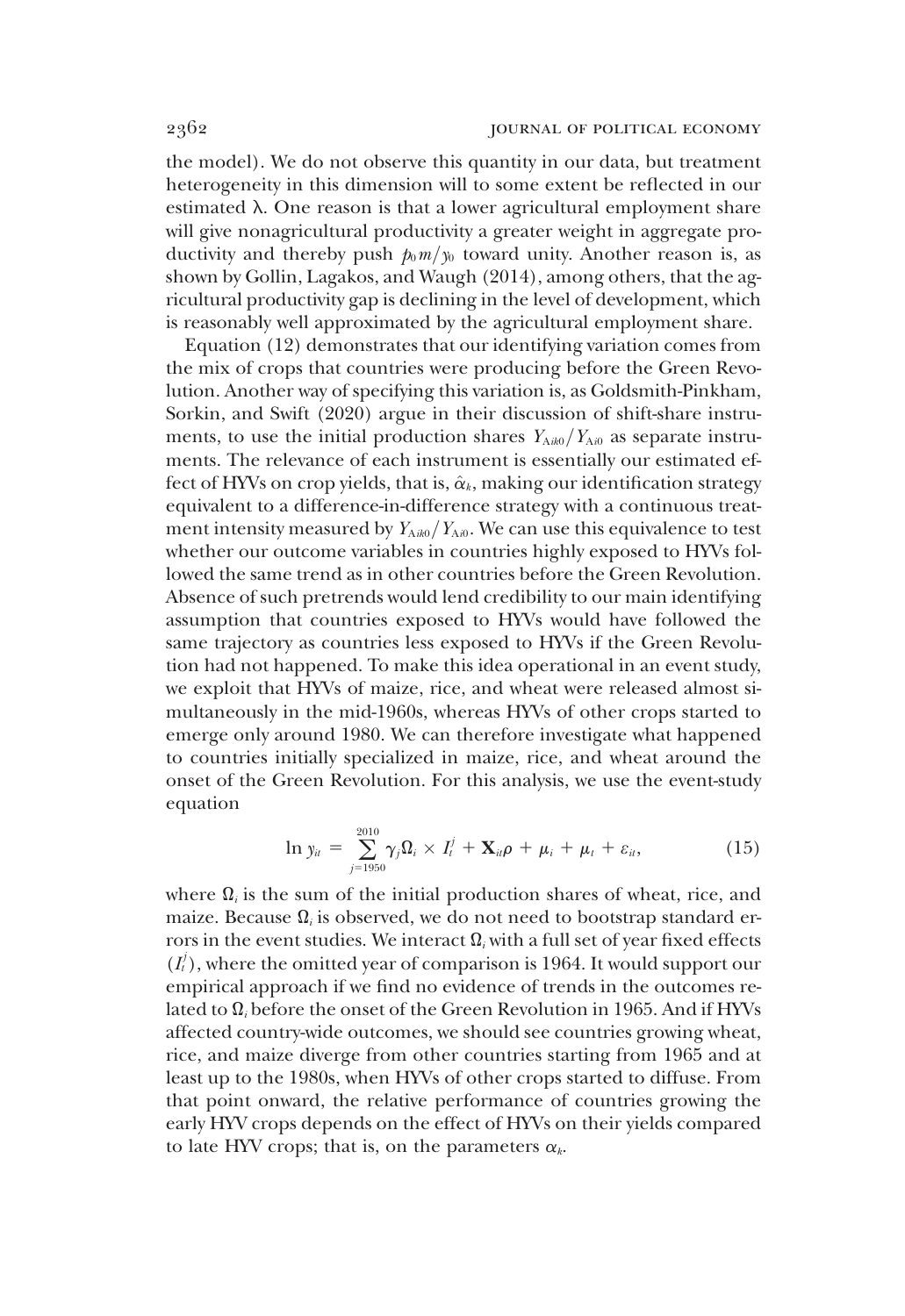# V. Data

The key variable in our analysis is crop yield, defined as physical units of crop production per harvested area. Starting from 1961, FAO reports data on these variables on an annual basis for 158 different crops in all UN member countries. The first HYVs of wheat, rice, and maize became available in the mid-1960s, so to test for pre-HYV trends, we collected historical data from other sources to supplement the FAO data. Our main source for pre-1961 data on harvested area and crop production is Mitchell (1982). We obtain additional data from Rose (1985), the *Yearbook of the League of Nations* (various issues), the *Statistical Yearbook of the United Nations* (various issues), and reports from the Economic Research Service of the US Department of Agriculture and the national statistical agencies in China and India. In total, we have collected about 13,500 observations of annual crop production and harvested area in developing countries covering the period 1920–61. Our historical data set spans fewer countries and crops than the FAO data but is quite comprehensive for wheat, rice, and maize—the crops for which we need historical data to test for pre-HYV trends. Other major crops, such as barley and cassava, also have adequate coverage. To aggregate yields across crops, we switch from physical units to value units, using international farm-gate prices in 1966 as our price weights.<sup>14</sup>

In the crop-level analysis, we study 16 mandate crops of the international agricultural research centers (IARCs), as listed in table 1.<sup>15</sup> We compare the treated crops to each other and to a set of botanically similar pure-control crops for which no breeding of HYVs has taken place

<sup>14</sup> Ideally, we would use country-level prices for all crops before the Green Revolution. Comprehensive farm-gate price data in local currency are available from FAO, but the data start in 1966, cover only a subset of countries, and have many missing observations. The data do, however, contain sufficient observations to compute the average relative price of each crop in a common currency, giving us the estimate of international farm-gate prices in 1966 that we use in the aggregation (see app. D.1.3). The year 1966 is sufficiently early in the Green Revolution that HYVs had not increased yields to the extent that relative world prices were affected. In a robustness check, we show that we obtain similar conclusions if we aggregate by nutritional value, an approach to aggregation also used by Galor and Özak (2016). Nutritional values by crop are reported in table A2. See fig. A5 for a comparison with prices.

<sup>15</sup> There are 19 IARC mandate crops, but we exclude plantains, potatoes, and soybeans from the sample for the following reasons. Plantains are botanically sterile, making breeding problematic; only in recent years, using genetic engineering tools, has varietal improvement become a real possibility for research. For potatoes, we cannot establish a firm cutoff date from which the first HYVs became available, because improved varieties from North America and Europe were in wide use in developing countries before the initiation of the IARCs. For soybeans, the role of the IARCs is small compared to that of the private sector, which markets GM varieties in many countries; this could lead to an upward bias in our estimates. We note that the private sector is also active in maize breeding, but in most developing countries, the private sector works with parent material that comes from the IARCs. The private sector is not a particularly major presence in varietal research in developing countries for the other crops that we consider in this paper.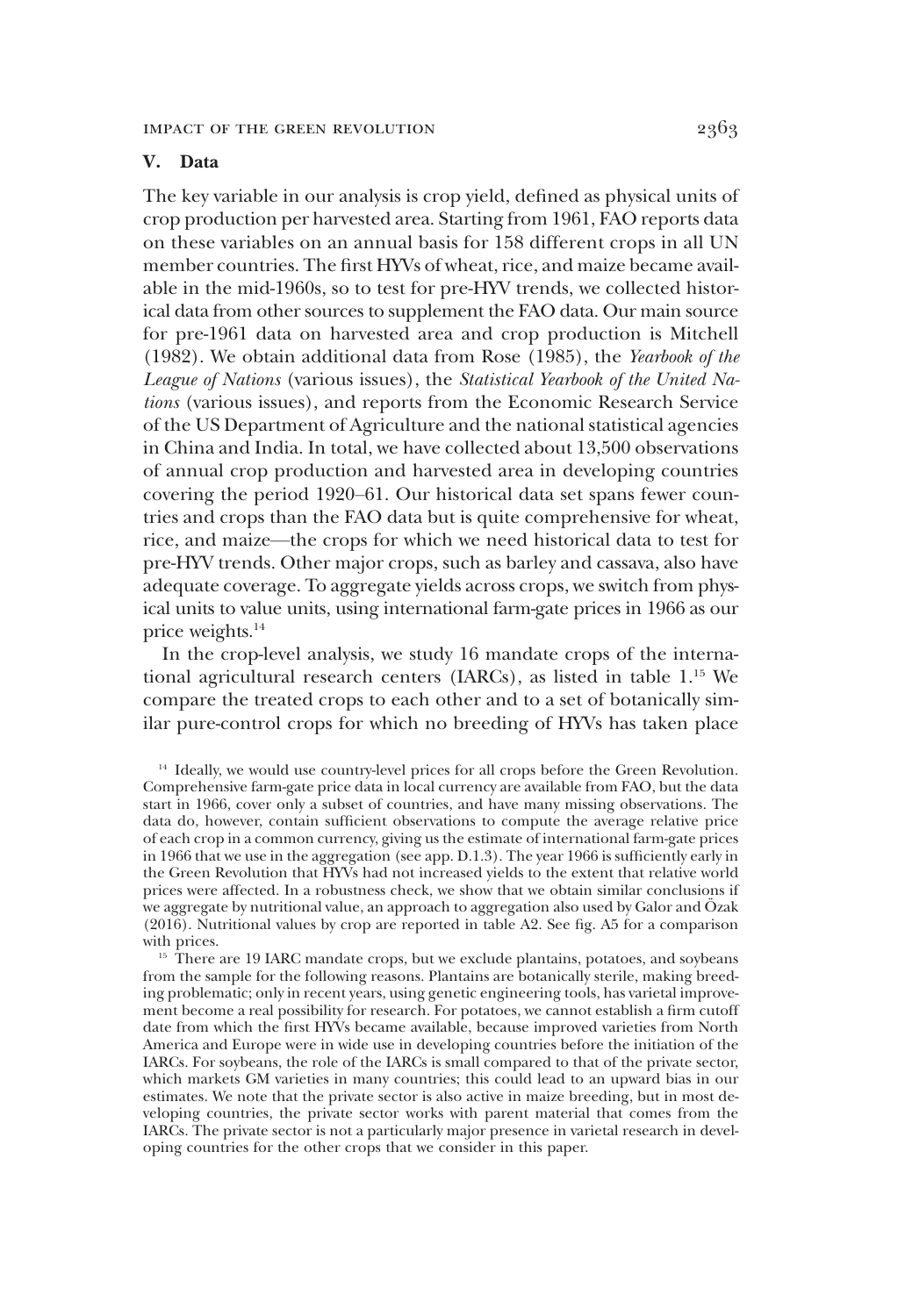(see sec. IV.A). According to the FAO classification, all the treated crops belong to one of the following three crop types: cereals, pulses, and roots and tubers. For this reason, we choose as pure-control crops all varieties of cereals, pulses, and roots and tubers for which neither the IARCs, nor public sector researchers in developed countries, nor commercial breeders have exerted significant research effort into developing HYVs. Nine crops (predictably minor ones) fulfill this condition: bambara beans, buckwheat, canary seed, fonio, lupins, quinoa, taro, vetches, and yautia.

Because we model the effects of the Green Revolution via its impact on food production, our country-level analysis correspondingly focuses on yields of food crops—or more specifically, cereals, pulses, and roots and tubers.<sup>16</sup> These are the crops for which the FAO data are most comprehensive and reliable. The 35 crops belonging to these three groups account for about 80% of the total harvested area in our sample of countries. We use all the crops in these categories to calculate the predicted GR yields—not just the treated crops and the pure-control crops. Crops such as oats, for which plant breeding took place outside the auspices of the IARCs, are included in calculating the initial production shares; so are potatoes, which benefited from breeding outside the IARCs as well as from the International Potato Center. However, we emphasize that scientific advances in these crops do not contribute to our predicted GR yields.

The IARCs targeted developing countries, so all European countries, all former Soviet republics, Australia, Canada, Israel, Japan, New Zealand, and the United States are excluded from the sample. In our baseline sample, we also exclude countries with fewer than 10,000 ha of arable land devoted to food production. We additionally exclude the 10 largest oil producers measured by barrels per capita in 2017 (Brunei, Gabon, Equatorial Guinea, and seven countries in the Middle East) and Botswana, whose diamond production makes it as dependent on natural resource extraction as the excluded oil countries.<sup>17</sup> We end up with a baseline sample of 90 countries for which we have GDP data and a sample of 86 countries for which we have data for agricultural employment.<sup>18</sup>

<sup>16</sup> We exclude fruits, nuts, and vegetables from our baseline crop sample because of the lack of comparability of yield data and because of relatively many missing observations. For many fruit and nut crops, yield is not a particularly meaningful measure. Fruit trees, especially in developing countries, may be planted in the back yard or as isolated trees in a field. In those settings, output per unit land area is not a useful concept. To some extent, the same is true of continuously harvested vegetables that can be grown productively in small spaces. Yield is a better measure for so-called field crops that are harvested fully at a moment in time.

<sup>17</sup> The reason for excluding these countries is that agriculture plays a fundamentally different (and frequently insignificant) economic role in these economies. Agricultural productivity growth does not seem relevant in these countries.

 $18$  Table A4 shows the specific countries included in our baseline sample, which we consider most appropriate for evaluating the Green Revolution. We show in app. A12 that our results are robust to changing the sample restrictions.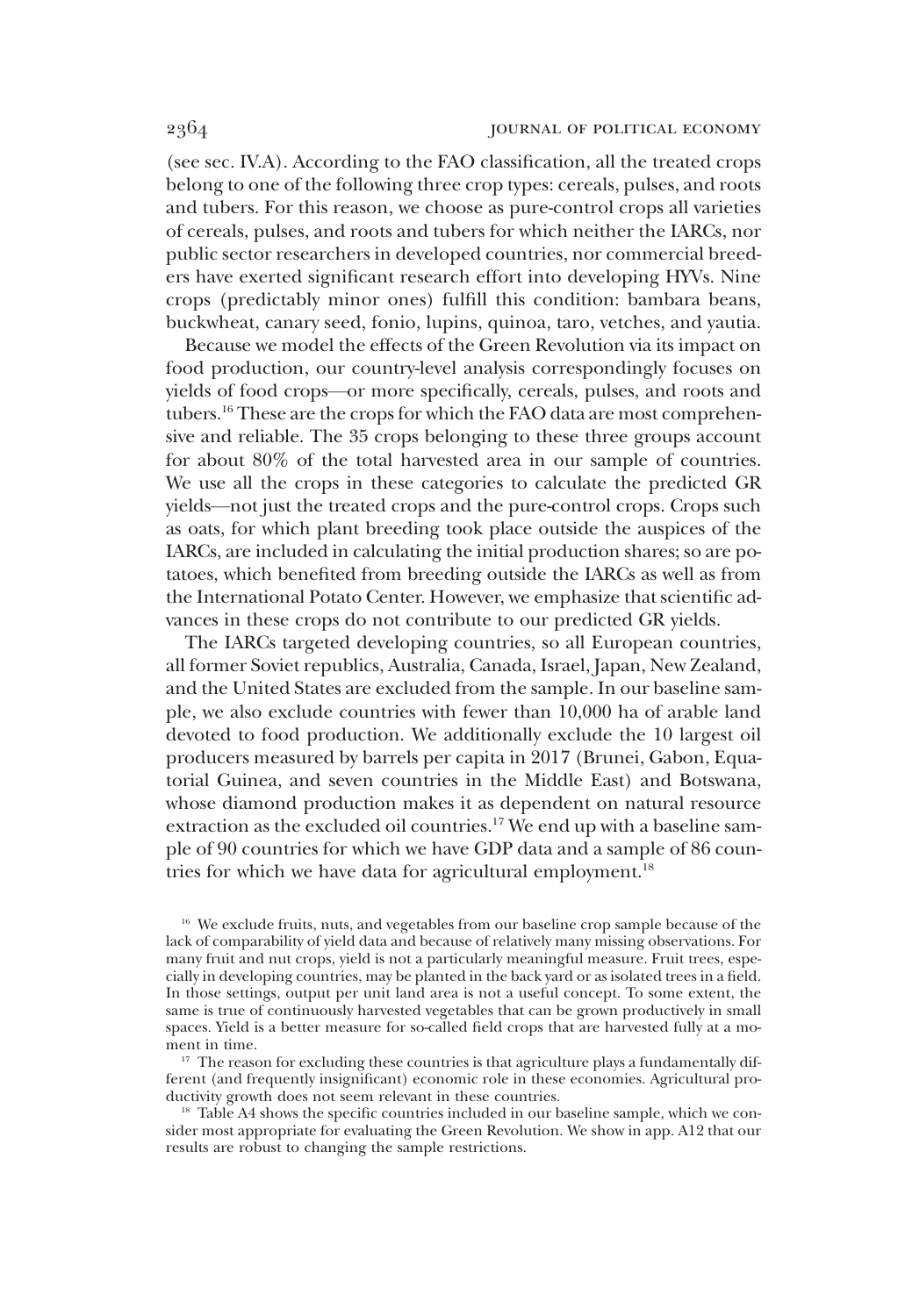Our crop-level sample period is 1945–2010. The sample is unbalanced, as the pre-1961 data cover fewer crops and countries. The unbalanced nature of the sample does not affect our crop-level analysis, but it makes aggregate variables based on these data fluctuate for purely statistical reasons. Our baseline country-level sample period for agricultural variables is consequently restricted to 1961–2010. When we use GDP per capita or population size as outcomes, we are able to begin the analysis in 1950.

Further details about our crop-level data, as well as the sources for data on GDP per capita, population size, and the other outcome variables in our analysis, can be found in appendix D.

#### VI. Results

## *A. Crop-Level Effects of the Green Revolution*

The impact of HYVs on crop yields is clearly visible in the event-study graphs in figure 2. Based on equation (10), the graphs show estimated nonparametric trends in relative yields of a crop before and after the first HYV of the crop was released. Figure 2*A* displays estimates under the assumption that HYVs have identical effects on yields of all 16 crops for which HYVs were released. For event years before the first HYV release (the period up until the vertical line), the estimated coefficients are close to zero and statistically insignificant, implying that yields of treated crops and untreated crops followed the same trend before the first HYV release. The absence of differential pretrends supports the identifying assumption in our difference-in-difference estimates below. After the first HYV was released, the relative yield of the treated crop significantly increases.

Converting our estimates from logarithms to levels, we find that relative yields are on average 9% higher 10 years after a HYV release  $(\beta_{10} =$ 0.09) and 75% higher after 40 years ( $\beta_{40} = 0.56$ ). The gradual increase in yields happens both because adoption is gradual, along an extensive margin, and because successive vintages of HYVs of a crop increase yields beyond what the first HYV could achieve. Our estimated magnitudes are consistent with the micro-level literature, surveyed in Evenson and Gollin (2003b), which shows that HYVs typically have at least 50% higher yields than traditional varieties for a given set of inputs. Inputs are not fixed, however. Many HYVs respond better to fertilizer and other inputs than traditional varieties, raising yields still further; gains of the magnitude observed in figure 2 are not unexpected, in cases when HYV adoption is widespread.

Figures 2*B*–2*D* report separate event studies for cereals, roots and tubers, and pulses, respectively, thereby allowing for yield gains to differ for botanically different crops. For all three crop types, we find no evidence of pretrends and highly significant increases in relative yields following the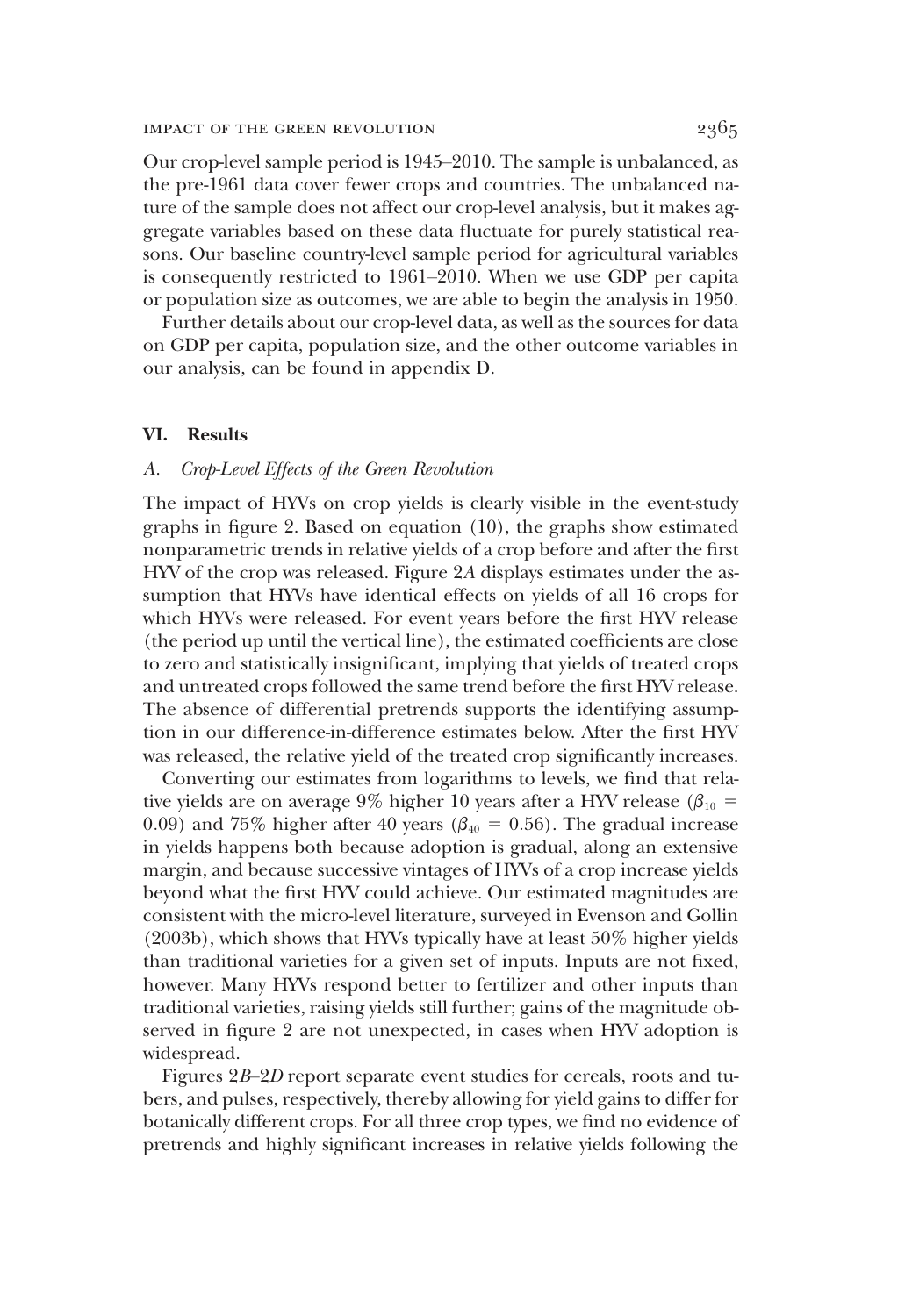

we show estimates under the assumption that the treatment effect is of the same magnitude across crops. In B-D, we report effects by crop type (cereals, *A*, *B*–*D*, we report effects by crop type (cereals, *B*–*D*) include controls for ln harvested area, country-by-year fixed effects, and crop-by-country fixed effects. The omitted comparison event-year is the year before an HYV release (vertical line). The dashed curves in-—Baseline crop-level event-study estimates based on equation (10). The dependent variable is ln yields. The sample period is 1945–2010. In we show estimates under the assumption that the treatment effect is of the same magnitude across crops. In dicate the 95% confidence bands. Standard errors are clustered at the crop-by-country level. dicate the 95% confidence bands. Standard errors are clustered at the crop-by-country level.*A* and roots and tubers, pulses), all from the same regression. Both regressions (i.e., FIG. 2.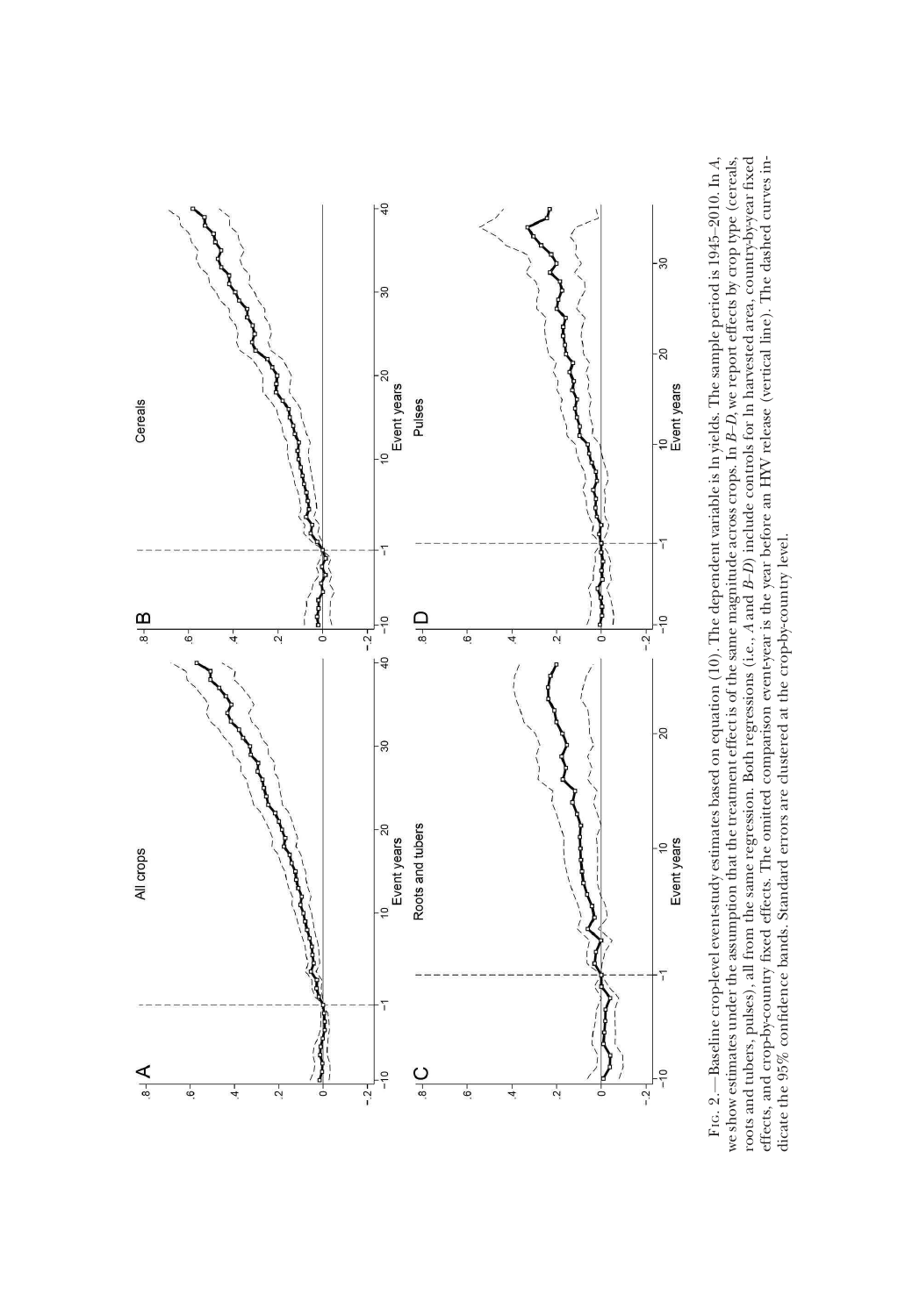first HYV release. The magnitudes differ across the three crop groups, with HYVs of cereals having larger impacts.<sup>19</sup>

Table 2 reports difference-in-difference estimates based on equation (11). The results in columns 1 and 2 correspond to the event-study graphs in figure 2, except that we now replace the nonparametric trends with linear, post-HYV trends. We find positive and significant effects from HYVs of all three crop types, but a comparison of the estimates in Column 2 shows that the yield gain for cereals is about 44% larger than the gain for roots and tubers and 85% larger than the gain for pulses. At the level of individual crops (see table A5), we find positive effects of HYVs on almost all crops, although the coefficients are imprecisely estimated for minor crops with relatively few observations (e.g., faba bean). The largest impacts of HYVs are on the yields of wheat, maize, rice, and barley, but not all cereals have seen similarly large gains after the Green Revolution. Yield gains for sorghum and millet have, for instance, been modest.

Columns 3–7 show the robustness of the results in column 2. In column 3, we exclude yield observations with low data quality.<sup>20</sup> The estimates are slightly higher than our baseline, suggesting that attenuation bias is present but small. In column 4, we disregard the historical data we have collected and use only the FAO data starting in 1961. The result is almost identical to our baseline, so our estimates are not driven by a change in data source. In column 5, we exclude countries hosting an IARC from the sample to show that host countries are not driving our results. In column 6, we exclude the pure-control crops to show that our results are robust to the selection of these crops. In column 7, we control for crop-type linear trends and thereby remove linear pretrends from the estimates. Unsurprisingly, given the picture in figure 2, we find estimates highly similar to those in column 2.

In table A6, we demonstrate that the harvested area of treated crops increases relative to that of untreated crops, meaning that farmers substitute toward crops with HYVs, which is consistent with both our theoretical framework and simple economic logic. We also provide suggestive evidence from a limited sample that the relative price of a crop falls after the first HYV of the crop is released. Our theoretical framework assumes

<sup>19</sup> Figures A1 and A2 report separate event studies for each of the treated crops in the categories cereals, and roots/tubers. Crops in the pulses category are minor crops, with too few observations to reliably estimate the rather flexible event-study specification for them separately.

<sup>&</sup>lt;sup>20</sup> Our high-quality data set excludes FAO estimates for countries with no official statistics or with official data that are (1) unvarying from year to year, (2) have less than three significant digits (we remove all zeroes trailing the last nonzero digit and count the number of digits left), and (3) are based on crops for which harvested area is less than 1,000 ha. The two first restrictions eliminate data points that are crude estimates, and the last restriction removes outliers from small sample sizes in the underlying surveys.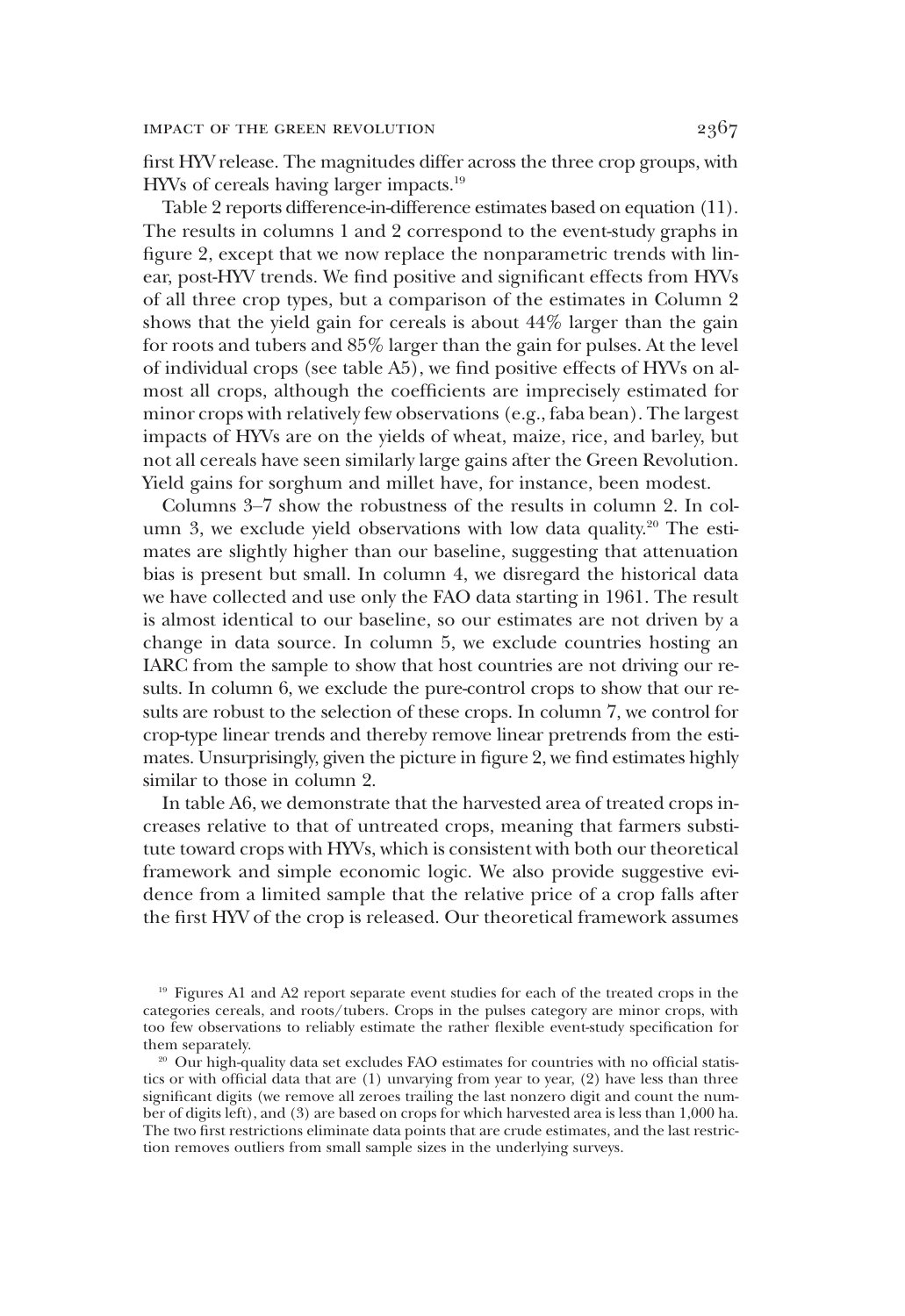|                                                                                                                                                                                                                                                                                                                           |                           |                                        | <b>ESTIMATED EFFECT ON CROP YIELDS</b> |                                         |                                |                                                     |                                                              |
|---------------------------------------------------------------------------------------------------------------------------------------------------------------------------------------------------------------------------------------------------------------------------------------------------------------------------|---------------------------|----------------------------------------|----------------------------------------|-----------------------------------------|--------------------------------|-----------------------------------------------------|--------------------------------------------------------------|
|                                                                                                                                                                                                                                                                                                                           | Baseline for<br>All Crops | Baseline by<br>Crop Type               | High-Quality<br>Yield<br>Data          | FAOSTAI<br>Yield<br>Data                | Excluding<br>Countries<br>IARC | Pure-Control<br>Excluding<br>Crops                  | Crop-Type<br>Trends<br>Linear                                |
|                                                                                                                                                                                                                                                                                                                           | $\widehat{c}$             | (2)                                    | $\binom{3}{2}$                         | $(\pm)$                                 | $\binom{5}{2}$                 | $\odot$                                             | $\widehat{C}$                                                |
| $HNN \times t$                                                                                                                                                                                                                                                                                                            | $013***$<br>(.001)        |                                        |                                        |                                         |                                |                                                     |                                                              |
| $H\!N \times t$ , cereals                                                                                                                                                                                                                                                                                                 |                           | $013***$                               | $015***$                               | $.012***$                               | 012***                         | $.014***$                                           | $017***$                                                     |
|                                                                                                                                                                                                                                                                                                                           |                           | (.001)                                 | .002)                                  | (.001)                                  | .001)                          | $(.002)$<br>$.012***$                               | $(.002)$<br>$.010**$                                         |
| $H\!$ $\times$ t, roots/tubers                                                                                                                                                                                                                                                                                            |                           | $000***$                               | $010***$                               | $000***$                                | $000***$                       |                                                     |                                                              |
| $\text{HIV}\times t\text{ pulses}$                                                                                                                                                                                                                                                                                        |                           | (.003)                                 | 000<br>(.003)                          | $-007***$<br>(.003)                     | (.003)                         | (.003)                                              | (.004)                                                       |
|                                                                                                                                                                                                                                                                                                                           |                           | .007***<br>(.002)<br>-.022**<br>(.010) |                                        |                                         | .006***<br>(.002)<br>-.025**   | .009***<br>$(-002)$<br>$(-002)*$<br>$(-011)$<br>Yes | $(007***$<br>$(-002)$<br>$(-023**$<br>$(-010)$<br>Yes<br>Yes |
| In harvested area                                                                                                                                                                                                                                                                                                         | $-023**$                  |                                        | (.002)                                 | $(.002)$<br>$-.028**$                   |                                |                                                     |                                                              |
|                                                                                                                                                                                                                                                                                                                           | (.010)                    |                                        | (.016)                                 | $(.011)$                                | $(011)$<br>Yes                 |                                                     |                                                              |
| $\begin{array}{l} \textnormal{Country} \times \textnormal{year FE} \\ \textnormal{Country} \times \textnormal{crop FE} \end{array}$                                                                                                                                                                                       | Yes                       | Yes                                    | $\operatorname{\mathsf{Yes}}$          | Yes                                     |                                |                                                     |                                                              |
|                                                                                                                                                                                                                                                                                                                           | Yes                       | Yes                                    | Yes                                    | Yes                                     | Yes                            | Yes                                                 |                                                              |
| Crop-type linear trends                                                                                                                                                                                                                                                                                                   | $\mathsf{S}^{\mathsf{o}}$ | $\mathsf{S}^{\mathsf{O}}$              | $\mathop{\mathsf{S}}\nolimits$         | $\mathcal{L}_{\mathbf{Q}}^{\mathbf{Q}}$ | $\tilde{z}$                    | $\mathcal{L}_{\mathbf{Q}}^{\mathbf{Q}}$             | Yes                                                          |
| Observations                                                                                                                                                                                                                                                                                                              | 45,184                    | $45,184$                               | 27,313                                 | 43,256                                  | 40,342                         | 41,524                                              | 45,184                                                       |
| Countries                                                                                                                                                                                                                                                                                                                 | $\rm 8$                   | $\overline{6}$                         |                                        | $\boldsymbol{\mathcal{S}}$              | 83                             | $\overline{6}$                                      |                                                              |
| NOTE.—Estimates based on eq. (11). The dependent variable is the log value of production per hectare. The explanatory variable is an indicator for the<br>release year of an HYV in a given crop, interacted with a linear time trend (HYV × 1) in col. I. This variable is further interacted with a crop-type indicator |                           |                                        |                                        |                                         |                                |                                                     |                                                              |
| (cereals, roots and tubers, pulses) in cols. 2-7. Columns 1 and 2 constitute the baseline specification. In col. 3, we use only high-quality data. In col. 4, only<br>FAOSTAT (FAO Statistical Database) data are used, so the sample period is 1961–2010. In the remaining columns, the sample period is 1945–2010. In   |                           |                                        |                                        |                                         |                                |                                                     |                                                              |
| col. 5, we exclude from the sample countries hosting an international agricultural research center. In col. 6, pure-control crops are excluded, such that we<br>include only crops for which HYVs became available within the sample period. Standard errors (in parentheses) are clustered at the crop-by-country level. |                           |                                        |                                        |                                         |                                |                                                     |                                                              |
|                                                                                                                                                                                                                                                                                                                           |                           |                                        |                                        |                                         |                                |                                                     |                                                              |

TABLE 2

\* *p* < .1. \*\* *p* < .05. \*\*\* *p* < .01.

FE = fixed effects.<br>\*  $\frac{k}{2}$  1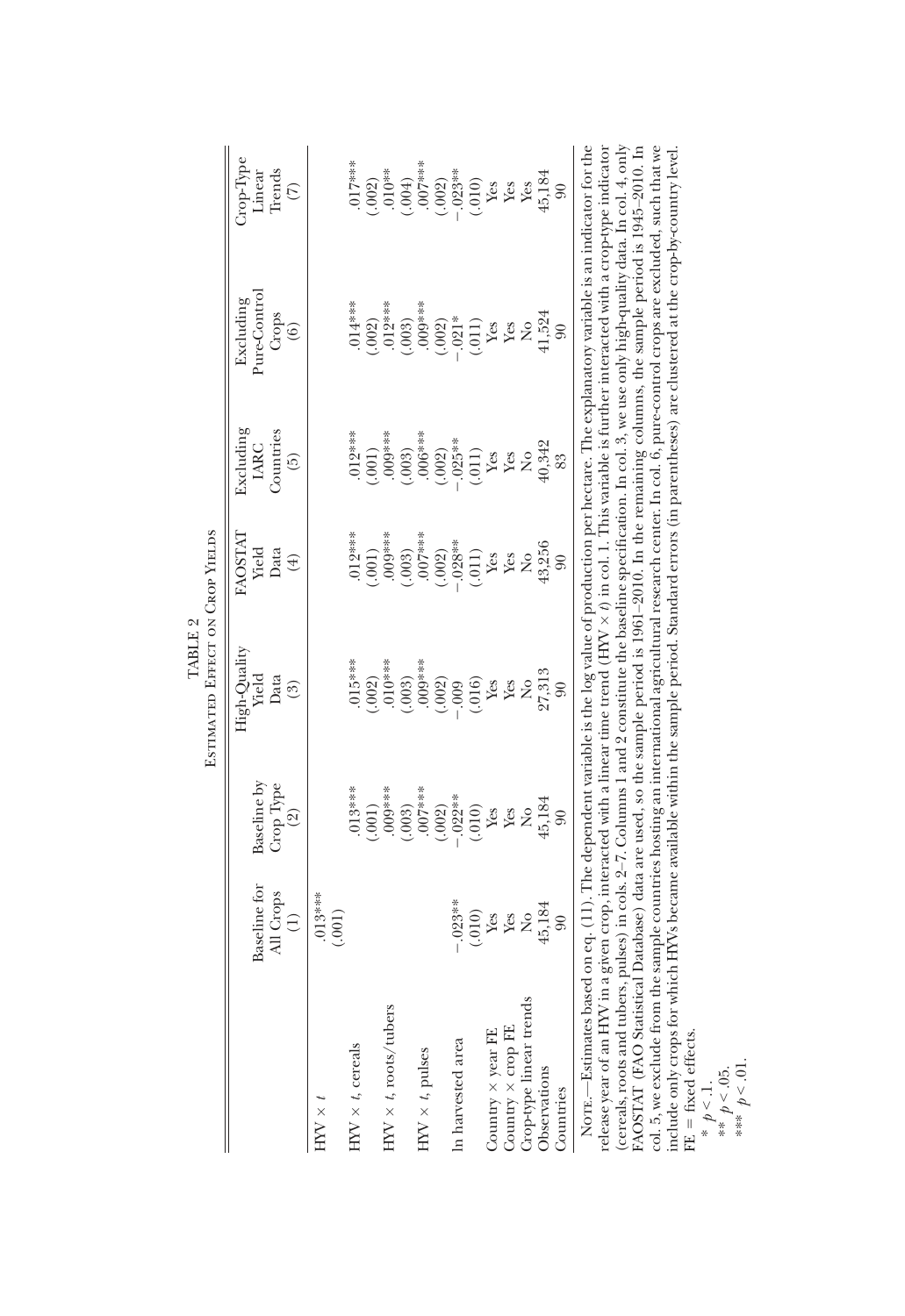that different crops are perfect substitutes and consequently have the same price; but in general, we should expect HYVs to increase the supply of a crop and thereby reduce its relative price, as indeed appears to be the case in the data.

#### *B. The Spatial Distribution of the Green Revolution*

Armed with our crop-specific difference-in-difference estimates, we use equation  $(12)$  to construct  $GR_{u}$ , that is, the estimated exogenous yield shock coming from the Green Revolution calculated under the assumption that the allocation of land and labor is fixed. According to this measure, yields had by 2010, ceteris paribus, increased by 44% in the average country, compared to a counterfactual with no Green Revolution. This average masks substantial spatial variation originating in the mix of crops that countries were growing before the Green Revolution. Countries that devoted much of their crop area to rice and wheat, for which HYVs were released early and had a large impact on yields, benefit relatively more from HYVs in the aggregate. The map in figure 3*A* shows the most important food crop in each country in our sample, measured as the value of production in 1961 (in 1966 prices). Unsurprisingly, Southeast Asia shows up in this figure as rice territory, whereas there is more within-region variation in Africa and Latin America. However, most countries grow a wide range of the 35 crops on which our measure of aggregate food crop yields is based, and the most important crop often accounts for a small fraction of total production. A better way to illustrate the spatial heterogeneity we use as a source of variation in our countrylevel regressions is to plot  $\ln \text{GR}_{\mu}$  in a map, as we do in figure 3*B*. The map is for 2010, but the predicted GR yields are time varying because of the staggered releases of HYVs of different crop, so plotting it for other years would have resulted in a different picture (see fig. A3 for an illustration of the time variation). Darker shading in the map indicates a higher value of the instrument and consequently a larger growth contribution to yields from HYVs. The map shows that there is substantial variation across Southeast Asia, despite rice being the most important crop in all but a few countries in the region. Still, there is less variation within Southeast Asia than within Africa, where there is more heterogeneity in the crop mix.

### *C. Aggregate Effects on Agriculture*

We now evaluate how the Green Revolution affected agriculture in developing countries by estimating equation (13). Table 3 reports estimates for five different agricultural outcomes. For each outcome, we report our baseline estimate in column 1 and robustness checks in columns 2–5. The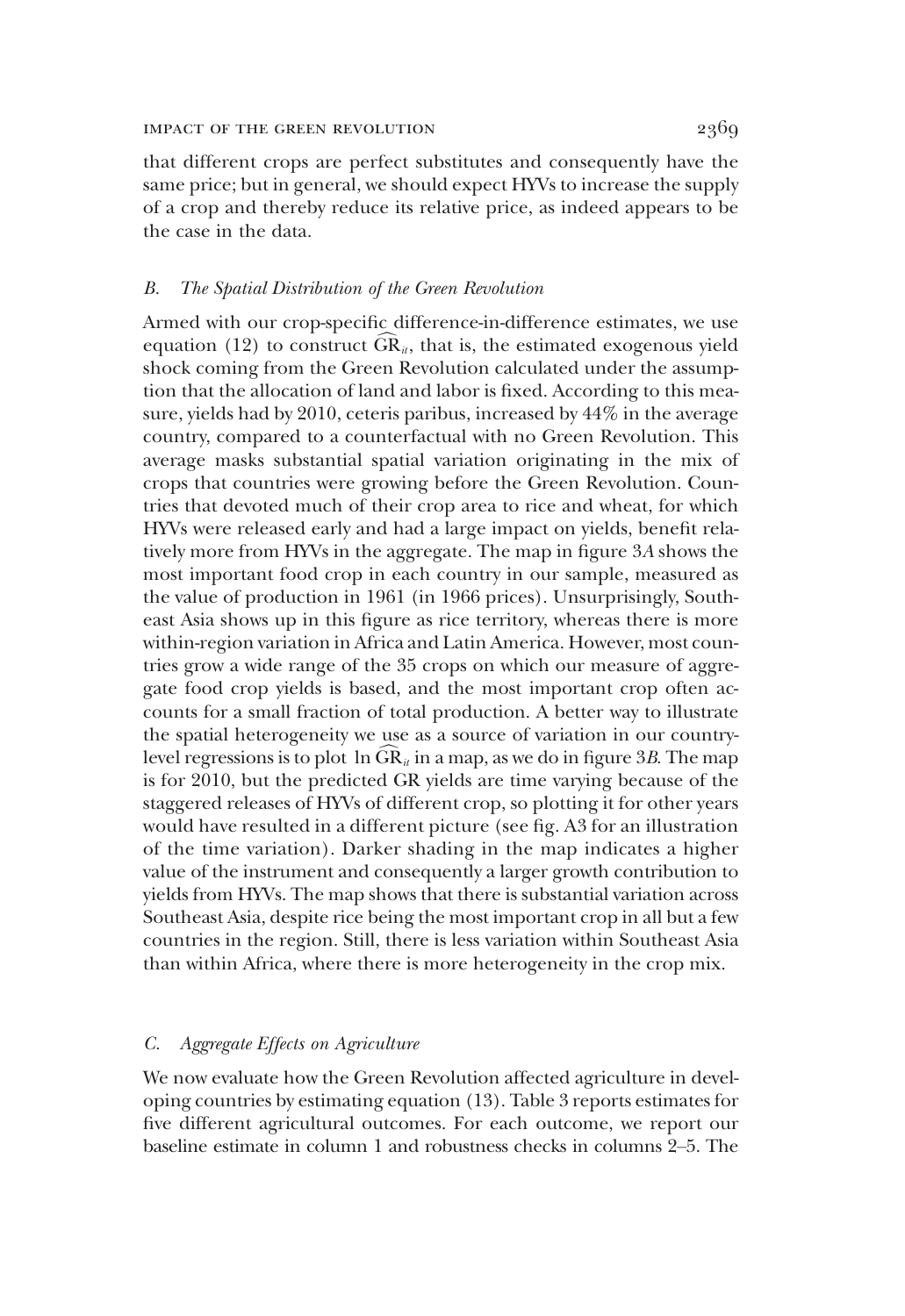

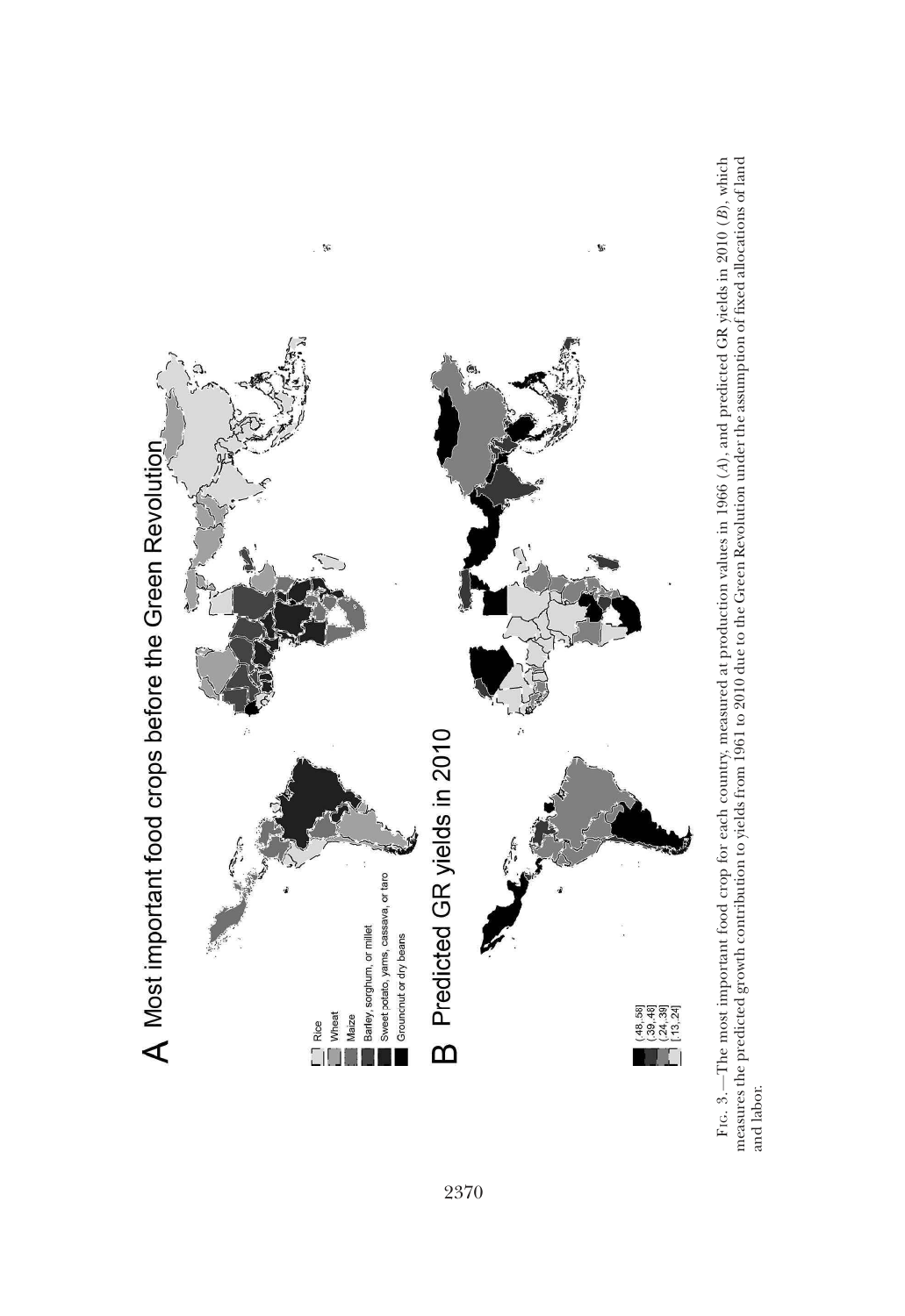|                     | (1)               | Caloric<br>Baseline Aggregation<br>(2) | Controlling<br>for Climate<br>(3) | Controlling for<br>Pre-GR Trends<br>(4) | <b>Excluding IARC</b><br><b>Host Countries</b><br>(5) |
|---------------------|-------------------|----------------------------------------|-----------------------------------|-----------------------------------------|-------------------------------------------------------|
|                     |                   |                                        | A. In Aggregate Crop Yields       |                                         |                                                       |
| $ln$ $GR$           | 1.73***<br>(0.41) | $1.54***$<br>(0.41)                    | $1.70***$<br>(0.33)               | 1.72***<br>(0.42)                       | 1.78***<br>(0.43)                                     |
| Observations        | 4,500             | 4,500                                  | 4,500                             | 4,500                                   | 4,150                                                 |
| Countries           | 90                | 90                                     | 90                                | 90                                      | 83                                                    |
|                     |                   |                                        |                                   | B. In Harvested Area (Food Crops)       |                                                       |
| $ln$ $\widehat{GR}$ | $-1.90***$        | $-1.78***$                             | $-1.91***$                        | $-1.88***$                              | $-1.95***$                                            |
|                     | (0.51)            | (0.51)                                 | (0.44)                            | (0.51)                                  | (0.54)                                                |
| Observations        | 4,500             | 4,500                                  | 4,500                             | 4,500                                   | 4,150                                                 |
| Countries           | 90                | 90                                     | 90                                | 90                                      | 83                                                    |
|                     |                   |                                        | C. In Harvested Area (Total)      |                                         |                                                       |
| $ln$ $\widehat{GR}$ | $-1.54***$        | $-1.47***$                             | $-1.55***$                        | $-1.51***$                              | $-1.58***$                                            |
|                     | (0.43)            | (0.43)                                 | (0.40)                            | (0.43)                                  | (0.46)                                                |
| Observations        | 4,500             | 4,500                                  | 4,500                             | 4,500                                   | 4,150                                                 |
| Countries           | 90                | 90                                     | 90                                | 90                                      | 83                                                    |
|                     |                   |                                        | D. HYV Area Share                 |                                         |                                                       |
| $ln$ $GR$           | $1.00***$         | $0.92***$                              | $0.99***$                         | 1.07***                                 | $0.99***$                                             |
|                     | (0.25)            | (0.24)                                 | (0.22)                            | (0.24)                                  | (0.26)                                                |
| Observations        | 3,240             | 3,240                                  | 3,240                             | 3,240                                   | 2,960                                                 |
| Countries           | 81                | 81                                     | 81                                | 81                                      | 74                                                    |
|                     |                   |                                        |                                   | E. In Agricultural Employment Share     |                                                       |
| $ln$ $\widehat{GR}$ | $-1.10***$        | $-1.312***$                            | $-1.08***$                        | $-1.16***$                              | $-1.06***$                                            |
|                     | (0.37)            | (0.35)                                 | (0.33)                            | (0.37)                                  | (0.38)                                                |
| Observations        | 4,300             | 4,300                                  | 4,300                             | 4,300                                   | 3,950                                                 |
| Countries           | 86                | 86                                     | 86                                | 86                                      | 79                                                    |
|                     |                   |                                        |                                   | F. In Agricultural Labor Productivity   |                                                       |
| $ln$ $GR$           | 1.58***           | $1.89***$                              | $1.53***$                         | 1.66***                                 | 1.60***                                               |
|                     | (0.52)            | (0.51)                                 | (0.48)                            | (0.52)                                  | (0.55)                                                |
| Observations        | 4,150             | 4,150                                  | 4,150                             | 4,150                                   | 3,800                                                 |
| Countries           | 83                | 83                                     | 83                                | 83                                      | 76                                                    |

TABLE 3 Effects on Country-Level Agricultural Outcomes

NOTE.—Country-level estimates based on eq. (13). Food crops (in panel B) are cereals, pulses, and roots and tubers. "Total" (in panel C) denotes all crops. HYV area share (in panel D) is the share of agricultural land use for HYVs for 11 major food crops. The value ln Agricultural Labor Productivity (in panel F) is given by logged agricultural value added per agricultural worker. The explanatory variable is  $\ln \widehat{GR}$ , which measures by how much HYVs have increased yields (under the assumption of fixed allocations of inputs). The sample period is 1961–2010, except for panel D, where the sample ends in 2000. All regressions include country and year fixed effects. Column 1 is the baseline specification. In col. 2, In  $\widehat{GR}$  is aggregated using caloric content instead of 1966 international prices (as in the baseline). Column 3 controls for climate by including nonparametric controls for temperature and precipitation. Column 4 controls for convergence in the agricultural sector by including ln yields in 1961 (i.e., before the Green Revolution) interacted with year fixed effects. Column 5 excludes countries hosting an International Agricultural Research Center (IARC). Standard errors (in parentheses) are based on a two-step wild-cluster restricted bootstrap procedure, which takes into account that  $\ln \widehat{GR}$  is generated.

\*\*\*  $p < .01$ .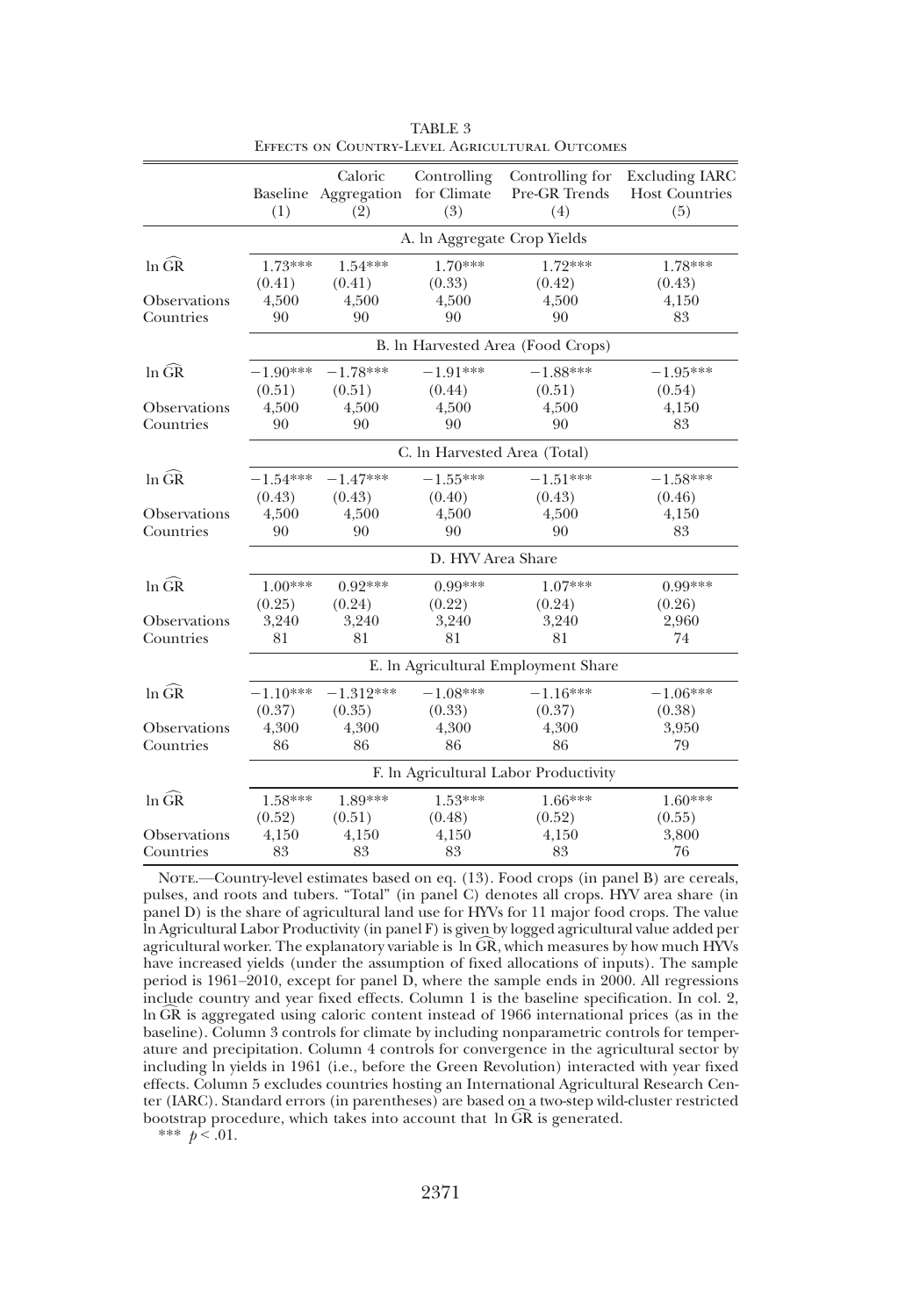robustness checks show that for all five outcomes we obtain results similar to the baseline if we aggregate yields using caloric content rather than prices (col. 2), control for weather shocks and climate change (col. 3), control for initial yield levels interacted with year fixed effects (col. 4), or exclude IARC host countries (col. 5).

In the baseline regression in panel A of table 3, we find that the elasticity of aggregate yields with respect to  $\widehat{GR}_{it}$  is 1.73, implying that reallocation of land and labor, and possibly additional factor adjustment, amplifies the ceteris paribus effect of HYVs by 73%. The estimated elasticity is significantly larger than unity only at the 10% level, however, so we cannot reject that the magnitude of such amplification is limited. In panels B and C, we find evidence for the Borlaug hypothesis. Panel B shows that total land devoted to food crops fell as a consequence of higher yields (or, perhaps more accurately, rose by less than it otherwise would have done). The effect on total cropland, reported in panel C, is smaller in magnitude, as land devoted to nonfood crops (e.g., cotton, tobacco) was not directly affected by the introduction of HYVs of food crops.

In panel D, we look at the adoption of HYVs, measured by the share of cropland devoted to them. The data, taken from Evenson and Gollin (2003a), end in 2000 and cover only 11 of the HYV crops in our sample (all the major crops are included). Nevertheless, we see a highly significant relationship with our predicted GR yields. The adoption of HYVs is obviously what drives our estimated crop-level yield gain, so this result serves as a consistency check of our identification strategy. Panel E provides evidence that the Green Revolution led to a process of structural transformation. Higher yields freed up labor from agriculture, resulting in a significantly lower agricultural employment share. To the extent that labor productivity is lower in agriculture than in other sectors, this finding amplifies the direct effects of yield gains on total income in the economy. Finally, in panel F, the outcome is a proxy for labor productivity in agriculture, which we calculate by dividing the FAO estimate of the net value of agricultural production (including animal husbandry) by the number of agricultural workers, calculated under the assumption that everyone between 15 and 64 is in employment.<sup>21</sup> We find positive and significant estimates that, in line with the results in panel A, confirm that the Green Revolution has been instrumental for agricultural productivity growth in the developing world. $22$ 

<sup>&</sup>lt;sup>21</sup> The FAO data on net production are not compatible with the national accounts data, so we cannot use this measure to construct a meaningful measure of the share of agriculture in GDP.

<sup>&</sup>lt;sup>22</sup> Event-study graphs for the outcomes in table 3 are reported in fig. A6.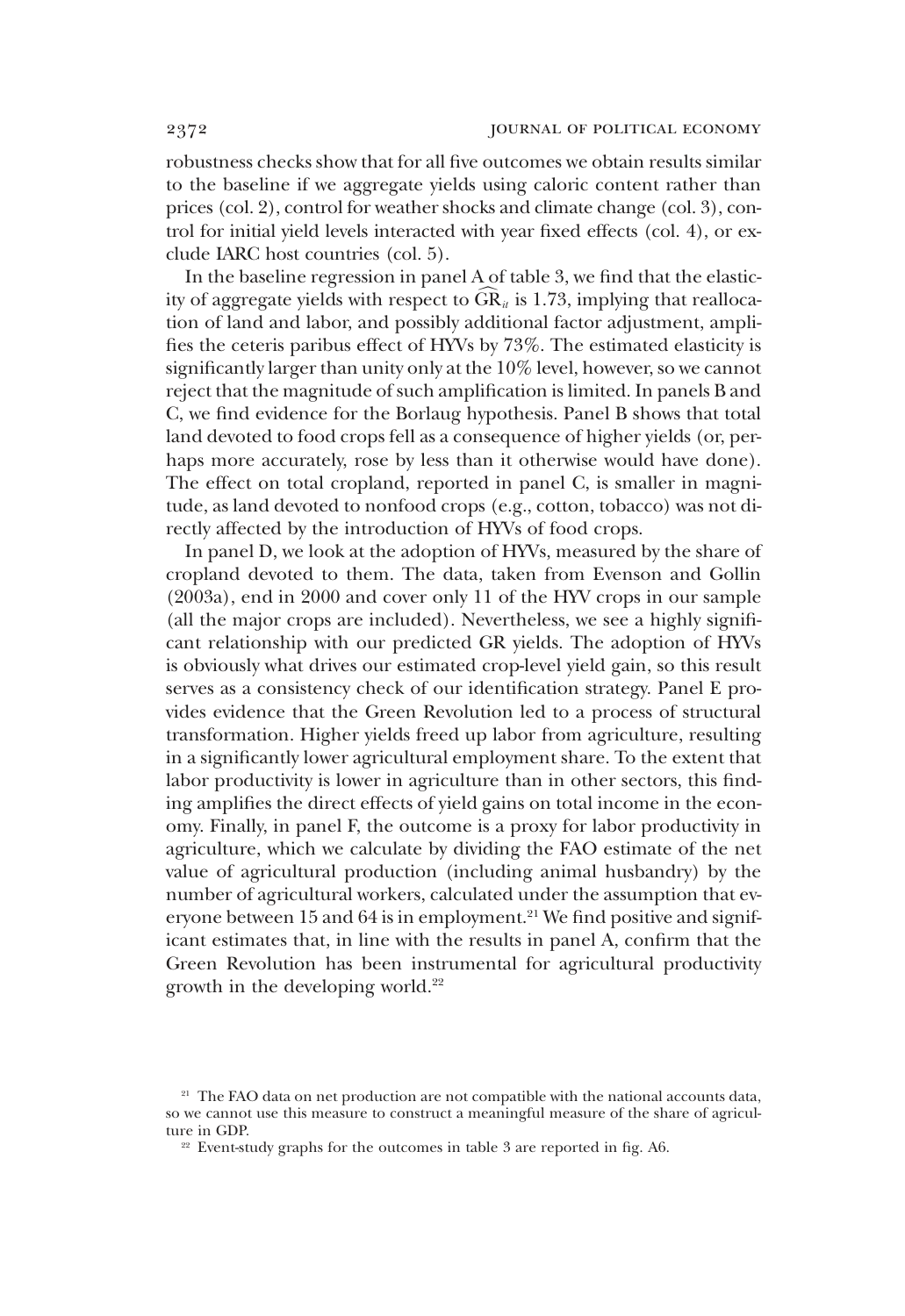### *D. Effects on Economic Development*

We have so far established that HYVs have increased crop yields and fundamentally transformed the agricultural sector since the onset of the Green Revolution. We now turn to the wider implications for economic growth, demography, and development more broadly. We start the analysis by using equation (15) to estimate event studies around the first phase of the Green Revolution, when the first HYVs of wheat, rice, and maize were released almost simultaneously. HYVs of other crops only began to emerge more than a decade later, and with a few exceptions, the yield gains for these latecomers were generally smaller than those for wheat, rice, and maize. Treatment intensity in the event studies is consequently defined as the initial share of wheat, rice, and maize in total food crop production. By estimating such event studies, we are able to detect, and subsequently correct for, possible pretrends that might invalidate our research design.

The event study for GDP per capita in figure 4*A* shows that 10 years after the onset of the Green Revolution in 1965, countries specialized in wheat, rice, and maize begin to have faster income growth than other countries. Before 1965, the growth paths of treated and untreated countries are statistically indistinguishable. One might still worry about the slight positive pretrend in the point estimates, but as shown in figure 4*B*, controlling for pre–Green Revolution GDP growth interacted with year fixed effects eliminates the pretrend while leaving the post–Green Revolution estimates intact. The event-study graph for population growth, in figure 4*C*, shows that countries with higher treatment intensities had faster population growth in the beginning of the sample, but the pattern reverses during the 1980s. While this result may reflect an income effect on fertility choices, it also violates the assumption of parallel trends underlying our difference-indifference estimates below. Therefore, as with GDP per capita, figure 4*D* reports a version of the event study in which we control for pre–Green Revolution population growth interacted with time fixed effects. This specification is more flexible than adding linear controls for pretrends, as we also allow for mean reversion in the population growth rates, and we are thereby able to control for the possibility that treated and untreated countries were at different stages of the demographic transition before the Green Revolution. As a result, the pretrend is eliminated, and the effect of HYVs on population size becomes slightly stronger.<sup>23</sup>

<sup>&</sup>lt;sup>23</sup> Figure A7 displays event-study graphs in which we control for pre–Green Revolution linear trends, using the approach in Bhuller et al. (2013) recommended by Goodman-Bacon (2018). We obtain the same conclusion as in fig. 4. Figures A8 and A9 report eventstudy graphs for wheat, rice, and maize separately. The positive effect on income is visible for all three crops, but the negative effect on population is most pronounced for rice-growing countries. There are no visible pretrends for any of the three crops.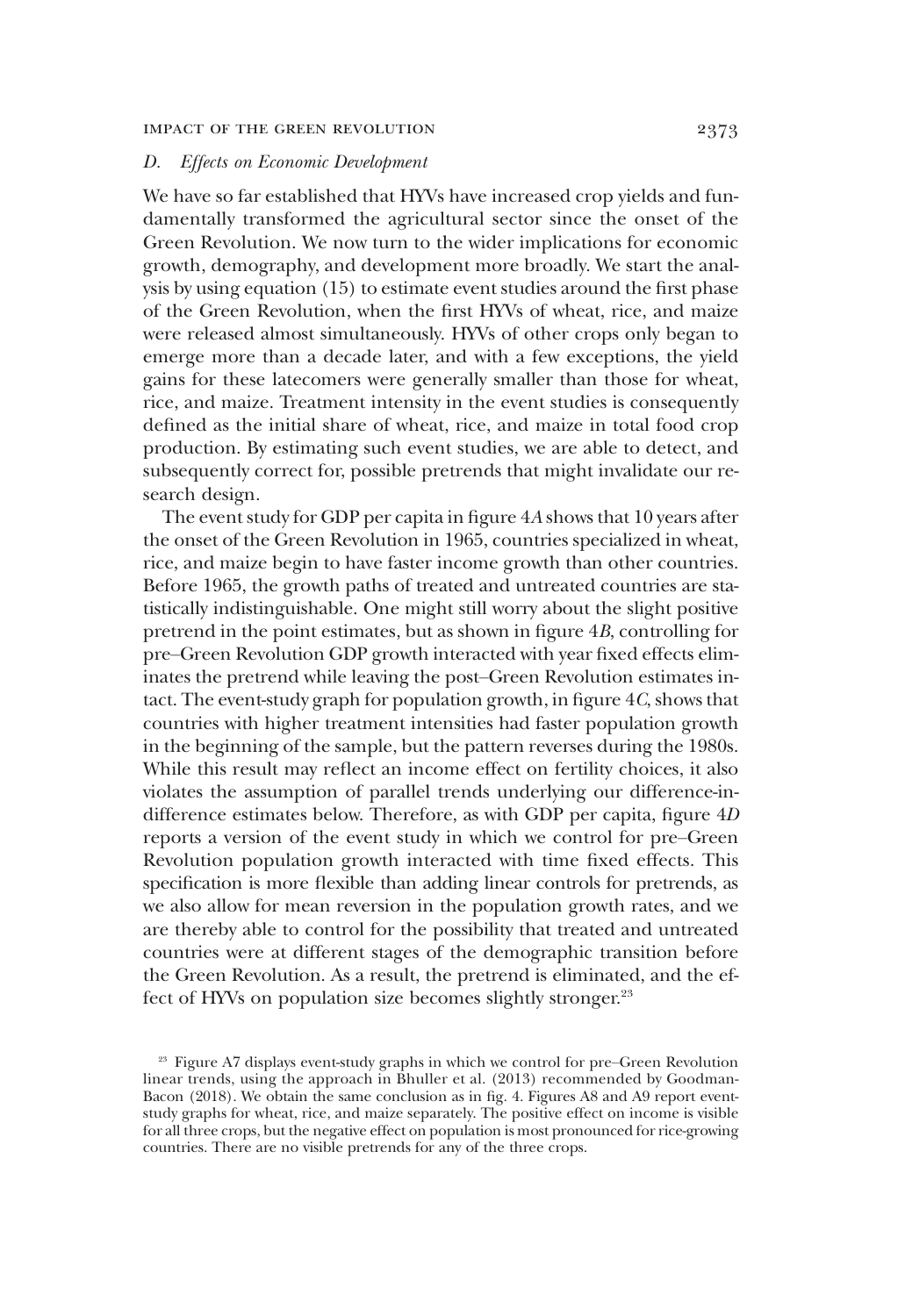

are balanced, with 85 countries. The vertical line indicates 1964, the last pre-Green Revolution period, which is also the omitted comparison year. The<br>dashed curves indicate the 95% confidence bands. Standard errors are c Fig. 4.—Baseline country-level event-study estimates based on equation  $(15)$ . The explanatory variable (treatment) is the sum of the initial production —Baseline country-level event-study estimates based on equation (15). The explanatory variable (treatment) is the sum of the initial production *D* additionally control for pre–Green Revolution income and population growth (1950–63) interacted with year fixed effects. The sample period is 1950–2010, and the samples are balanced, with 85 countries. The vertical line indicates 1964, the last pre–Green Revolution period, which is also the omitted comparison year. The *B* and shares in wheat, rice, and maize interacted with year fixed effects. All regressions control for country and year fixed effects. dashed curves indicate the 95% confidence bands. Standard errors are clustered at the country level.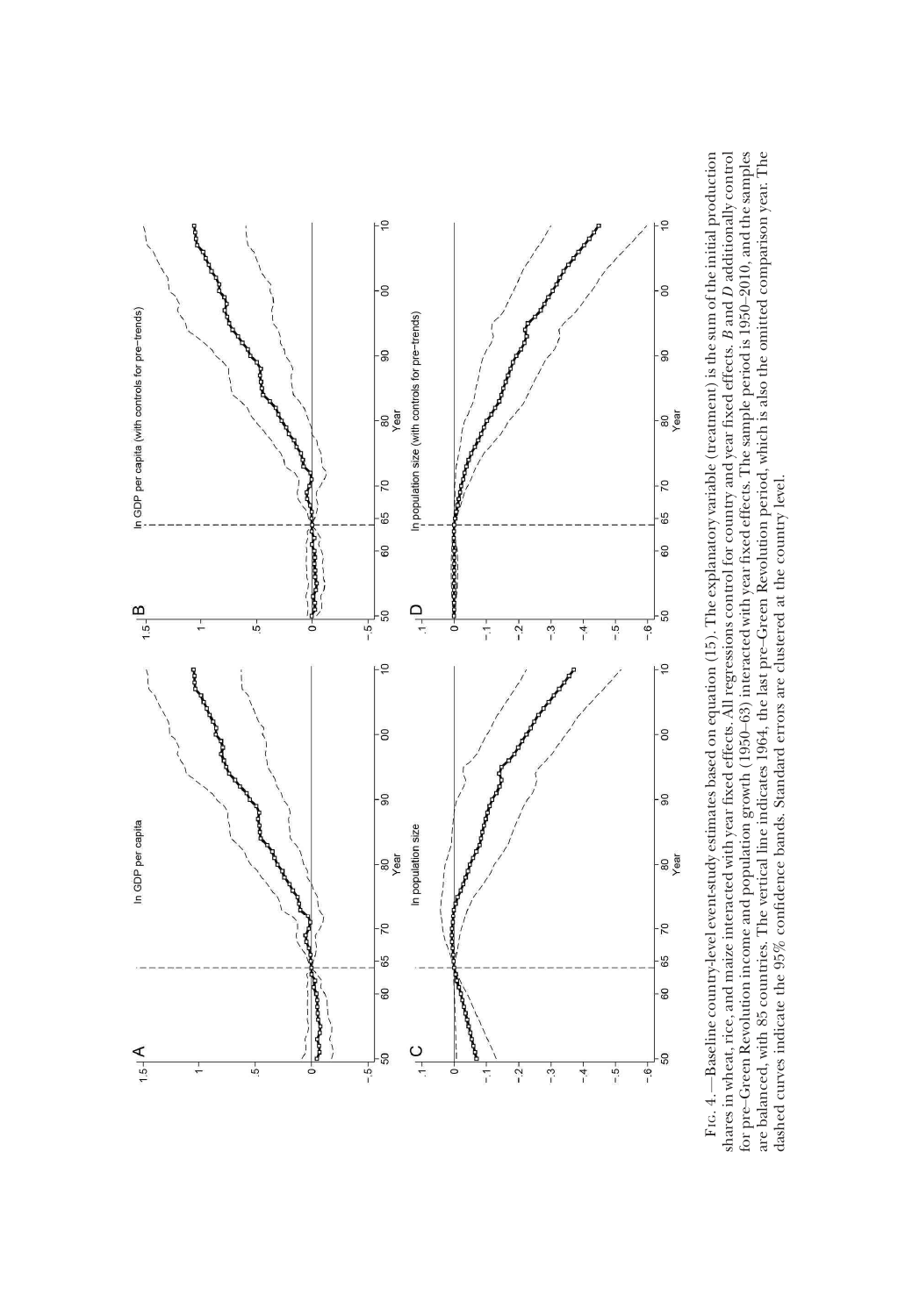Table 4 presents our difference-in-difference estimates of the effect of the Green Revolution based on equation (13). Column 1 corresponds to the event studies in the sense that our predicted GR yield is the main independent variable. The effect of yield growth on the aggregate economy obviously depends on the size of the agricultural sector, which is why, in our baseline regressions, reported in column 2, we interact  $\ln \widehat{GR}_{it}$ with the initial agricultural employment share  $(L_{Ai0}/L_{i0})$ . Additionally, we include the initial agricultural employment share interacted with year fixed effects as controls, such that the effect of having a high initial agricultural employment share does not affect our Green Revolution estimates. Implicitly, we also control for the initial stage of development, as GDP per capita and the agricultural employment share are highly correlated.<sup>24</sup> Our baseline estimate for GDP per capita is 2.75 (see table 4, panel A, col. 2). If there were no general equilibrium effects outside agriculture, and if there were no productivity gap between agriculture and nonagriculture, we should expect this estimate to be identical to that for yields, which we found, in table 3, to be 1.73. The larger point estimate is consistent with our results in table 3, showing that higher yields lead to migration of labor out of agriculture toward the more productive nonagricultural sector. A demographic dividend is also part of the story. In panel B of table 4, as well as in the event studies in figure 4, we find a significant negative effect of the Green Revolution on population size. Slower population growth changed the age structure of the population and reduced the dependency ratio, which is why we find, in panel C, a smaller effect of the Green Revolution on GDP per working-age person (defined as people aged 15– 64 years) than on GDP per capita. A comparison of the point estimates in panels A and C shows that this demographic divided from the Green Revolution may have accounted for about one-fifth of the total effect on GDP per capita.

Columns 3–6 report selected robustness checks to our baseline results in column 2. In column 3, we follow our approach from the event studies above and control for pre–Green Revolution growth in GDP per capita and population, both interacted with time fixed effects, to eliminate the possible heterogeneity coming from differential pretrends. The other robustness checks mimic those in table 3. The results show that our baseline results are robust to these alternative specifications, including controlling for climate change, which has been found to have a negative impact on economies of the developing world (e.g., Dell, Jones, and Olken 2012 and Burke, Hsiang, and Miguel 2015) and obviously also affects agriculture.

<sup>&</sup>lt;sup>24</sup> Event-study graphs corresponding to this specification are reported in fig. A10. In addition, marginal plots show that the effects of the Green Revolution on income and population are most pronounced in countries more dependent on agriculture, whereas no such cross-country heterogeneity is present for agricultural outcomes (fig. A11). This finding, which is consistent with the model in sec. III, shows that it is unnecessary to interact with the size of the agricultural sector when studying agricultural outcomes.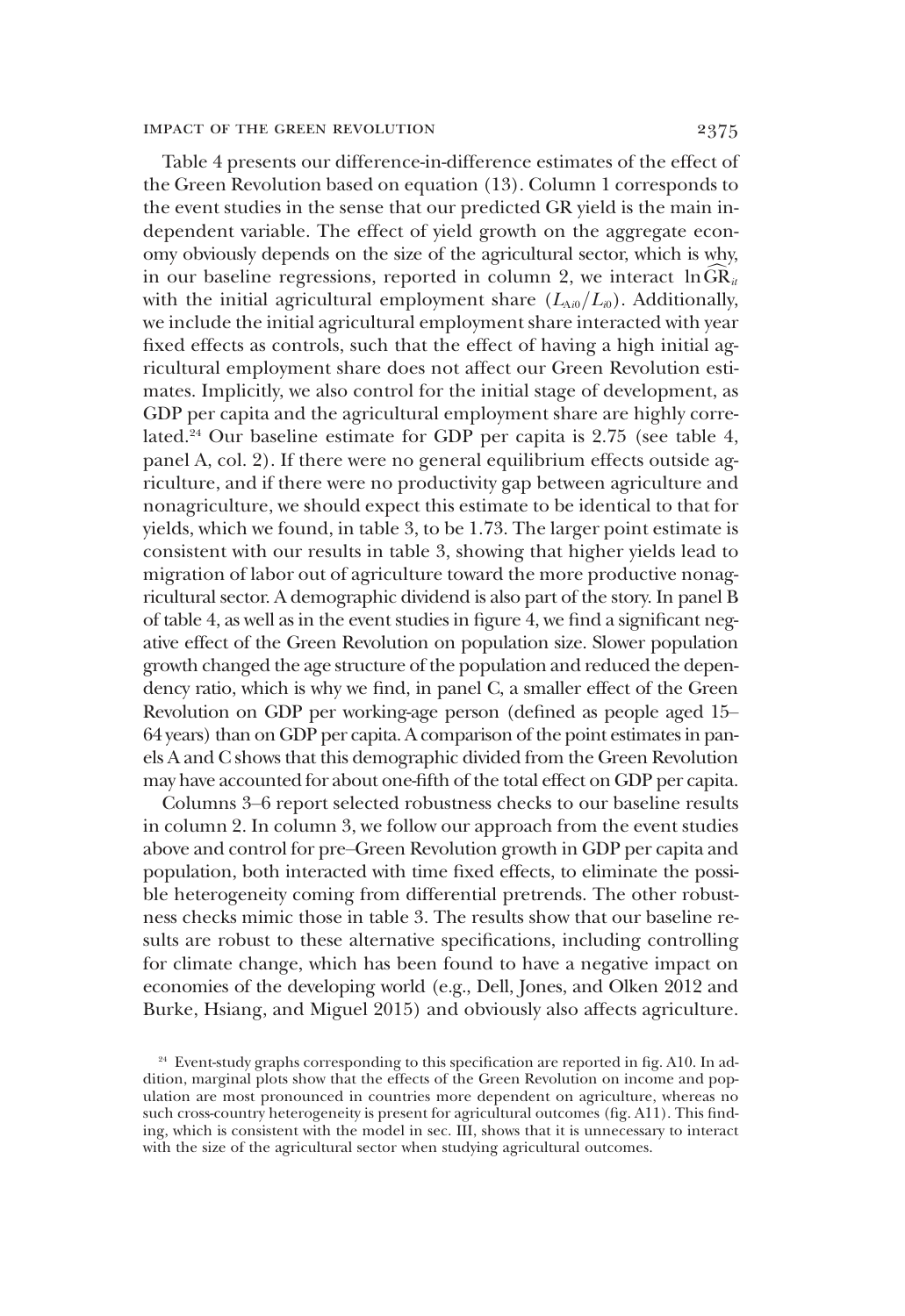|                                                              | Simple<br>Model<br>(1) | Model<br>(Baseline)<br>(2)    | Controlling<br>for Pre-GR<br>Interaction Income and<br>Population<br>Growth<br>(3) | Caloric<br>Aggregation for Climate Countries<br>(4) | Controlling IARC Host<br>(5)  | Excluding<br>(6)  |  |
|--------------------------------------------------------------|------------------------|-------------------------------|------------------------------------------------------------------------------------|-----------------------------------------------------|-------------------------------|-------------------|--|
|                                                              |                        |                               |                                                                                    | A. Income                                           |                               |                   |  |
| $ln$ $GR$<br>$\ln$ GR $\times$                               | $2.10***$<br>(.56)     |                               |                                                                                    |                                                     |                               |                   |  |
| initial AES                                                  |                        | $2.75***$<br>(.87)            | 2.69***<br>(.88)                                                                   | $2.60***$<br>(.85)                                  | $2.71***$<br>(.83)            | 2.78***<br>(.90)  |  |
|                                                              |                        |                               |                                                                                    | B. In Population Size                               |                               |                   |  |
| $ln$ $\widehat{GR}$<br>$\ln$ GR $\times$                     | $-.55***$<br>(.210)    |                               |                                                                                    |                                                     |                               |                   |  |
| initial AES                                                  |                        | $-.600**$<br>(.26)            | $-.84***$<br>(.23)                                                                 | $-.53**$<br>(.25)                                   | $-.60**$<br>(.23)             | $-.63**$<br>(.27) |  |
|                                                              |                        |                               |                                                                                    | C. In GDP per Working-Age Population                |                               |                   |  |
| $ln$ $GR$<br>$\ln$ GR $\times$<br>initial AES                | $1.61***$<br>(.50)     |                               |                                                                                    |                                                     |                               |                   |  |
|                                                              |                        | $2.25***$<br>(.79)            | 2.27***<br>(.81)                                                                   | $2.09***$<br>(.78)                                  | $2.21***$<br>(.76)            | 2.29***<br>(.83)  |  |
|                                                              | Specifications         |                               |                                                                                    |                                                     |                               |                   |  |
| Controls $(\times$ year FE):<br><b>Initial AES</b><br>Pre-GR | No                     | Yes                           | Yes                                                                                | Yes                                                 | Yes                           | Yes               |  |
| income<br>growth<br>Pre-GR                                   | N <sub>o</sub>         | N <sub>o</sub>                | Yes                                                                                | No                                                  | N <sub>o</sub>                | N <sub>o</sub>    |  |
| population<br>growth<br>Observations<br>Countries            | No<br>4,473<br>90      | N <sub>o</sub><br>4,273<br>86 | Yes<br>4,050<br>81                                                                 | N <sub>o</sub><br>4,273<br>86                       | N <sub>0</sub><br>4,273<br>86 | No<br>3,923<br>79 |  |

TABLE 4 Effects on Income and Population

NOTE.—Country-level estimates based on eqq. (13) and (14). Working-age population (in panel C) is defined by all people in the age group 16–64. The sample period is 1961– 2010. All regressions include country and year fixed effects (FE). Column 1 is the simple model. Column 2 is the baseline model, which interacts  $\ln \widehat{GR}$  with the agricultural employment share in 1961 (initial AES), while controlling for initial AES interacted with year fixed effects. The remaining columns are robustness checks: col. 3 controls for pre–Green Revolution (pre-GR) growth in GDP per capita and population growth (1950–63), both interacted with year fixed effects. In col. 4,  $\ln$  GR is aggregated using caloric content instead of 1966 international prices (as in the baseline). Column 5 controls for climate by including nonparametric controls for temperature and precipitation. Column 6 excludes countries hosting an International Agricultural Research Center (IARC). Standard errors (in parentheses) are based on a two-step wild-cluster restricted bootstrap procedure, which takes into account that  $\ln$ GR is generated.

\*\*  $p < .05$ .

\*\*\* $^{'}p < .01$ .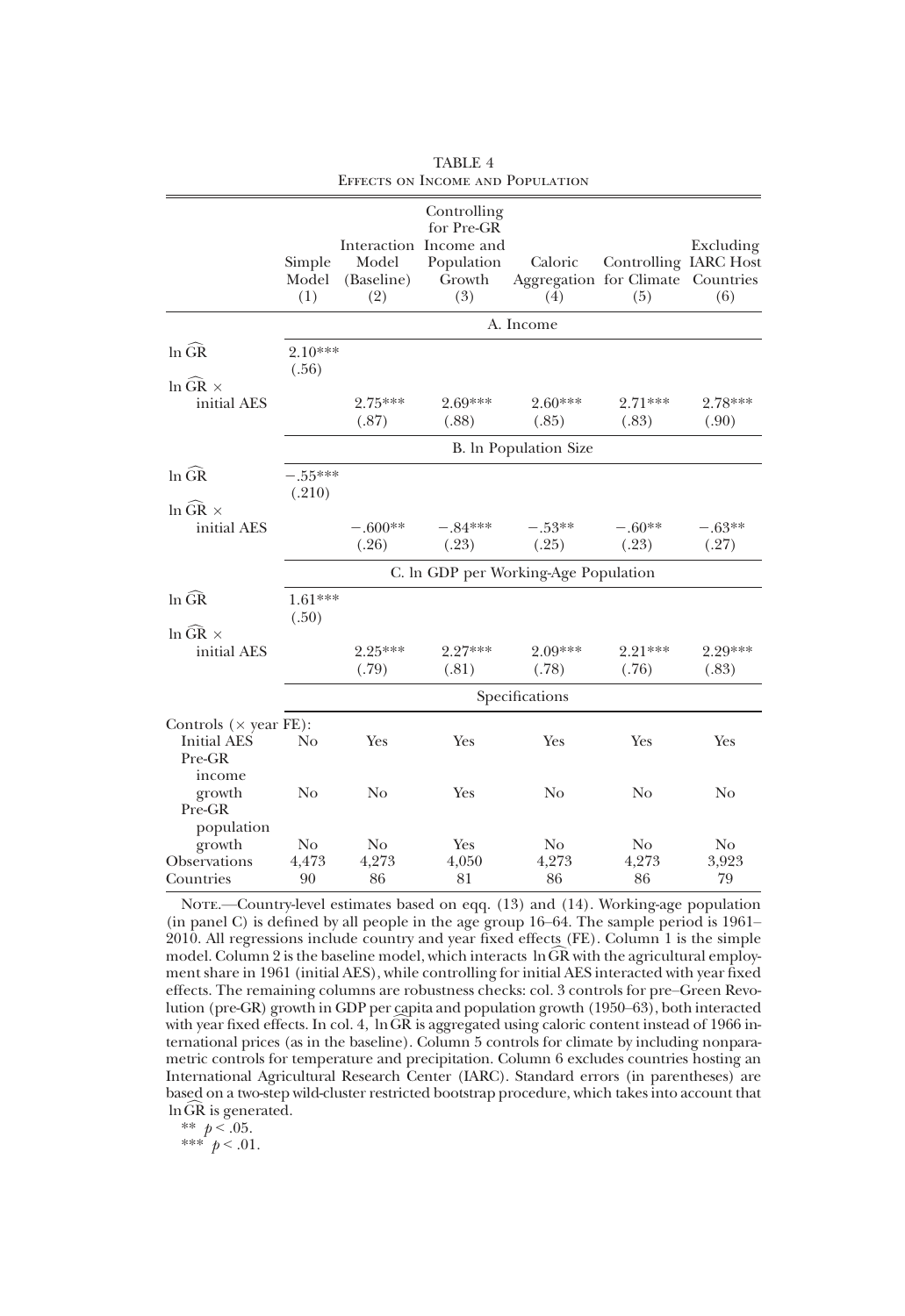|                                    |                                      |                                       |                                      | DEPENDENT VARIABLE                    |                                  |                                              |
|------------------------------------|--------------------------------------|---------------------------------------|--------------------------------------|---------------------------------------|----------------------------------|----------------------------------------------|
|                                    | ln Adult<br>Mortality<br>Rate<br>(1) | In Infant<br>Mortality<br>Rate<br>(2) | In Total<br>Fertility<br>Rate<br>(3) | Rate of<br>Natural<br>Increase<br>(4) | Net.<br>Migration<br>Rate<br>(5) | Years of<br>Schooling,<br>Age $15-20$<br>(6) |
| In $\widehat{GR}$ $\times$ initial |                                      |                                       |                                      |                                       |                                  |                                              |
| <b>AES</b>                         | $-1.03*$                             | $-2.12***$                            | $-9.91***$                           | $-0.36***$                            | $-.003$                          | $4.07*$                                      |
|                                    | (.56)                                | (.59)                                 | (.46)                                | (.011)                                | (.008)                           | (2.32)                                       |
| Controls $(x)$<br>$year$ FE $):$   |                                      |                                       |                                      |                                       |                                  |                                              |
| Initial AES                        | Yes                                  | <b>Yes</b>                            | <b>Yes</b>                           | Yes                                   | <b>Yes</b>                       | <b>Yes</b>                                   |
| <b>Observations</b>                | 4.300                                | 4.072                                 | 4.300                                | 4.300                                 | 4.270                            | 3,750                                        |
| Countries                          | 86                                   | 86                                    | 86                                   | 86                                    | 86                               | 75                                           |

TABLE 5 Effects on Demography and Schooling

NOTE.—Country-level estimates based on eq. (14). The rate of natural increase (col. 4) is calculated as the crude birth rate minus the crude death rate. The net migration rate (col. 5) is calculated as the population growth rate minus the rate of natural increase. All regressions include country and year fixed effects (FE). The model is our baseline model, which interacts ln GR with the agricultural employment share in 1961 (initial AES) and control for initial AES interacted with year. Standard errors (in parentheses) are based on a twostep wild-cluster restricted bootstrap procedure, which takes into account that  $\ln \widehat{GR}$  is generated.

 $\frac{k}{p} < 1$ .

\*\*\*  $p < .01$ .

We do, however, find slightly larger effects on population size when pretrends are controlled for. Further robustness checks are reported in appendix H.

The demographic response to the Green Revolution is clearly of firstorder importance for explaining the income effects, so, in table 5, we investigate the effects on the demographic variables underlying the overall population response.<sup>25</sup> Column 1 reveals a negative and statistically significant effect on adult mortality, with a point estimate of  $-1.03$ . The estimate implies that a 1% increase in yields in a country with half the population employed in agriculture would cause adult mortality to decline by half a percentage point (recall that treatment is  $\ln GR_{it} \times L_{Ai0}/L_{i0}$ ). The effect on infant mortality is larger, with a point estimate of  $-2.12$  (see col. 2). Lower mortality would, by itself, increase the population size, so the impact on fertility (or migration) must be negative and large to rationalize our negative population effect. Column 3 shows a negative impact on the total fertility rate. That the magnitude of this effect is larger than the effect on mortality is shown in column 4, where we find a statistically significant negative effect on the rate of natural increase (i.e., natural population growth). The coefficient is  $-0.036$ . Column 5 shows that net migration rates were unaffected by the Green Revolution, so the effect

<sup>&</sup>lt;sup>25</sup> Figures A13 and A14 display the event-study graphs for all the outcomes in table 5.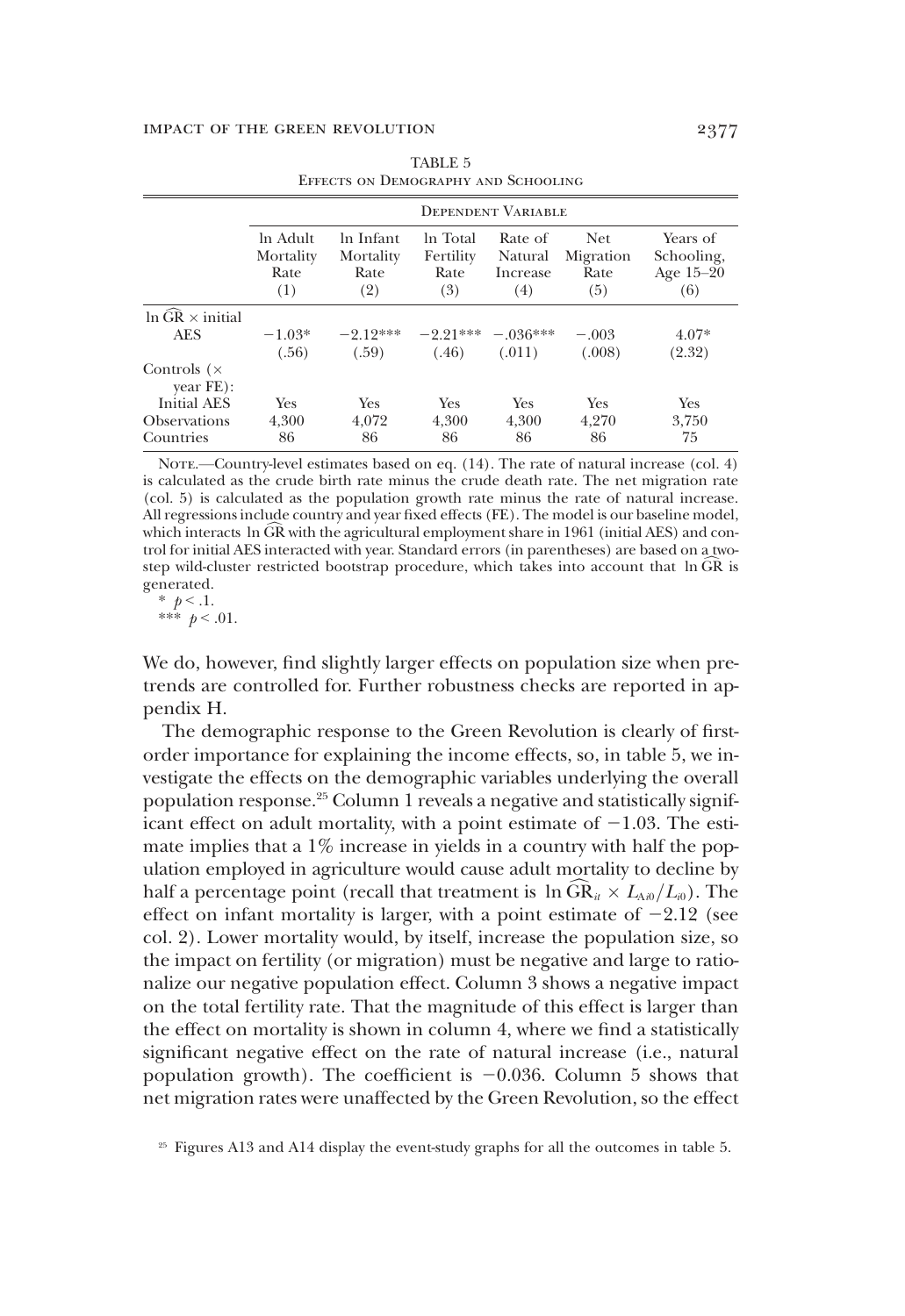on population is entirely driven by changes in mortality and fertility. The last column shows positive effects on human capital, consistent with a quantityquality trade-off. In table A13, we extend the analysis to a range of additional indicators of development.

### VII. Lessons and Perspectives

Our analysis shows that HYVs, originating in international research centers, increased the yields of food crops and per capita income in developing countries. By combining these results, we can estimate the total economic impact of the Green Revolution—an economic return to the crop-breeding efforts that took place in the international agricultural research centers. We provide three such estimates, based on different counterfactual scenarios. The first is based on the impact of the Green Revolution in 2010, compared to a counterfactual in which it never happened. The counterfactual scenario is an out-of-sample prediction of our empirical model, as all countries in our sample by 2010 were affected by the Green Revolution. Additionally, we implicitly assume that no alternative sources of growth would have emerged if the Green Revolution had not happened. While useful as a benchmark, this scenario almost certainly overestimates the return to agricultural research at the IARCs. The research breakthroughs of the IARCs might eventually have been achieved by commercial breeders or national research institutions, with diffusion to the developing world still taking place—but later and more slowly. We cannot know how much longer it would have taken, but it is probably not unreasonable to think that the Green Revolution would have been delayed by at least a decade and possibly substantially longer. We therefore construct two alternative scenarios based on the assumption that the Green Revolution was delayed by 10 and 25 years. In all three scenarios, we transform our estimates from logs to levels and aggregate such that the effect sizes we report apply to the developing world as a whole. The results are summarized in table 6.<sup>26</sup>

Our baseline estimates imply that aggregate food crop yields for our sample of countries would have been 49% lower in 2010 had the Green Revolution never happened. They would still have been higher than those in 1964, but the Green Revolution has accounted for as much as threequarters of yield growth since then. We find similarly large effects for GDP per capita, which would have been 51% lower in the counterfactual scenario. Taken at face value, this estimate means that the Green Revolution has been responsible for about half of total growth in GDP per capita in our sample period. The average annual population growth rate would

<sup>&</sup>lt;sup>26</sup> A detailed description of these calculations can be found in app. I.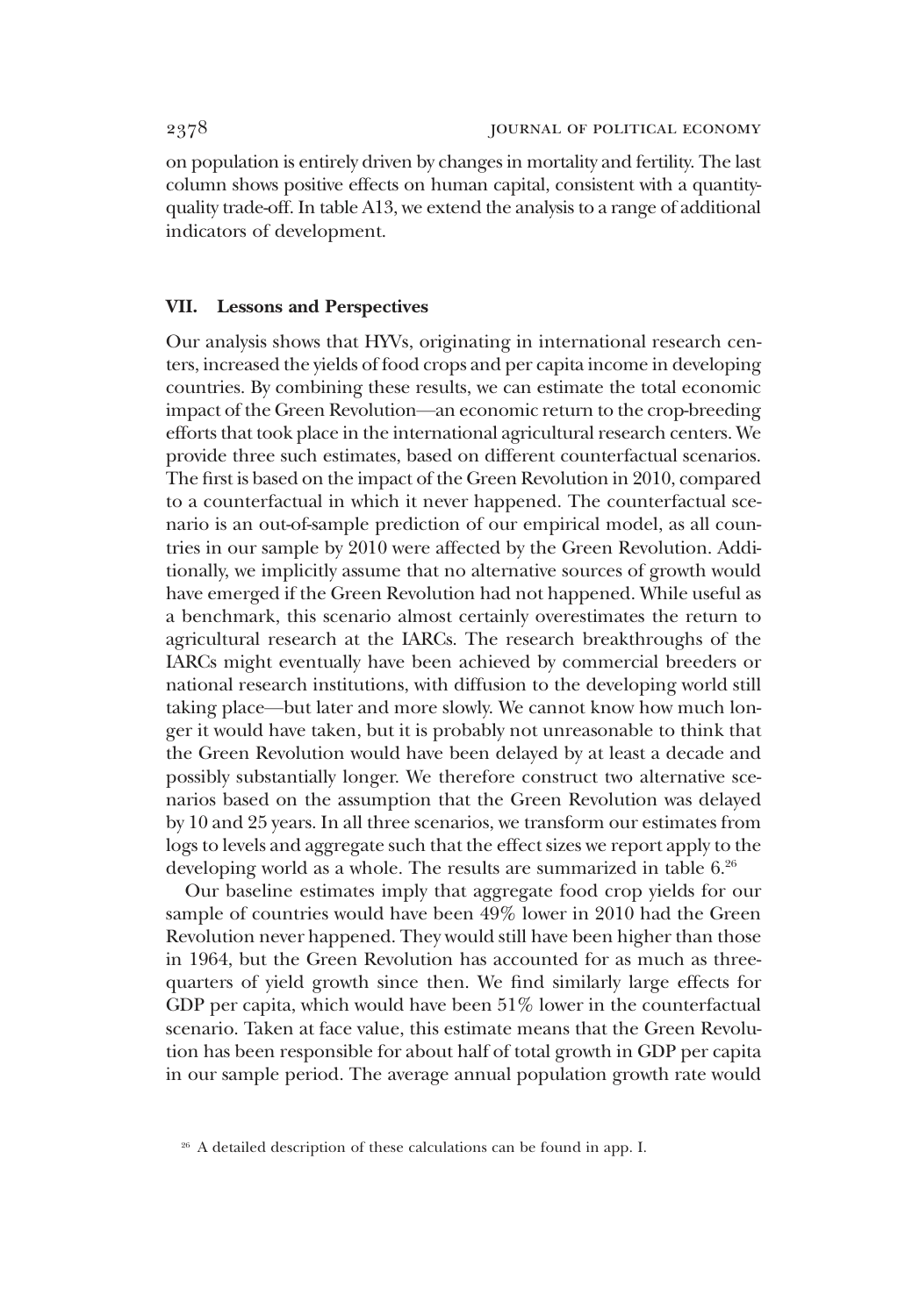|                          | <b>LEVELS</b> |        |                                                   | LOSS/GAIN COMPARED<br>TO ACTUAL $(\%)$ |                            |                            |                         |
|--------------------------|---------------|--------|---------------------------------------------------|----------------------------------------|----------------------------|----------------------------|-------------------------|
|                          | Actual<br>(1) | (2)    | Delayed Delayed<br>10 Years 25 Years No GR<br>(3) | (4)                                    | Delayed<br>10 Years<br>(5) | Delayed<br>25 Years<br>(6) | No.<br><b>GR</b><br>(7) |
| Yield in 2010            |               |        |                                                   |                                        |                            |                            |                         |
| $(2010$ USD/ha)          | 812           | 687    | 541                                               | 416                                    | $-15$                      | $-33$                      | $-49$                   |
| Yield growth/year        |               |        |                                                   |                                        |                            |                            |                         |
| 1965-2010 $(\%)$         | 2.0           | 1.6    | 1.1                                               | .5                                     | $-19$                      | $-46$                      | $-75$                   |
| GDP/capita in 2010       |               |        |                                                   |                                        |                            |                            |                         |
| $(2011$ USD)             | 7,580         | 6,306  | 4,885                                             | 3,693                                  | $-17$                      | $-36$                      | $-51$                   |
| In LDCs as of today      | 2,051         | 1,659  | 1,223                                             | 922                                    | $-19$                      | $-40$                      | $-55$                   |
| In low-GR effect tercile | 6,618         | 5,926  | 5,075                                             | 4,539                                  | $-10$                      | $-23$                      | $-31$                   |
| In high-GR effect        |               |        |                                                   |                                        |                            |                            |                         |
| tercile                  | 5,295         | 4,293  | 3,162                                             | 2,221                                  | $-19$                      | $-40$                      | $-58$                   |
| In low-initial income    |               |        |                                                   |                                        |                            |                            |                         |
| tercile                  | 6,076         | 4,992  | 3,826                                             | 2,841                                  | $-18$                      | $-37$                      | $-53$                   |
| In high-initial income   |               |        |                                                   |                                        |                            |                            |                         |
| tercile                  | 13,881        | 11,873 | 9,475                                             | 7,364                                  | $-14$                      | $-32$                      | $-47$                   |
| GDP/capita growth/year   |               |        |                                                   |                                        |                            |                            |                         |
| 1965–2010 $(\%)$         | 3.0           | 2.6    | 2.0                                               | 1.4                                    | $-14$                      | $-33$                      | $-54$                   |
| Population in 2010       |               |        |                                                   |                                        |                            |                            |                         |
| (millions)               | 5,296         | 5,519  | 5,850                                             | 6,231                                  | $\overline{4}$             | 10                         | 18                      |
| Population growth/year   |               |        |                                                   |                                        |                            |                            |                         |
| 1965–2010 $(\%)$         | 1.9           | 2.0    | 2.2                                               | 2.3                                    | 5                          | 11                         | 19                      |
| Population growth 1965-  |               |        |                                                   |                                        |                            |                            |                         |
| 2010 (millions)          | 3,105         | 3,329  | 3,659                                             | 4.040                                  | 7                          | 18                         | 30                      |
| GDP in 2010              |               |        |                                                   |                                        |                            |                            |                         |
| $-trillion 2011 USD)$    | 40.1          | 34.8   | 28.6                                              | 23.0                                   | $-13$                      | $-29$                      | $-43$                   |
| Cumulative GDP 1965-     |               |        |                                                   |                                        |                            |                            |                         |
| 2010 (trillion 2011)     |               |        |                                                   |                                        |                            |                            |                         |
| USD)                     | 724           | 641    | 557                                               | 515                                    | $-12$                      | $-23$                      | $-29$                   |

TABLE 6 Counterfactual Scenarios

NOTE.—Effect of the Green Revolution (GR) for the developing world as a whole implied by our estimates. We define the developing world as the 83 countries in our sample for which we have data on all required variables. We compare actual values in 2010 to three counterfactuals: (1) a 10-year delay in arrival of the Green Revolution, (2) a 25-year delay in the arrival of the Green Revolution, and (3) a scenario with no Green Revolution. LDCs are the least developed countries, as defined by the United Nations. The low (high)–GR effect tercile subsample is the third of the countries in the full sample with the lowest (highest) impact of the Green Revolution measured by predicted GR yields multiplied by the agricultural employment share. The low (high)–initial income tercile is the tercile with the lowest (highest) GDP per capita in 1964. Dollar values are PPP adjusted, except for yields, which are aggregated using 1966 world prices and converted into 2010 dollars.

have been 2.3% in the period 1964–2010 without the Green Revolution, 0.4 percentage points higher than it actually was.

Turning to the more plausible second counterfactual scenario, we find that a 10-year delay in the onset of the Green Revolution would have cost the entire developing world, as one would have defined it in 1960, a per capita loss of US\$1,273 (PPP adjusted) in 2010, corresponding to 17% of GDP per capita. The dollar amount is large, in part because our sample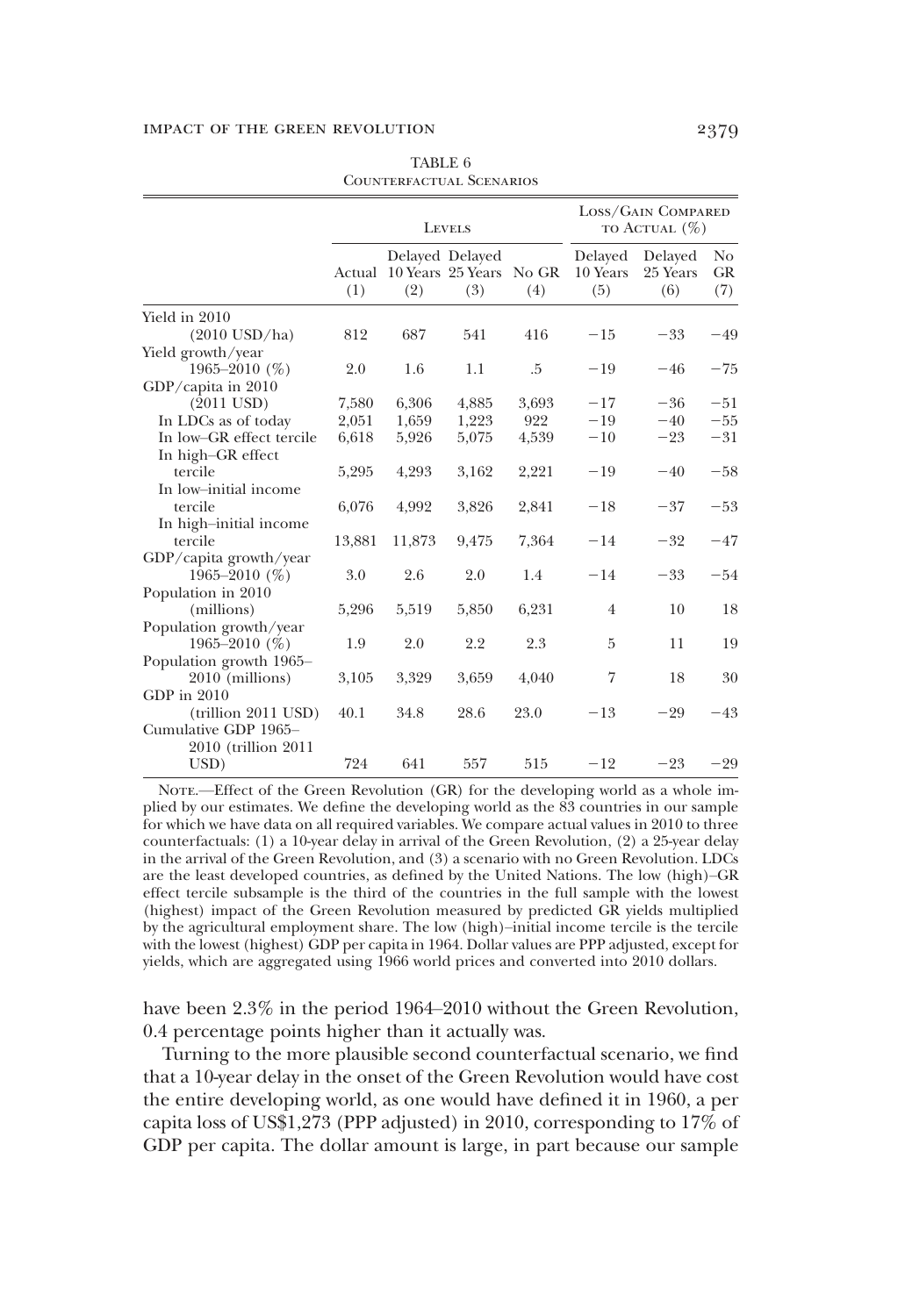includes countries such as Chile and South Korea, which grew relatively rich during the period we study. The comparable amount for today's least developed countries is US\$392. The population of the developing world would have been about 4% higher, corresponding to 223 million people, had the Green Revolution been delayed by 10 years. By combining this estimate with our estimate for GDP per capita, we find that HYVs developed at the IARCs added roughly US\$5 trillion to total GDP in the developing world in 2010 alone, and a cumulative US\$83 trillion to GDP since the IARCs were founded. To benchmark this amount, it represents approximately one year of global GDP in 2021. The cumulative GDP gain is, unsurprisingly, substantially larger if we assume that the Green Revolution would have been delayed 25 years rather than just 10 years in the absence of the IARCs. We do not have an exact estimate of how much money the IARCs have spent on developing new HYVs, but by any plausible estimate, the return on investments in the IARCs has been remarkable.

The effect sizes reported here are surrounded by statistical uncertainty, and our back-of-the-envelope calculations omit global general equilibrium effects operating through international prices or trade. Our calculations also omit other benefits of the Green Revolution, such as improvements in health associated with greater food availability; we also omit potential costs, such as environmental damage. Still, the numbers strongly suggest that the development and diffusion of HYVs has been an important source of economic growth in developing countries.

To put our estimated effect sizes into perspective, the effect of delaying the Green Revolution by 10 years is of a magnitude comparable (with opposite sign) to the income effect of democratizing, which Acemoglu et al. (2019) estimate to be about 20% after 25 years, and to the effect of railroad access in nineteenth-century India, which Donaldson (2018) puts at 16%. The population effect we find is substantially smaller than the effect of medical innovations, which, according to Acemoglu, Fergusson, and Johnson (2020), has increased the population by 45% between 1940 and 1980 in their sample of countries and by even more in low- and middleincome countries.

Considerable heterogeneity is hidden beneath the aggregate effects of the Green Revolution discussed above, as country-level impacts depended on agroecology and the initial size of the agricultural sector. The heterogeneity is visible in figure 3, but in table 6 we quantify it for selected subsamples, using our baseline country-level estimates. We should emphasize that the calculations disregard possible treatment heterogeneity across subgroups, meaning that the heterogeneity we uncover in this exercise reflects heterogeneity in the exposure to the Green Revolution alone. The results show that the third of countries in our sample with the highest exposure to the Green Revolution would have been 58% poorer in the counterfactual without the Green Revolution, whereas the least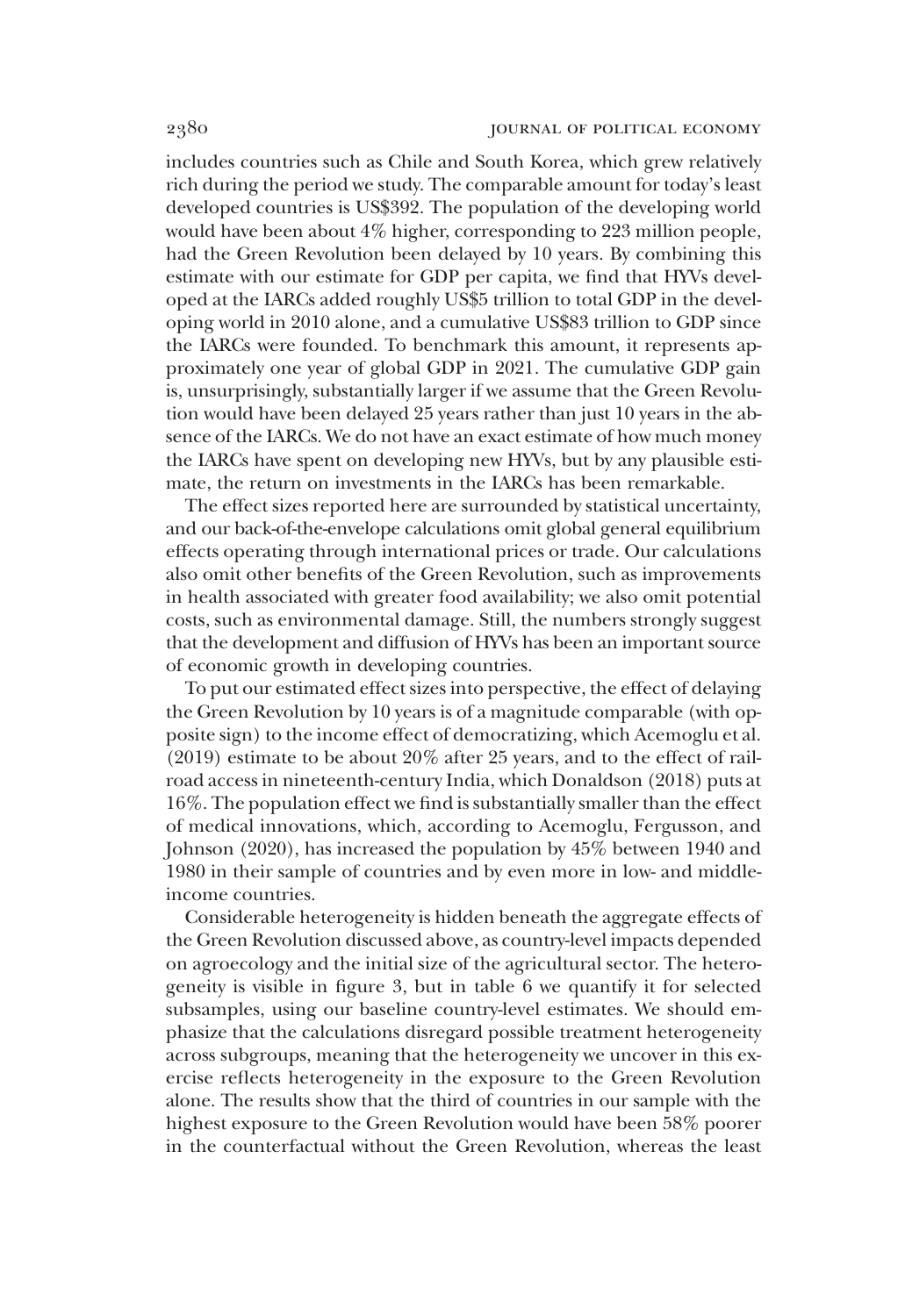affected third would be "only" 31% poorer. We do not find large differences across income groups, as measured by GDP per capita in 1964.

The Green Revolution is often associated with the 1960s and 1970s, but rather than slowing down, the rate of adoption and the number of new HYVs increased in the 1980s, 1990s, and 2000s. Scattered evidence from sub-Saharan Africa suggests that the HYV adoption rate has increased by as much in the 2000s as in the four preceding decades.<sup>27</sup> One reason is that, compared to that in other parts of the world, especially Southeast Asia, African agriculture is specialized in cassava, sorghum, millet, and other crops for which HYVs became available relatively late. Our results consequently shed light on the divergence between Southeast Asia and Africa during the second half of the twentieth century.

The growth effect of increasing agricultural productivity naturally declines with the size of the agricultural sector relative to GDP. The contribution to aggregate income growth from further investments in agricultural research will therefore be smaller in the future, as agriculture shrinks as a share of the global economy. Yet agriculture still accounts for about 40% of employment in the average developing country, and the technological frontier continues to shift outward—not only for yield increases but also for environmental benefits and resilience to climate change. Our results suggest that investments in the development and diffusion of agricultural technology have substantially improved living standards in the poorest places on our planet over the past half-century. Further investments in agricultural science targeting the developing world may have the potential to sustain these gains in the decades ahead.

#### References

- Acemoglu, Daron, and Joshua Angrist. 2000. "How Large Are Human-Capital Externalities? Evidence from Compulsory Schooling Laws." *NBER Macroeconomics Ann.* 15:9–59.
- Acemoglu, Daron, Leopoldo Fergusson, and Simon Johnson. 2020. "Population and Conflict." *Rev. Econ. Studies* 87 (4): 1565–604.
- Acemoglu, Daron, and Simon Johnson. 2007. "Disease and Development: The Effect of Life Expectancy on Economic Growth." *J.P.E.* 115 (6): 925–85.
- Acemoglu, Daron, Suresh Naidu, Pascual Restrepo, and James A. Robinson. 2019. "Democracy Does Cause Growth." *J.P.E.* 127 (1): 47–100.
- Alsan, Marcella, and Claudia Goldin. 2019. "Watersheds in Child Mortality: The Role of Effective Water and Sewerage Infrastructure, 1880–1920." *J.P.E.* 127 (2): 586–638.
- Angelsen, Arild and David Kaimowitz. 2001. "Introduction: The Role of Agricultural Technologies in Tropical Deforestation." In *Agricultural Technologies and Tropical Deforestation*, edited by Arild Angelsen and David Kaimowitz, 1–17. Wallingford: CABI.

<sup>27</sup> Calculations are based on data from the CGIAR's Diffusion and Impact of Improved Varieties in Africa (DIIVA) project.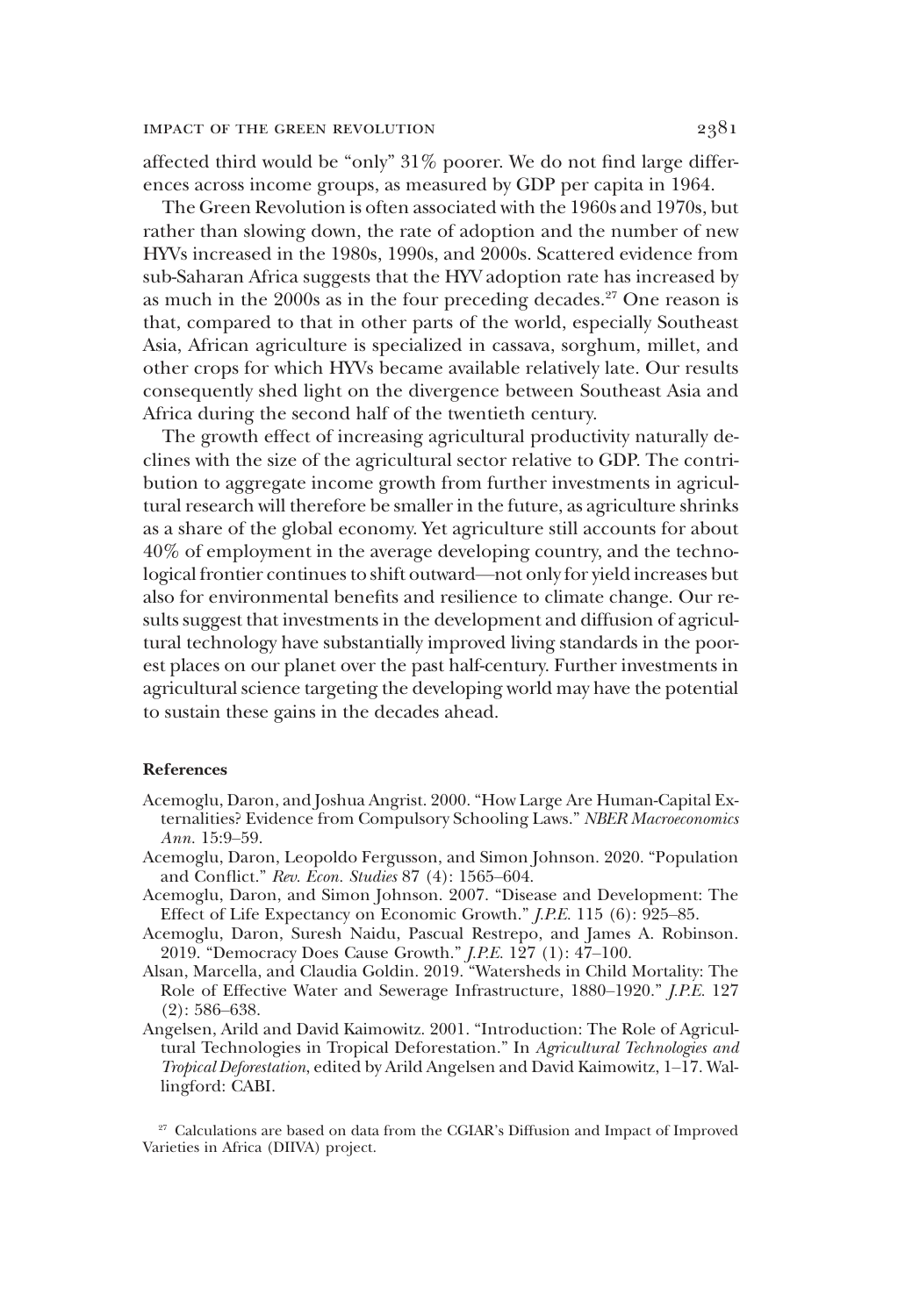- Autor, David H. 2003. "Outsourcing at Will: The Contribution of Unjust Dismissal Doctrine to the Growth of Employment Outsourcing." *J. Labor Econ.* 21 (1): 1– 42.
- Barker, Randolph, Robert W. Herdt, and Beth Rose. 1985. *The Rice Economy of Asia*, volume 2. Washington, DC: Resources for the Future and Manila: Internat. Rice Res. Inst.
- Bartik, Alexander W., Janet Currie, Michael Greenstone, and Christopher R. Knittel. 2019. "The Local Economic and Welfare Consequences of Hydraulic Fracturing." *American Econ. J.: Appl. Econ.* 11 (4): 105–55.
- Becker, Gary S., Kevin M. Murphy, and Robert Tamura. 1990. "Human Capital, Fertility, and Economic Growth." *J.P.E.* 98 (5, pt. 2): S12–S37.
- Bharadwaj, Prashant, James Fenske, Namrata Kala, and Rinchan Ali Mirza. 2020. "The Green Revolution and Infant Mortality in India."*J. Health Econ.* 71:102314.
- Bhuller, Manudeep, Tarjei Havnes, Edwin Leuven, and Magne Mogstad. 2013. "Broadband Internet: An Information Superhighway to Sex Crime?" *Rev. Econ. Studies* 80 (4): 1237–66.
- Burke, Marshall, Solomon M. Hsiang, and Edward Miguel. 2015. "Global Nonlinear Effect of Temperature on Economic Production." *Nature* 527 (7577): 235.
- Bustos, Paula, Bruno Caprettini, and Jacopo Ponticelli. 2016. "Agricultural Productivity and Structural Transformation: Evidence from Brazil." *A.E.R.* 106 (6): 1320–65.
- Cameron, A. Colin, Jonah B. Gelbach, and Douglas L. Miller. 2008. "Bootstrap-Based Improvements for Inference with Clustered Errors." *Rev. Econ. and Statis.* 90 (3): 414–27.
- Card, David. 2001. "Immigrant Inflows, Native Outflows, and the Local Labor Market Impacts of Higher Immigration." *J. Labor Econ.* 19 (1): 22–64.
- Córdoba, Juan Carlos, and Marla Ripoll. 2009. "Agriculture and Aggregation." *Econ. Letters* 105 (1): 110–12.
- Costinot, Arnaud, and Dave Donaldson. 2011. "How Large Are the Gains from Economic Integration? Theory and Evidence from US Agriculture, 1880– 2002." Manuscript, Massachusetts Inst. Technology.
- Dalrymple, Dana G. 1974. "Development and Spread of High-Yielding Varieties of Wheat and Rice in the Less Developed Nations." Foreign Agricultural Econ. Report no. 95, Econ. Res. Service, US Dept. Agriculture, Washington, DC.
	- ———. 1985. "The Development and Adoption of High-Yielding Varieties of Wheat and Rice in Developing Countries." *American J. Agricultural Econ.* 67 (5): 1067–73.
	- ———. 1986. *Development and Spread of High-Yielding Rice Varieties in Developing Countries*. Washington, DC: Agency for Internat. Development.
	- ———. 2008. "International Agricultural Research as a Global Public Good: Concepts, the CGIAR Experience and Policy Issues." *J. Internat. Development* 20 (3): 347–79.
- Dell, Melissa, Benjamin F. Jones, and Benjamin A. Olken. 2012. "Temperature Shocks and Economic Growth: Evidence from the Last Half Century." *American Econ. J.: Macroeconomics* 4 (3): 66–95.
- Donaldson, Dave. 2018. "Railroads of the Raj: Estimating the Impact of Transportation Infrastructure." *A.E.R.* 108 (4–5): 899–934.
- Duflo, Esther, Michael Greenstone, Raymond Guiteras, and Thomas Clasen. 2015. "Toilets Can Work: Short and Medium Run Health Impacts of Addressing Complementarities and Externalities in Water and Sanitation." Working Paper no. 20521 (September), NBER, Cambridge, MA.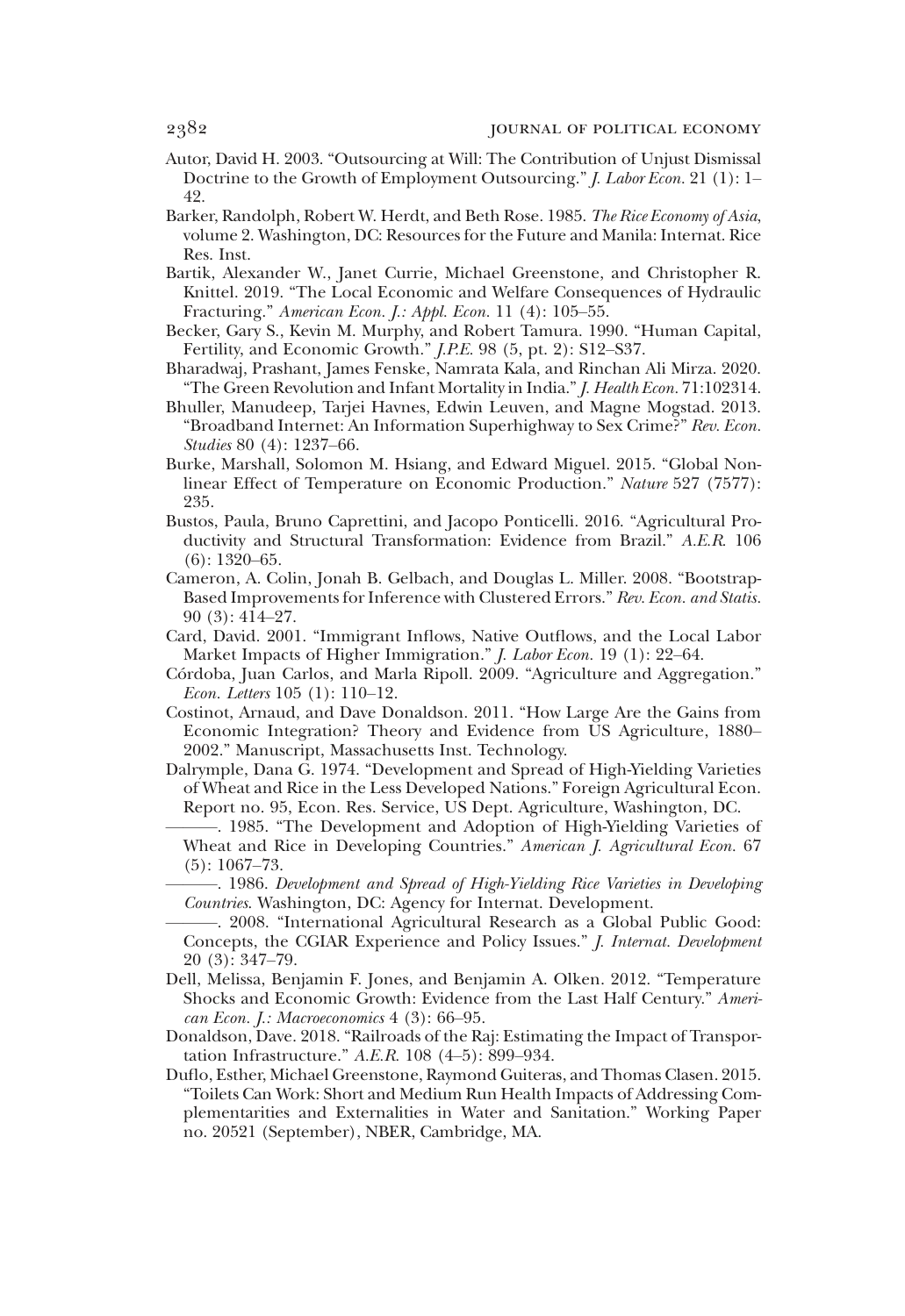- Evenson, Robert E., and Douglas Gollin. 2003a. "Assessing the Impact of the Green Revolution, 1960 to 2000." *Science* 300 (5620): 758–62.
- ———, eds. 2003b. *Crop Variety Improvement and Its Effect on Productivity: The Impact of International Agricultural Research*. Wallingford: CABI.
- Evenson, Robert E., and Mark W. Rosegrant. 2003. "The Economic Consequences of Crop Genetic Improvement Programmes." In *Crop Variety Improvement and Its Effect on Productivity: The Impact of International Agricultural Research*, edited by Robert E. Evenson and Douglas Gollin, 473–97. Wallingford: CABI.
- Foster, Andrew D., and Mark R. Rosenzweig. 2004. "Agricultural Productivity Growth, Rural Economic Diversity, and Economic Reforms: India, 1970– 2000." *Econ. Development and Cultural Change* 52 (3): 509–42.
- ———. 2007. "Economic Development and the Decline of Agricultural Employment." In *Handbook of Development Economics*, vol. 4, edited by T. Paul Schultz and John A. Strauss, 3051–83. Amsterdam: North-Holland.
- Galor, Oded, and Ömer Özak. 2016. "The Agricultural Origins of Time Preference." *A.E.R.* 106 (10): 3064–103.
- Galor, Oded, and David N. Weil. 2000. "Population, Technology, and Growth: From Malthusian Stagnation to the Demographic Transition and Beyond." *A.E.R.* 90 (4): 806–28.
- Godfray, H. Charles J., and Sherman Robinson. 2015. "Contrasting Approaches to Projecting Long-Run Global Food Security." *Oxford Rev. Econ. Policy* 31 (1): 26–44.
- Goldsmith-Pinkham, Paul, Isaac Sorkin, and Henry Swift. 2020. "Bartik Instruments: What, When, Why, and How." *A.E.R.* 110 (8): 2586–624.
- Gollin, Douglas, David Lagakos, and Michael E. Waugh. 2014. "The Agricultural Productivity Gap." *Q. J.E.* 129 (2): 939–93.
- Gollin, Douglas, Stephen Parente, and Richard Rogerson. 2002. "The Role of Agriculture in Development." *A.E.R.* 92 (2): 160–64.
- ———. 2007. "The Food Problem and the Evolution of International Income Levels." *J. Monetary Econ.* 54 (4): 1230–55.
- Goodman-Bacon, Andrew. 2018. "Difference-in-Differences with Variation in Treatment Timing." Working Paper no. 25018 (September), NBER. Cambridge, MA.
- Greenstone, Michael, Alexandre Mas, and Hoai-Luu Nguyen. 2020. "Do Credit Market Shocks Affect the Real Economy? Quasi-Experimental Evidence from the Great Recession and 'Normal' Economic Times." *American Econ. J.: Econ. Policy* 12 (1): 200–225.
- Griliches, Zvi. 1957. "Hybrid Corn: An Exploration in the Economics of Technological Change." *Econometrica* 25 (4): 501–22.
- Hornbeck, Richard, and Pinar Keskin. 2014. "The Historically Evolving Impact of the Ogallala Aquifer: Agricultural Adaptation to Groundwater and Drought." *American Econ. J.: Appl. Econ.* 6 (1): 190–219.
- Houthakker, H. S. 1955. "The Pareto Distribution and the Cobb-Douglas Production Function in Activity Analysis." *Rev. Econ. Studies* 23 (1): 27–31.
- Lewis, W. Arthur. 1951. *Principles of Economic Planning*. London: Dennis Dobson.
- Maredia, Mywish K., and Derek R. Byerlee. 2000. "Efficiency of Research Investments in the Presence of International Spillovers: Wheat Research in Developing Countries." *Agricultural Econ.* 22 (1): 1–16.
- Matsuyama, Kiminori. 1992. "Agricultural Productivity, Comparative Advantage, and Economic Growth." *J. Econ. Theory* 58 (2): 317–34.
- Mitchell, Brian R. 1982. *International Historical Statistics: Africa and Asia*. New York: New York Univ. Press.